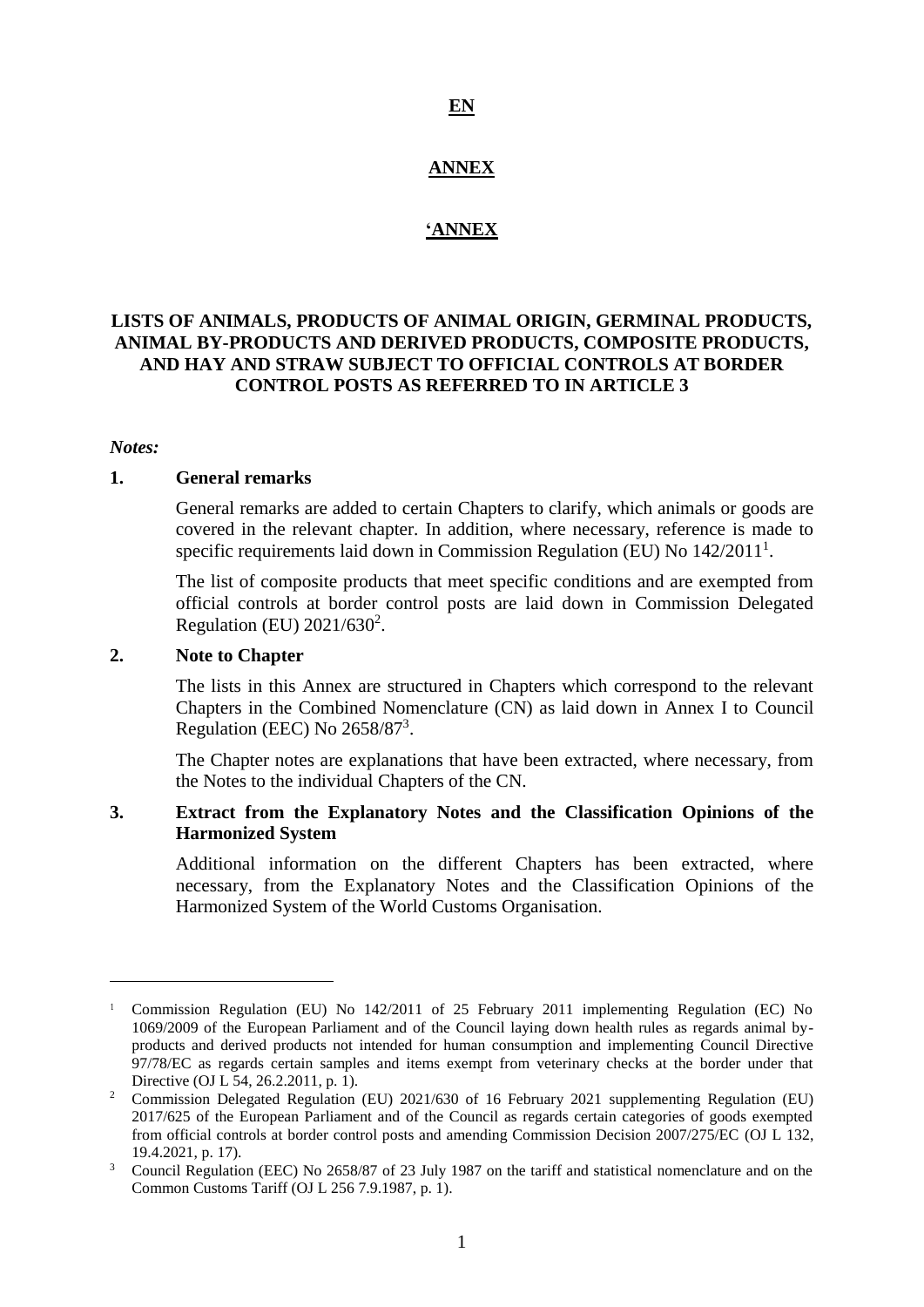### *Tables:*

### **4. Column (1) — CN code**

This column indicates the CN code. The CN, established by Regulation (EEC) No 2658/87, is based on the International Convention on Harmonized Commodity Description and Coding System (HS) concluded in Brussels on 14 June 1983 and approved by Council Decision  $87/369/EEC<sup>4</sup>$ . The CN reproduces the headings and subheadings of the HS to six digits, with only the seventh and eighth figures creating further subheadings which are specific to it.

Where a four-digit code is used: Unless otherwise specified, all animals and goods prefixed with or covered by these four digits shall be submitted to official controls at border control posts. In most of these cases, the relevant CN codes included in the Traces system referred to in Article 133(4) of Regulation (EU) 2017/625 of the European Parliament and of the Council<sup>5</sup>, are broken down to six- or eight-digit codes.

Where only certain specified animals and goods under any four-, six- or eight-digit code are required to be submitted to official controls and no specific subdivision under this code exists in the CN, the code is marked "Ex". In that case, the animals and goods covered by this Regulation are determined by the scope of the CN code and by that of the corresponding description in column (2) and the qualification and explanation in column (3).

### **5. Column (2) — Description**

The description of the animals and goods is as laid down in the description column of the CN.

Without prejudice to the rules for the interpretation of the CN, the wording for the description of the animals and goods in column (2) is considered to be of indicative value only, since the animals and goods covered by this Regulation are determined by CN codes.

### **6. Column (3) — Qualification and explanation**

This column gives details of the animals or goods covered. Further information on the animals or goods covered in the different Chapters of the CN can be found in the Explanatory Notes to the Combined Nomenclature of the European Union<sup>6</sup>.

Products derived from animal by-products covered by Regulation (EC) No 1069/2009 of the European Parliament and of the Council<sup>7</sup> and Regulation (EU)

1

Council Decision 87/369/EEC of 7 April 1987 concerning the conclusion of the International Convention on the Harmonized Commodity Description and Coding System and of the Protocol of Amendment thereto (OJ L 198, 20.7.1987, p. 1).

<sup>5</sup> Regulation (EU) 2017/625 of the European Parliament and of the Council of 15 March 2017 on official controls and other official activities performed to ensure the application of food and feed law, rules on animal health and welfare, plant health and plant protection products, amending Regulations (EC) No 999/2001, (EC) No 396/2005, (EC) No 1069/2009, (EC) No 1107/2009, (EU) No 1151/2012, (EU) No 652/2014, (EU) 2016/429 and (EU) 2016/2031 of the European Parliament and of the Council, Council Regulations (EC) No 1/2005 and (EC) No 1099/2009 and Council Directives 98/58/EC, 1999/74/EC, 2007/43/EC, 2008/119/EC and 2008/120/EC, and repealing Regulations (EC) No 854/2004 and (EC) No 882/2004 of the European Parliament and of the Council, Council Directives 89/608/EEC, 89/662/EEC, 90/425/EEC, 91/496/EEC, 96/23/EC, 96/93/EC and 97/78/EC and Council Decision 92/438/EEC (Official Controls Regulation) (OJ L 95, 7.4.2017, p. 1).

 $6$  OJ C 119, 29, 3, 2019, p. 1.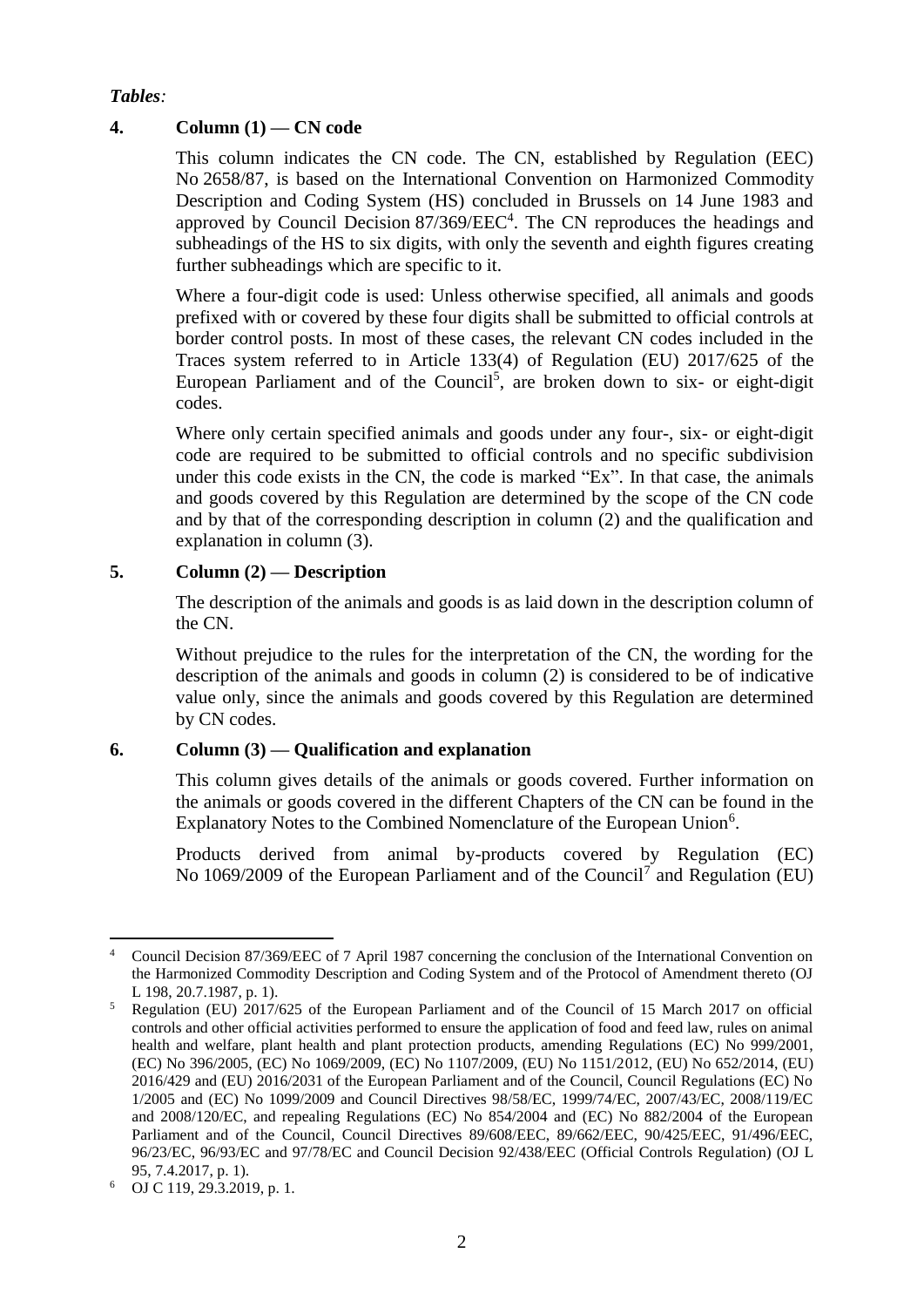No 142/2011 are not specifically identified in Union law. Official controls shall be carried out on products that are partly processed but remain raw products to be further processed in an approved or registered establishment at destination. Official inspectors at border control posts shall assess and specify, when necessary, if a derived product is sufficiently processed to not require further official controls provided for in Union law.

 $\overline{7}$ <sup>7</sup> Regulation (EC) No 1069/2009 of the European Parliament and of the Council of 21 October 2009 laying down health rules as regards animal by-products and derived products not intended for human consumption and repealing Regulation (EC) No 1774/2002 (Animal by-products Regulation) (OJ L 300, 14.11.2009, p. 1).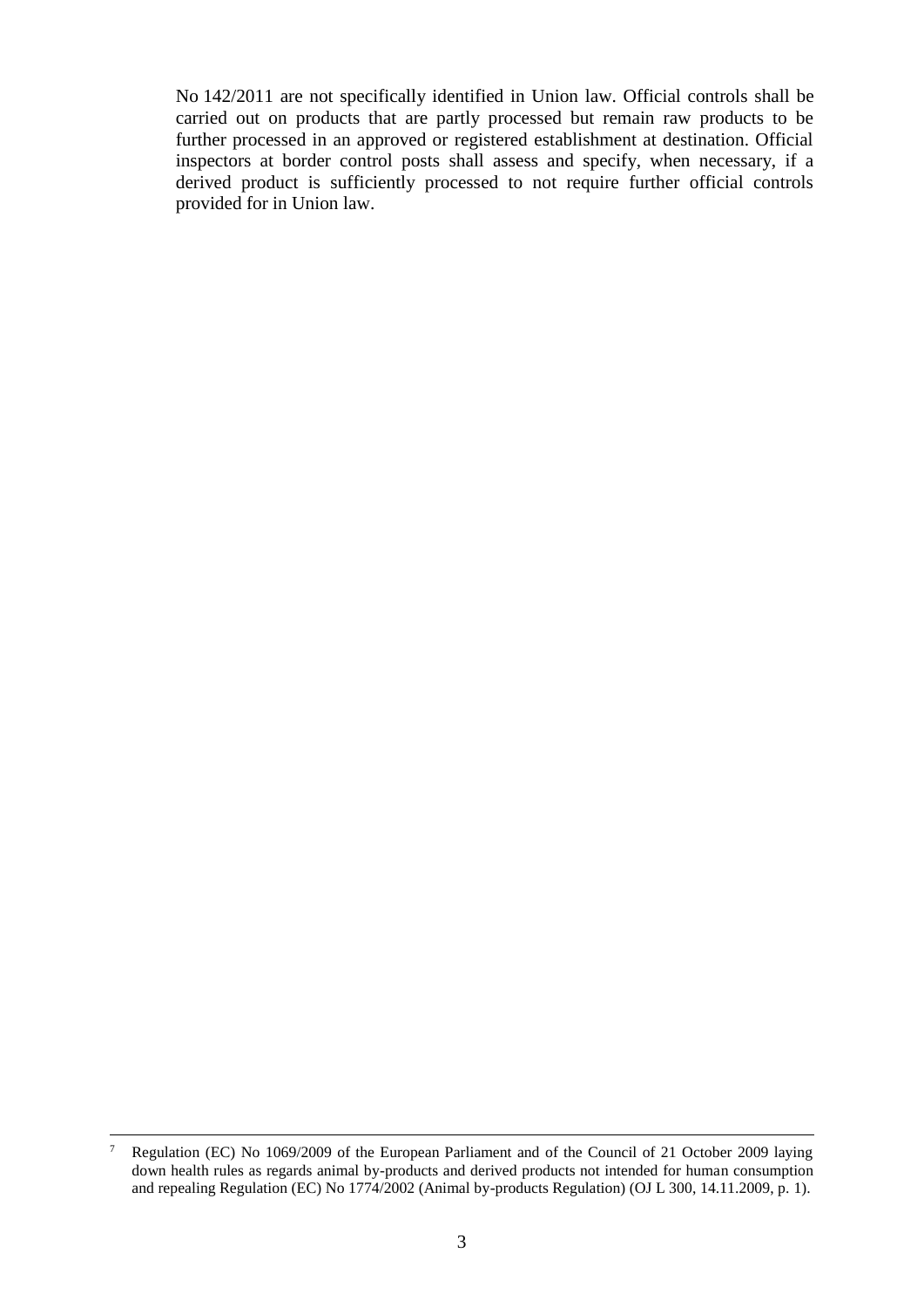### **Live animals**

### **Note to Chapter 1 (extract from the Notes to this Chapter of the CN)**

"1. This chapter covers all live animals, except:

- (a) fish and crustaceans, molluscs and other aquatic invertebrates, of heading 0301, 0306, 0307 or 0308;
- (b) cultures of micro-organisms and other products of heading 3002; and
- (c) animals of heading 9508."

### **Extract from the Harmonized System Explanatory Notes**

"Heading 0106 includes, *inter alia*, the following domestic or wild animals:

- (A) Mammals
	- (1) Primates.
	- (2) Whales, dolphins and porpoises (mammals of the order Cetacea); manatees and dugongs (mammals of the order Sirenia); seals, sea lions and walruses (mammals of the suborder Pinnipedia).
	- (3) Other (such as reindeer, cats, dogs, lions, tigers, bears, elephants, camels (including dromedaries), zebras, rabbits, hares, deer, antelope (other than those of the sub-family *Bovinae)*, chamois, foxes, minks, and other animals for fur farms).
- (B) Reptiles (including snakes and turtles)
- (C) Birds
	- (1) Birds of prey.
	- (2) Psittaciformes (including parrots, parakeets, macaws and cockatoos).
	- (3) Other (such as partridges, pheasants, quail, woodcocks, snipe, pigeons, grouse, ortolan, wild ducks, wild geese, thrushes, blackbirds, larks, finches, tits, humming birds, peacocks, swans, and other birds not specified in heading 0105).
- (D) Insects, such as bees (whether or not travelling in boxes or cages or hives).
- (E) Other, e.g. frogs.

This heading excludes animals forming part of circuses, menageries or other similar travelling animal shows (heading 95.08)."

| <b>CN</b> code | <b>Description</b>                           | Qualification and explanation |
|----------------|----------------------------------------------|-------------------------------|
| $\vert(1)$     | (2)                                          | (3)                           |
| 0101           | Live horses, asses, mules and All<br>hinnies |                               |
| 0102           | Live bovine animals                          | All                           |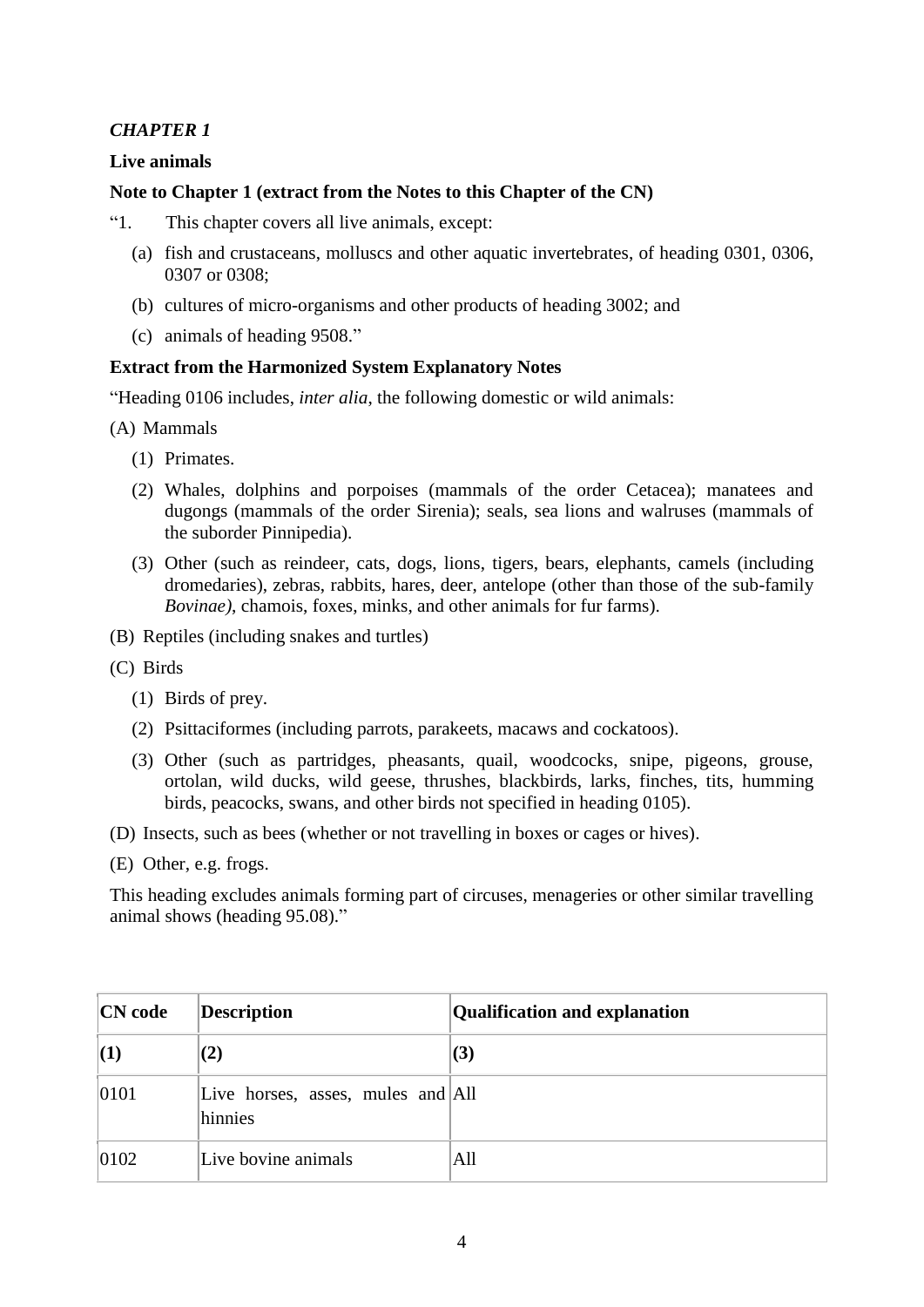| 0103 | Live swine                                                                                                                         | All                                                                                                                                                                                                                                                                                                                                                                                                                                                                                                                                                                                                                                                                                                                                                                                                                                                                                                                                                                                                                                                                                                                                                                                                                                                                                            |
|------|------------------------------------------------------------------------------------------------------------------------------------|------------------------------------------------------------------------------------------------------------------------------------------------------------------------------------------------------------------------------------------------------------------------------------------------------------------------------------------------------------------------------------------------------------------------------------------------------------------------------------------------------------------------------------------------------------------------------------------------------------------------------------------------------------------------------------------------------------------------------------------------------------------------------------------------------------------------------------------------------------------------------------------------------------------------------------------------------------------------------------------------------------------------------------------------------------------------------------------------------------------------------------------------------------------------------------------------------------------------------------------------------------------------------------------------|
| 0104 | Live sheep and goats                                                                                                               | All                                                                                                                                                                                                                                                                                                                                                                                                                                                                                                                                                                                                                                                                                                                                                                                                                                                                                                                                                                                                                                                                                                                                                                                                                                                                                            |
| 0105 | Live poultry, that is to say, $ All$<br>fowls of the species Gallus<br>domesticus,<br>ducks,<br>geese,<br>turkeys and guinea fowls |                                                                                                                                                                                                                                                                                                                                                                                                                                                                                                                                                                                                                                                                                                                                                                                                                                                                                                                                                                                                                                                                                                                                                                                                                                                                                                |
| 0106 | Other live animals                                                                                                                 | All, covers all animals from the following<br>subheadings:<br>0106 11 00 (primates)<br>0106 12 00 (whales, dolphins and porpoises<br>(mammals of the order Cetacea); manatees<br>and dugongs (mammals of the order Sirenia);<br>seals, sea lions and walruses (mammals of<br>the suborder Pinnipedia)<br>0106 13 00 (camels and other camelids<br>(Camelidae))<br>0106 14 (rabbits and hares)<br>0106 19 00 (other): mammals other than<br>those of heading 0101, 0102, 0103, 0104,<br>0106 11, 0106 12, 0106 13 and 0106 14; this<br>subheading covers dogs and cats<br>0106 20 00 (reptiles, including snakes and<br>turtles)<br>$01063100$ (birds: birds of prey)<br>0106 32 00 (birds: psittaciformes, including<br>parrots, parakeets, macaws and cockatoos)<br>0106 33 00<br>(ostriches; emus<br>(Dromaius<br>novaehollandiae)<br>010639 (other): covers birds, other than<br>those of headings 0105, 0106 31, 0106 32<br>and 0106 33; this subheading includes<br>pigeons<br>0106 41 00 (bees)<br>0106 49 00 (other insects than bees)<br>0106 90 00 (other): all other live animals not<br>covered elsewhere, other than mammals,<br>reptiles, birds and insects. Live frogs whether<br>for vivaria to be kept alive, or to be killed for<br>human consumption, are covered by this CN |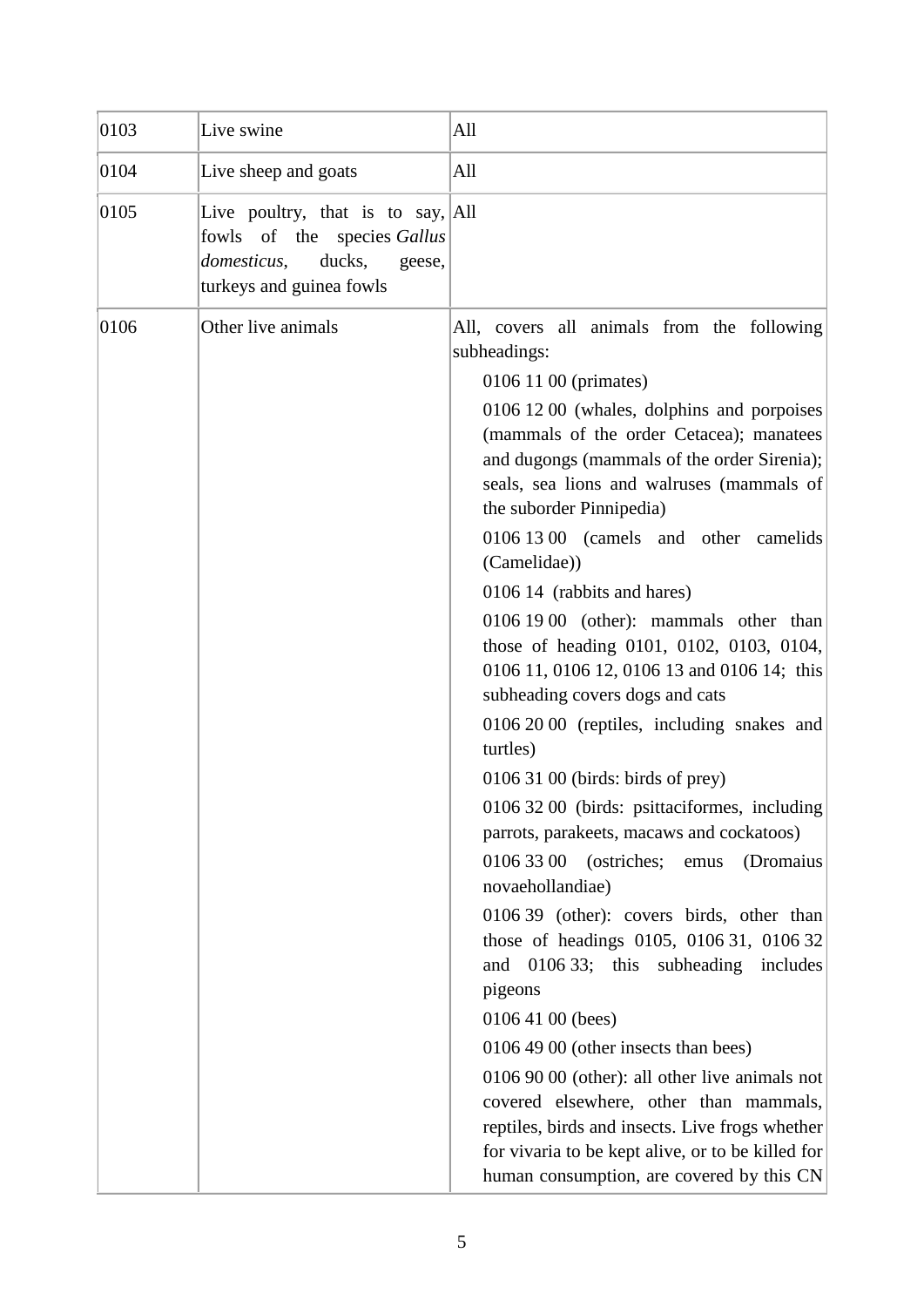### **Meat and edible meat offal**

### **Note to Chapter 2 (extract from the Notes to this Chapter of the CN)**

"1. This chapter does not cover:

- (a) Products of the kinds described in headings 0201 to 0208 or 0210 unfit or unsuitable for human consumption;
- (b) edible, non-living insects (heading 0410);
- (c) guts, bladders or stomachs of animals (heading 0504) or animal blood (heading 0511 or 3002); or
- (d) animal fat, other than the products of heading 0209 (Chapter 15)."

| <b>CN</b> code | <b>Description</b>                                                | <b>Qualification and explanation</b>                                                                                                                                              |
|----------------|-------------------------------------------------------------------|-----------------------------------------------------------------------------------------------------------------------------------------------------------------------------------|
| (1)            | (2)                                                               | (3)                                                                                                                                                                               |
| 0201           | chilled                                                           | Meat of bovine animals, fresh or All. However, raw material not suitable<br>for human consumption is not covered in<br>this heading, but under heading 0511.                      |
| 0202           | Meat of bovine animals, frozen                                    | All. However, raw material not intended<br>or suitable for human consumption is not<br>covered in this heading, but under<br>heading 0511.                                        |
| 0203           | frozen                                                            | Meat of swine, fresh, chilled or All. However, raw material not intended<br>or suitable for human consumption is not<br>covered in this heading, but under<br>heading 0511.       |
| 0204           | or frozen                                                         | Meat of sheep or goats, fresh, chilled All. However, raw material not intended<br>or suitable for human consumption is not<br>covered in this heading, but under<br>heading 0511. |
| 0205 00        | Meat of horses, asses, mules<br>hinnies, fresh, chilled or frozen | or All. However, raw material not intended<br>or suitable for human consumption is not<br>covered in this heading, but under<br>heading $0511$ .                                  |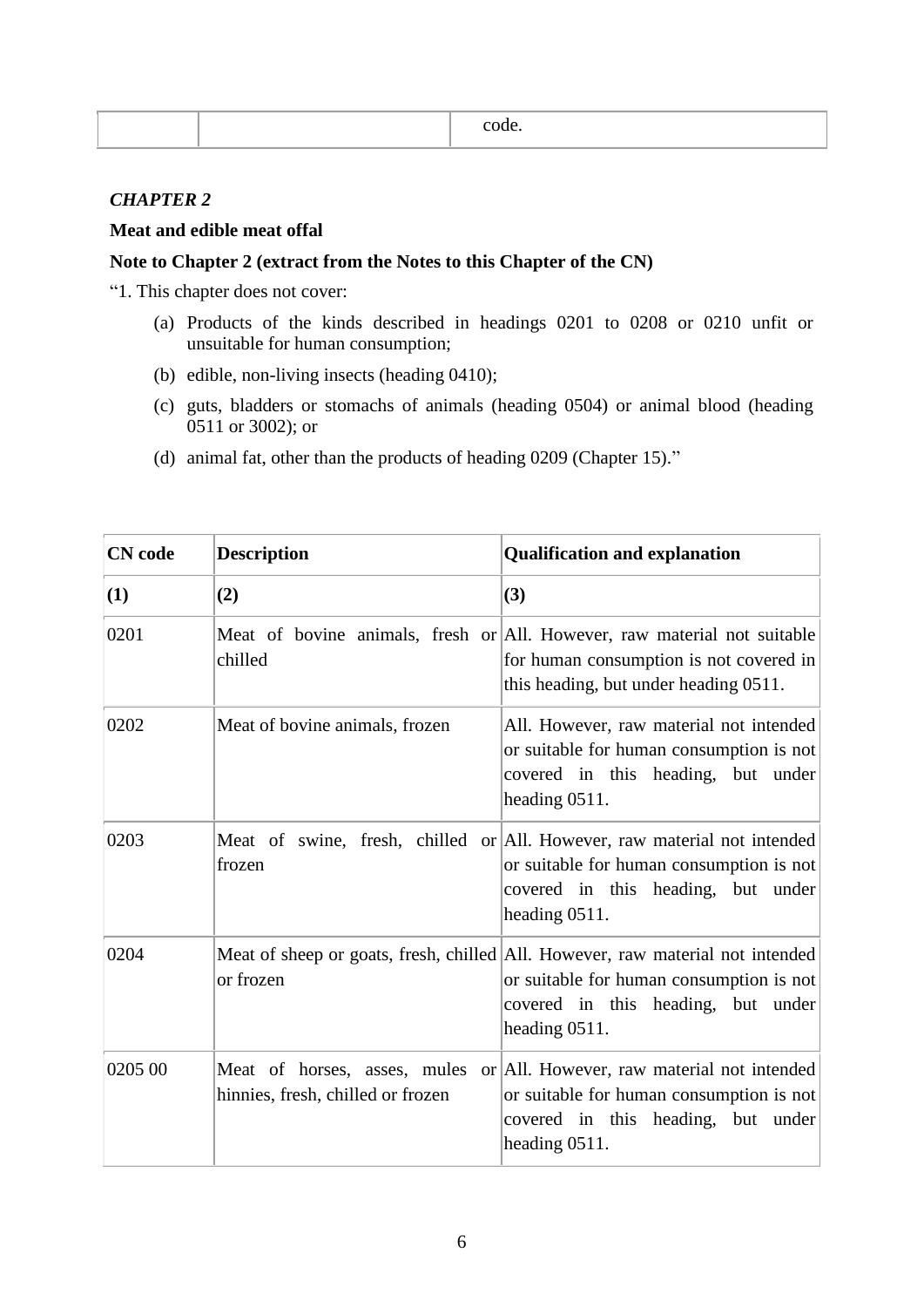| 0206 | Edible<br>frozen                                                        | offal of bovine animals, All. However, raw material not intended<br>swine, sheep, goats, horses, asses, or suitable for human consumption is not<br>mules or hinnies, fresh, chilled or covered in this heading, but under<br>heading 0511.                                                                                                                                                                                                                                                                                                                                                                                                                                                                                                                                                                                                                                                                                                                                                                                                                                    |
|------|-------------------------------------------------------------------------|--------------------------------------------------------------------------------------------------------------------------------------------------------------------------------------------------------------------------------------------------------------------------------------------------------------------------------------------------------------------------------------------------------------------------------------------------------------------------------------------------------------------------------------------------------------------------------------------------------------------------------------------------------------------------------------------------------------------------------------------------------------------------------------------------------------------------------------------------------------------------------------------------------------------------------------------------------------------------------------------------------------------------------------------------------------------------------|
| 0207 | frozen                                                                  | Meat and edible offal, of the poultry All. However, raw material not intended<br>of heading 0105, fresh, chilled or or suitable for human consumption is not<br>covered in this heading, but under<br>heading 0511.                                                                                                                                                                                                                                                                                                                                                                                                                                                                                                                                                                                                                                                                                                                                                                                                                                                            |
| 0208 | fresh, chilled or frozen                                                | Other meat and edible meat offal, All. However, raw material not intended<br>or suitable for human consumption is not<br>covered in this heading, but under<br>heading 0511.<br>This heading covers other raw material<br>for the production of gelatine or collagen<br>for human consumption. It also covers<br>all meat and edible meat offal from the<br>following subheadings:<br>0208 10 (of rabbits or hares)<br>0208 30 00 (of primates)<br>0208 40 (of whales, dolphins and<br>porpoises (mammals of the order<br>Cetacea); of manatees and dugongs<br>(mammals of the order Sirenia); of<br>seals,<br>lions<br>and<br>walruses<br>sea<br>of<br>(mammals)<br>the<br>suborder<br>Pinnipedia))<br>0208 50 00 (of reptiles, including<br>snakes and turtles)<br>0208 60 00 (of camels and other<br>camelids (Camelidae))<br>0208 90 (other: of domestic pigeons;<br>of game other than of rabbits or<br>hares; etc.): covers meat of quails,<br>reindeer or any other mammal<br>species. This subheading also covers<br>frogs' legs<br>under<br>CN<br>code<br>0208 90 70. |
| 0209 | rendered<br>fat,<br>not<br><b>or</b><br>chilled<br>extracted,<br>fresh, | Pig fat, free of lean meat, and poultry $\vert$ All, covers both fat and processed fat as<br>otherwise described in column $(2)$ , even if suitable<br>frozen, only for industrial use (not fit for human                                                                                                                                                                                                                                                                                                                                                                                                                                                                                                                                                                                                                                                                                                                                                                                                                                                                      |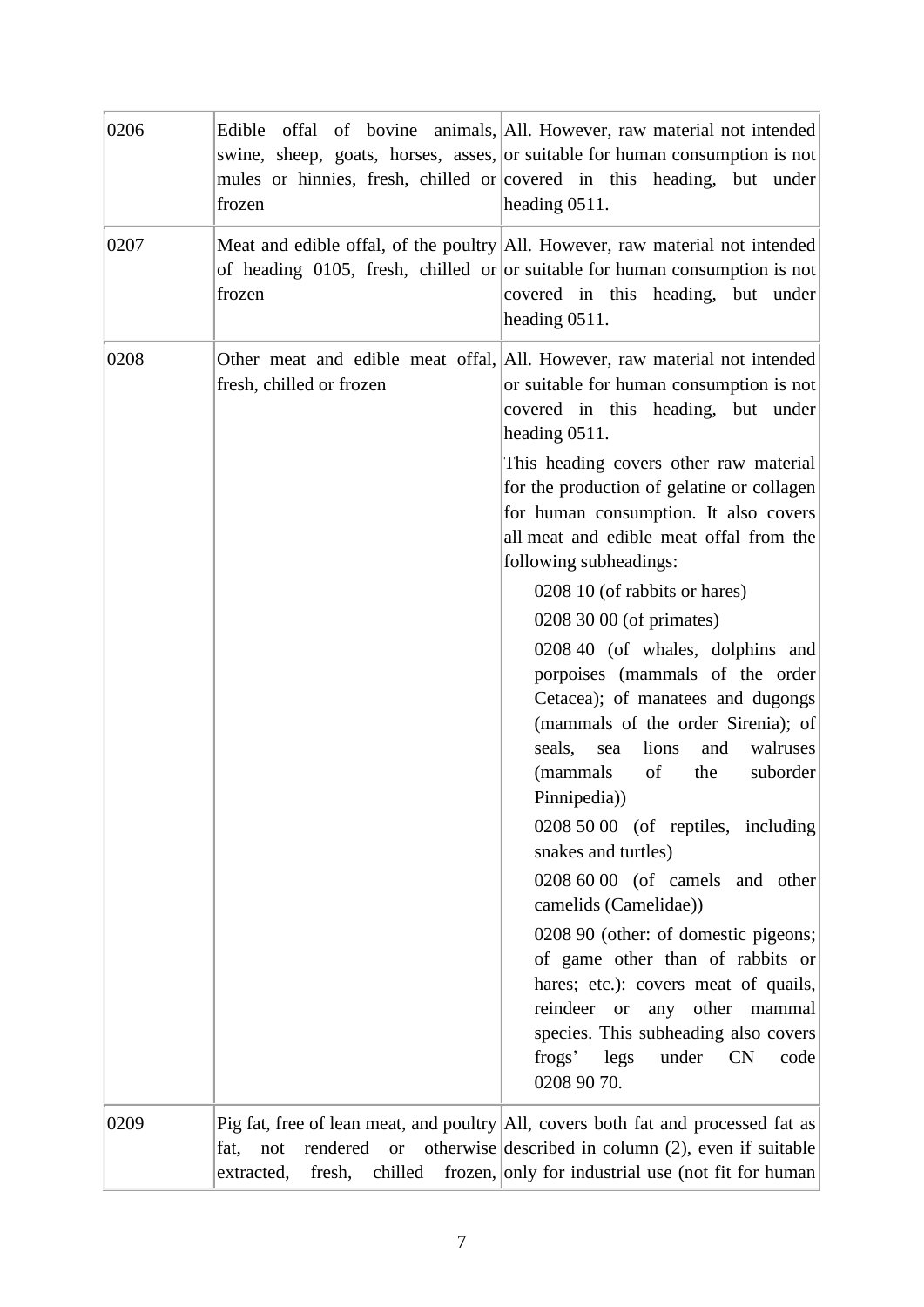|      | salted, in brine, dried or smoked                                | consumption).                                                                                                                                                                                                                                                                                                                                                                  |
|------|------------------------------------------------------------------|--------------------------------------------------------------------------------------------------------------------------------------------------------------------------------------------------------------------------------------------------------------------------------------------------------------------------------------------------------------------------------|
| 0210 | brine, dried or smoked; edible flours products of animal origin. | Meat and edible meat offal, salted, in All, covers meat, meat products and other                                                                                                                                                                                                                                                                                               |
|      | and meals of meat or meat offal                                  | However, raw material not intended or<br>suitable for human consumption is not<br>covered in this heading, but under<br>heading 0511.                                                                                                                                                                                                                                          |
|      |                                                                  | Covers processed animal protein and<br>dried pigs ears for human consumption.<br>Even when such dried pigs ears are used<br>as animal feed, the Annex to Commission<br>Regulation<br>$(EC)$ No 1125/2006(*)<br>clarifies that they may be covered in<br>0210 99 49. However, dried offal and<br>pigs ears unfit for human consumption<br>are classified in CN code 0511 99 85. |
|      |                                                                  | Bones for human consumption<br>are<br>covered under heading 0506.                                                                                                                                                                                                                                                                                                              |
|      |                                                                  | Sausages are covered under heading<br>1601.                                                                                                                                                                                                                                                                                                                                    |
|      |                                                                  | Extracts and juices of meat are covered<br>under heading 1603.                                                                                                                                                                                                                                                                                                                 |
|      |                                                                  | Greaves are covered under heading 2301.                                                                                                                                                                                                                                                                                                                                        |

 $\ket{\psi}$  Commission Regulation (EC) No 1125/2006 of 21 July 2006 concerning the classification of certain goods in the Combined Nomenclature (OJ L 200, 22.7.2006, p. 3).

# *CHAPTER 3*

### **Fish and crustaceans, molluscs and other aquatic invertebrates**

#### **General remarks**

This chapter covers both live fish for breeding and reproduction, live ornamental fish, and live fish or live crustaceans transported alive but imported for human consumption.

All products in this chapter are subject to official controls.

### **Notes to Chapter 3 (extract from the Notes to this Chapter of the CN)**

"1. This chapter does not cover:

- (a) mammals of heading 0106;
- (b) meat of mammals of heading 0106 (heading 0208 or 0210);
- (c) fish (including livers, roes and milt thereof) or crustaceans, molluscs or other aquatic invertebrates, dead and unfit or unsuitable for human consumption by reason of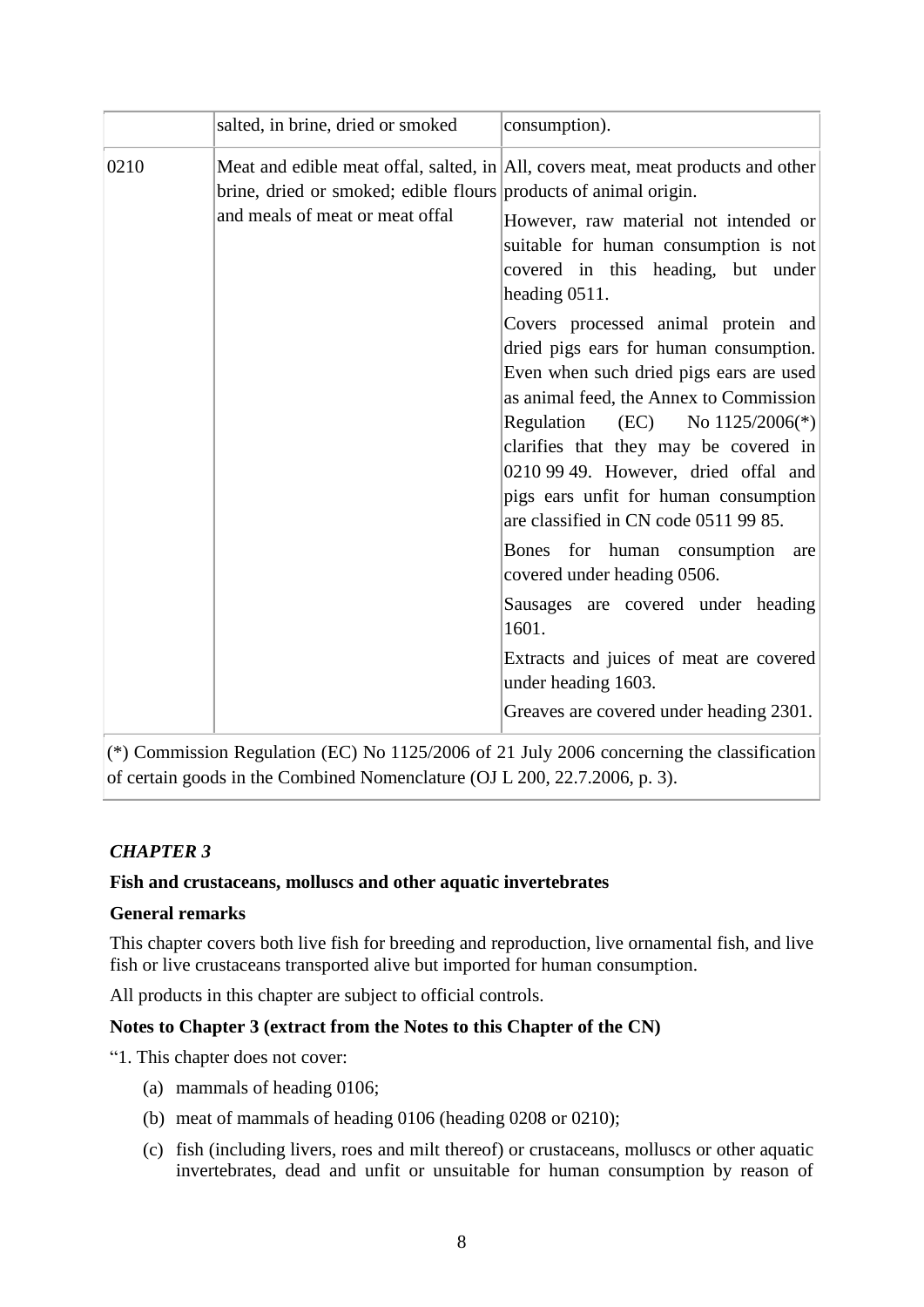either their species or their condition (Chapter 5); flours, meals or pellets of fish or of crustaceans, molluscs or other aquatic invertebrates unfit for human consumption (heading 2301); or

(d) caviar or caviar substitutes prepared from fish eggs (heading 1604).

2. In this chapter, the term 'pellets' means products which have been agglomerated either directly by compression or by the addition of a small quantity of binder.

3. Headings 0305 to 0308 do not cover flours, meals and pellets, fit for human consumption (heading 0309)."

| <b>CN</b> code | <b>Description</b>                                                                                                                                                                                                                                                                                                                                                                         | <b>Qualification and explanation</b>                                                                                             |
|----------------|--------------------------------------------------------------------------------------------------------------------------------------------------------------------------------------------------------------------------------------------------------------------------------------------------------------------------------------------------------------------------------------------|----------------------------------------------------------------------------------------------------------------------------------|
| (1)            | (2)                                                                                                                                                                                                                                                                                                                                                                                        | (3)                                                                                                                              |
| 0301           | Live fish                                                                                                                                                                                                                                                                                                                                                                                  | All, covers trout, eels, carp, or any<br>other species or any fish imported for<br>breeding or reproduction.                     |
|                |                                                                                                                                                                                                                                                                                                                                                                                            | Live fish imported for immediate<br>human consumption are treated for<br>official controls purposes as if they<br>were products. |
|                |                                                                                                                                                                                                                                                                                                                                                                                            | Covers ornamental fish in CN codes<br>0301 11 00 and 0301 19 00.                                                                 |
| 0302           | Fish, fresh or chilled, excluding fish All, covers livers, milt and roes, fresh<br>fillets and other fish meat of heading or chilled, in CN code 0302 91 00.<br>0304                                                                                                                                                                                                                       |                                                                                                                                  |
| 0303           | Fish, frozen, excluding fish fillets and All, covers livers, milt and roes,<br>other fish meat of heading 0304                                                                                                                                                                                                                                                                             | frozen, in subheading 0303 91.                                                                                                   |
| 0304           | Fish fillets and other fish meat (whether All.<br>or not minced), fresh, chilled or frozen                                                                                                                                                                                                                                                                                                 |                                                                                                                                  |
| 0305           | Fish, dried, salted or in brine; smoked All, covers fish heads, tails and maws<br>fish, whether or not cooked before or and other edible fish offal.<br>during the smoking process                                                                                                                                                                                                         |                                                                                                                                  |
| 0306           | Crustaceans, whether in shell or not, live, All.<br>fresh, chilled, frozen, dried, salted or in Live<br>brine; smoked crustaceans, whether in immediate human consumption are<br>shell or not, whether or not cooked considered and treated for official<br>before or during the smoking process; controls purposes as if they were<br>crustaceans, in shell, cooked by steaming products. | crustaceans<br>imported<br>for                                                                                                   |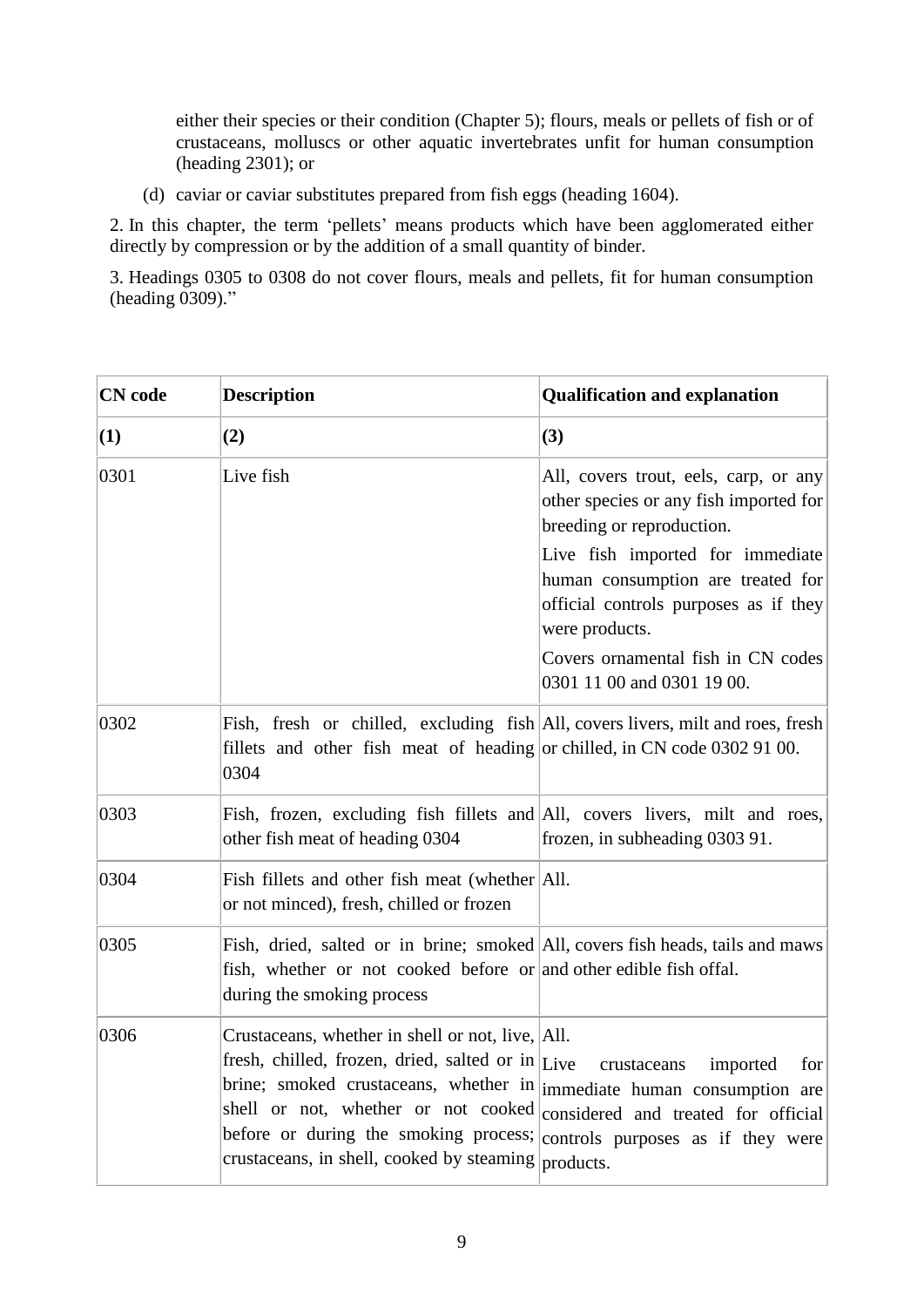| chilled, frozen, dried, salted or in brine                                                                | or by boiling in water, whether or not Covers ornamental sea monkeys and<br>their cysts for use as pet animals and<br>all live ornamental crustaceans.                                                                                                                                                                                                                                                                                                                                                                                                                                                                                                                                                                                                                                                                                                                                                                                                                                                                                                                                                                                                                                                                                                                                                                                                                                                              |
|-----------------------------------------------------------------------------------------------------------|---------------------------------------------------------------------------------------------------------------------------------------------------------------------------------------------------------------------------------------------------------------------------------------------------------------------------------------------------------------------------------------------------------------------------------------------------------------------------------------------------------------------------------------------------------------------------------------------------------------------------------------------------------------------------------------------------------------------------------------------------------------------------------------------------------------------------------------------------------------------------------------------------------------------------------------------------------------------------------------------------------------------------------------------------------------------------------------------------------------------------------------------------------------------------------------------------------------------------------------------------------------------------------------------------------------------------------------------------------------------------------------------------------------------|
| 0307<br>or not, whether or not cooked before or covered in heading $1605$ .<br>during the smoking process | Molluscs, whether in shell or not, live, This heading also covers smoked<br>fresh, chilled, frozen, dried, salted or in molluscs that have been cooked<br>brine; smoked molluscs, whether in shell before. Other cooked molluscs are<br>Covers live ornamental molluscs.<br>Live<br>molluscs<br>imported<br>for<br>immediate human consumption are<br>considered and treated for official<br>controls purposes as if they were<br>products.<br>Covers all from the subheadings<br>0307 11 to 0307 99, such as the<br>following examples:<br>0307 60 (snails other than sea<br>snails):<br>terrestrial<br>covers<br>gastropods of the species Helix<br>pomatia, Helix aspersa, Helix<br>lucorum and species of the<br>family Achatinidae. Covers live<br>snails (including fresh water<br>snails) for immediate human<br>consumption and also snail meat<br>for human consumption. Covers<br>blanched or pre-processed snails.<br>Further processed products are<br>covered in heading 1605.<br>0307 91 00 (live, fresh, or chilled<br>other molluscs, i.e. other than<br>scallops,<br>oysters,<br>mussels<br>(Mytilus spp., Perna spp.), cuttle<br>fish, squid, octopus,<br>snails,<br>clams, cockles, ark<br>shells,<br>abalones (Haliotis spp.) and<br>stromboid<br>conchs<br><i>(Strombus</i><br>spp.): covers meat of sea water<br>snail species, whether in shell or<br>not.<br>0307 99 (other molluscs, other |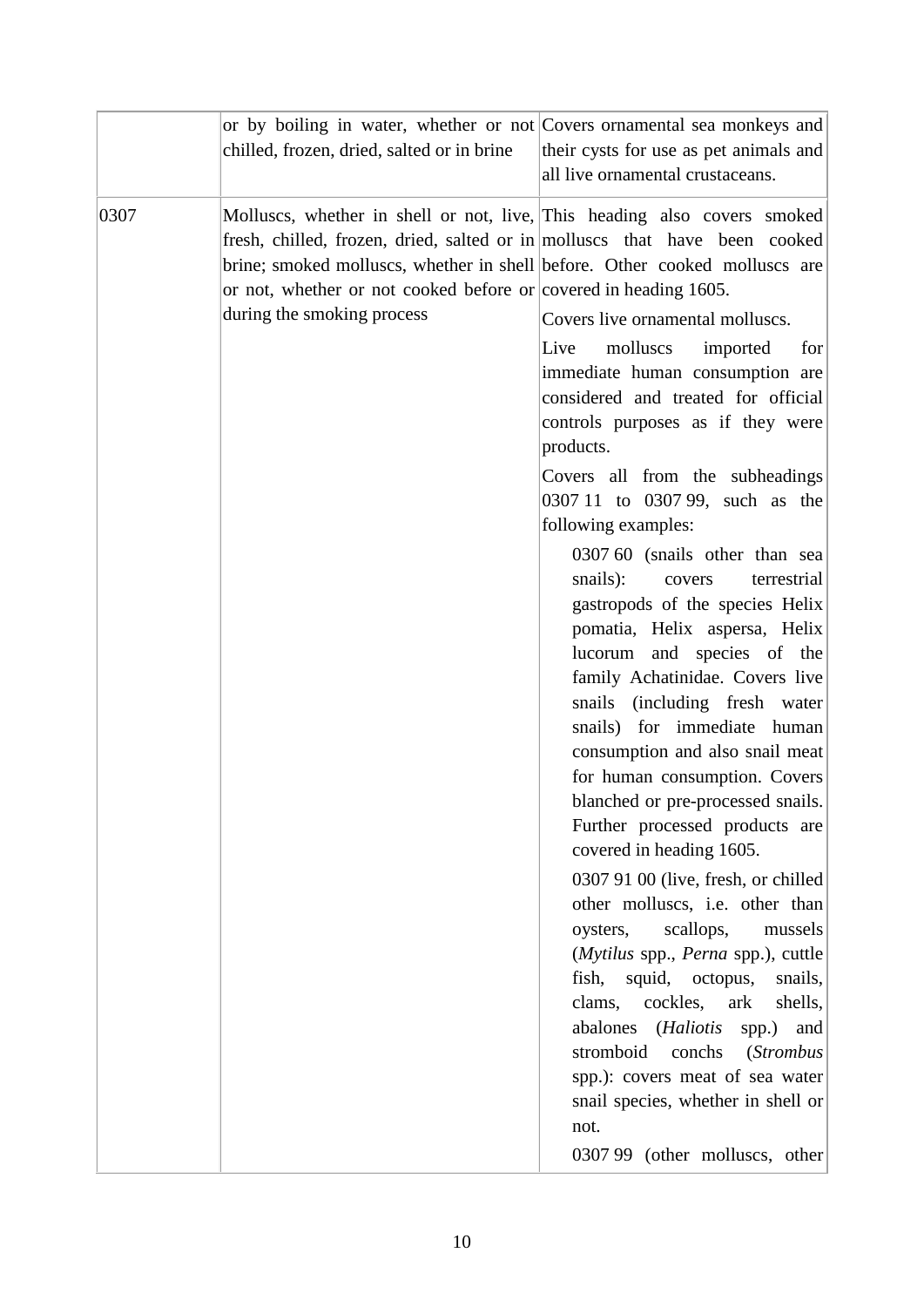|      |                                                                                                                                                                                                                                                                         | than live, fresh, chilled, or<br>frozen, i.e. other than oysters,<br>scallops, mussels ( <i>Mytilus</i> spp.,<br>Perna spp.), cuttle fish, squid,<br>octopus, sea snails, clams,<br>cockles, ark shells, abalones<br>( <i>Haliotis</i> spp.) and stromboid<br>conchs ( <i>Strombus</i> spp.). |
|------|-------------------------------------------------------------------------------------------------------------------------------------------------------------------------------------------------------------------------------------------------------------------------|-----------------------------------------------------------------------------------------------------------------------------------------------------------------------------------------------------------------------------------------------------------------------------------------------|
| 0308 | Aquatic invertebrates other than All.<br>crustaceans and molluscs, live, fresh,<br>chilled, frozen, dried, salted or in brine;<br>smoked aquatic invertebrates other than<br>crustaceans and molluscs, whether or not<br>cooked before or during the smoking<br>process |                                                                                                                                                                                                                                                                                               |
| 0309 | Flours, meals and pellets of fish, All.<br>crustaceans, molluscs and other aquatic<br>invertebrates, fit for human consumption                                                                                                                                          |                                                                                                                                                                                                                                                                                               |

**Dairy produce; birds' eggs; natural honey; edible products of animal origin, not elsewhere specified or included**

### **Notes to Chapter 4 (extract from the Notes to this Chapter of the CN)**

"1. The expression 'milk' means full-cream milk or partially or completely skimmed milk.

- 2. For the purposes of heading 0403, yogurt may be concentrated or flavoured and may contain added sugar or other sweetening matter, fruit, nuts, cocoa, chocolate, spices, coffee or coffee extracts, plants, parts of plants, cereals or bakers' wares, provided that any added substance is not used for the purpose of replacing, in whole or in part, any milk constituent, and the product retains the essential character of yogurt.
- 3. For the purposes of heading 0405:
	- (a) the term 'butter' means natural butter, whey butter or recombined butter (fresh, salted or rancid, including canned butter) derived exclusively from milk, with a milkfat content of 80 % or more but not more than 95 % by weight, a maximum milk solidsnot-fat content of 2 % by weight and a maximum water content of 16 % by weight. Butter does not contain added emulsifiers, but may contain sodium chloride, food colours, neutralising salts and cultures of harmless lactic-acid-producing bacteria;
	- (b) the expression 'dairy spreads' means a spreadable emulsion of the water-in-oil type, containing milkfat as the only fat in the product, with a milkfat content of 39 % or more but less than 80 % by weight.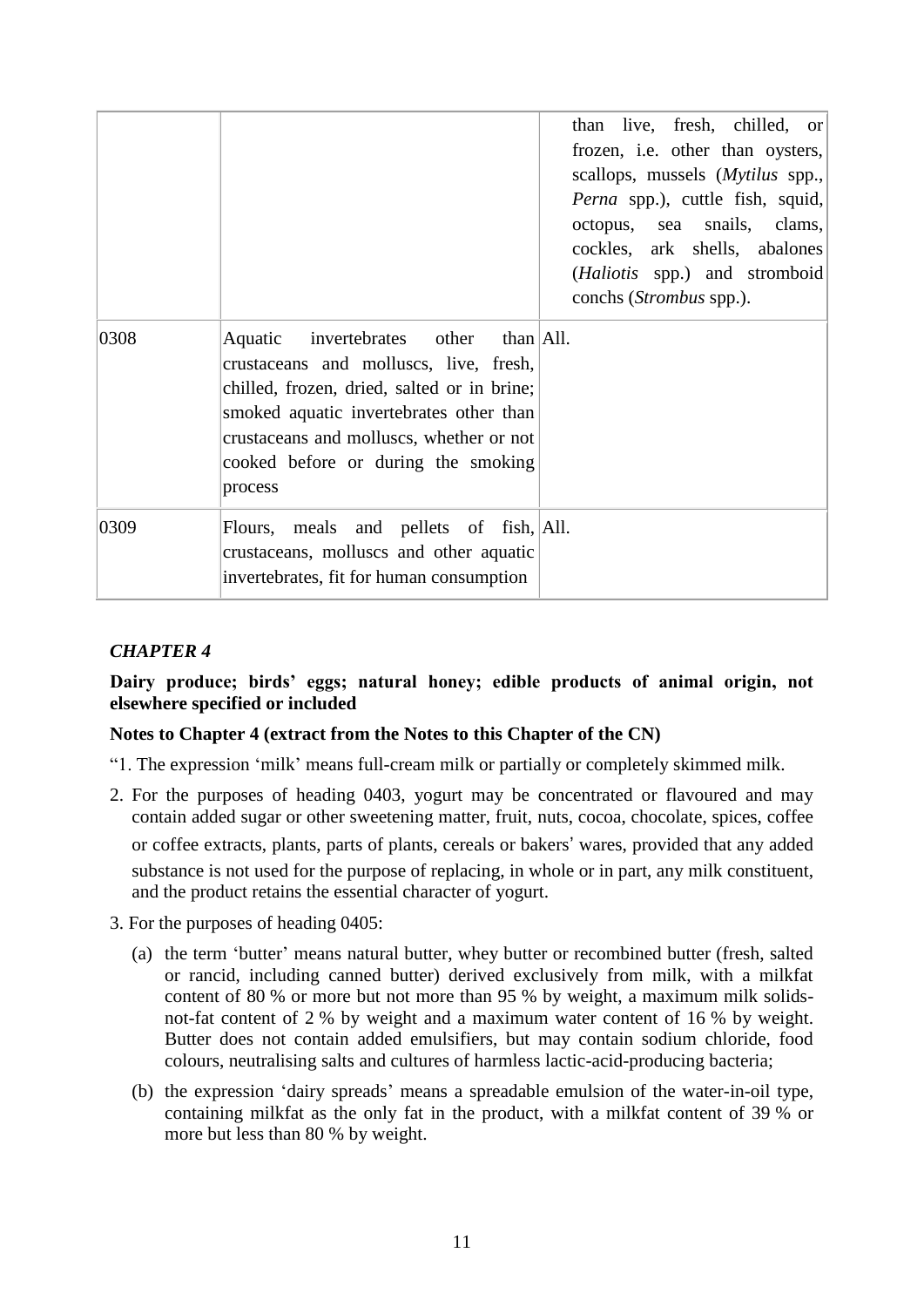- 4. Products obtained by the concentration of whey and with the addition of milk or milkfat are to be classified as cheese in heading 0406 provided that they have the three following characteristics:
	- (a) a milk fat content, by weight of the dry matter, of 5 % or more;
	- (b) a dry matter content, by weight, of at least 70 % but not exceeding 85 %; and
	- (c) they are moulded or capable of being moulded.
- 5. This chapter does not cover:
	- (a) non-living insects, unfit for human consumption (heading 0511);
	- (b) products obtained from whey, containing by weight more than 95 % lactose, expressed as anhydrous lactose calculated on the dry matter (heading 1702);
	- (c) products obtained from milk by replacing one or more of its natural constituents (for example, butyric fats) by another substance (for example, oleic fats) (heading 1901 or 2106); or
	- (d) albumins (including concentrates of two or more whey proteins, containing by weight more than 80 % whey proteins, calculated on the dry matter) (heading 3502) or globulins (heading 3504).
- 6. For the purposes of heading 0410, the term 'insects' means edible non-living insects, whole or in parts, fresh, chilled, frozen, dried, smoked, salted or in brine, as well as flours and meals of insects, fit for human consumption. However, it does not cover edible nonliving insects otherwise prepared or preserved (generally Section IV)."

### **Extracts from the Harmonized System Explanatory Notes**

"Heading 0408 covers whole eggs not in shell, and egg yolks of all birds. The products of this heading may be fresh, dried, cooked by steaming or by boiling in water, moulded (e.g. cylindrical 'long eggs'), frozen or otherwise preserved. All these fall in the heading whether or not containing added sugar or other sweetening matter and whether for use as food or for industrial purposes (e.g., in tanning).

This heading does not cover:

- (a) Oil of egg yolk (heading 1506).
- (b) Egg preparations containing seasoning, spices or other additives (heading 2106).
- (c) Lecithin (heading 2923).
- (d) Separate egg white (egg albumin) (heading 3502).

### (…)

Heading 0409 covers honey produced by bees (*Apis mellifera*) or by other insects, centrifuged or in the comb or containing comb chunks, provided that neither sugar nor other substance has been added. Such honey may be designated by floral source, origin or colour.

Heading 0409 excludes artificial honey and mixtures of natural and artificial honey (heading 1702).

 $(\ldots)$ 

Heading 0410 covers insects (as defined in Note 6 to this Chapter) and other products of animal origin suitable for human consumption, not specified or included elsewhere in the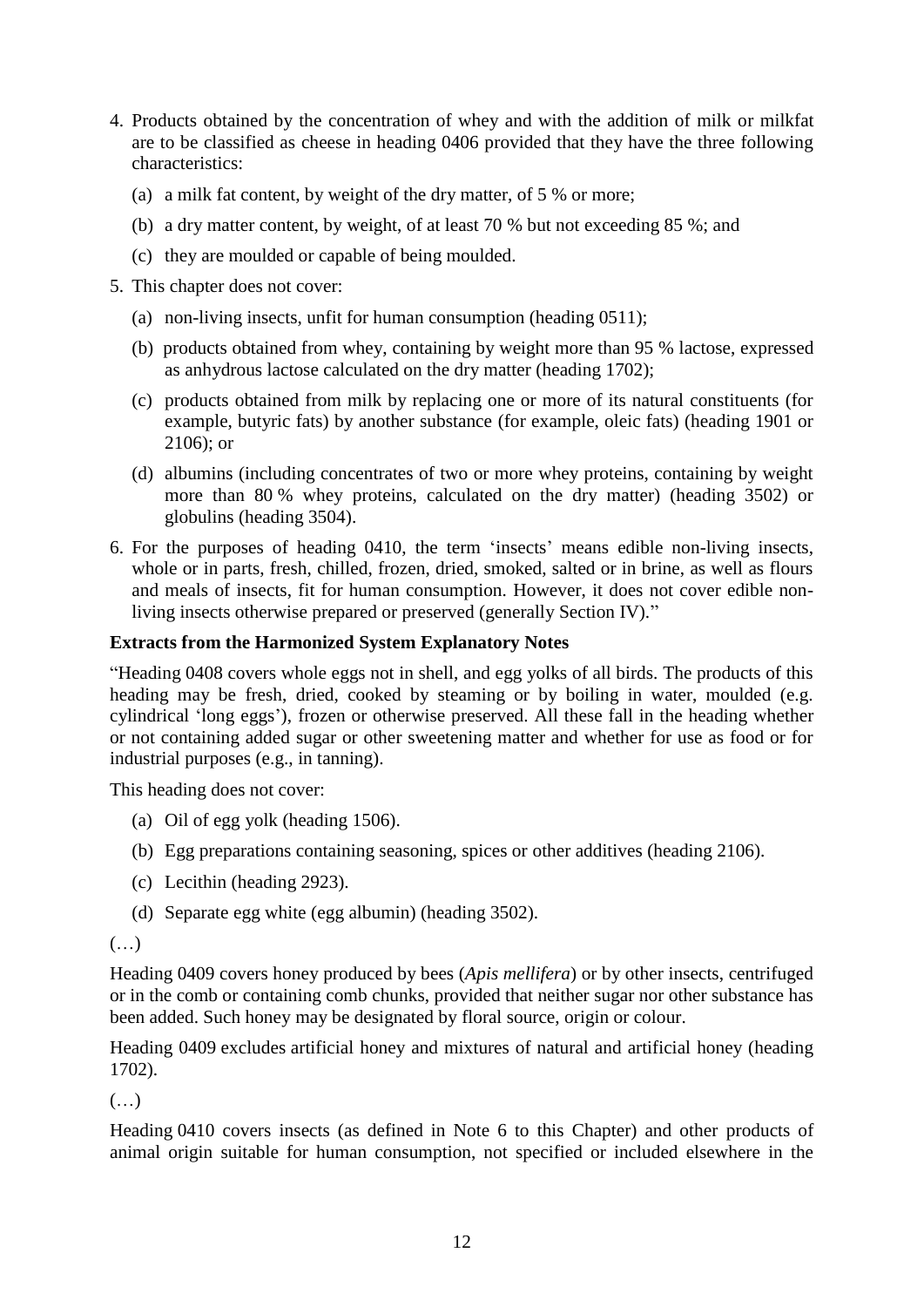Combined Nomenclature. However, non-living insects unfit for human consumption (including flours and meals thereof) are classified in heading 05.11. This includes:

(a) Turtles eggs. These are eggs laid by river or marine turtles; they may be fresh, dried or otherwise preserved.

Turtle‑egg oil is excluded (heading 15.06).

(b) Salanganes' nests ('birds nests'). These consist of a substance secreted by the bird which solidifies rapidly on exposure to air.

The nests may be presented untreated, or they may have been cleaned to remove feathers, down, dust and other impurities in order to render them suitable for consumption. They are generally in the form of whitish strips or threads.

Salanganes' nests have a high protein content and are used almost exclusively to make soups or other food preparations.

Heading 0410 excludes animal blood, edible or not, liquid or dried (heading 0511 or 3002)."

| <b>CN</b> code | <b>Description</b>                                                                                                                                                                                                                                                                                                                                          | <b>Qualification and explanation</b>                                                                                                                                        |
|----------------|-------------------------------------------------------------------------------------------------------------------------------------------------------------------------------------------------------------------------------------------------------------------------------------------------------------------------------------------------------------|-----------------------------------------------------------------------------------------------------------------------------------------------------------------------------|
| (1)            | (2)                                                                                                                                                                                                                                                                                                                                                         | (3)                                                                                                                                                                         |
| 0401           | $\vert$ nor $\vert$ All.<br>Milk<br>and<br>not concentrated<br>cream,<br>containing added sugar or other sweetening Milk for animal feed is covered<br>matter                                                                                                                                                                                               | under<br>this<br>heading,<br>whereas<br>animal feed containing milk is<br>covered in heading 2309.<br>Milk for therapeutic/prophylactic<br>uses is covered in heading 3001. |
| 0402           | Milk and cream, concentrated or containing All.<br>added sugar or other sweetening matter                                                                                                                                                                                                                                                                   |                                                                                                                                                                             |
| 0403           | Yogurt; buttermilk, curdled milk and cream, All. Covers cream, flavoured or<br>kephir and other fermented or acidified milk containing<br>and cream, whether or not concentrated or fermented<br>containing added sugar or other sweetening consumption.<br>matter or flavoured or containing added fruit, Ice cream is covered in heading<br>nuts or cocoa | fruits,<br>frozen<br>and  <br>milk,<br>for<br>human<br>2105.<br>Beverages containing<br>milk<br>flavoured with cocoa or other<br>substances are covered in heading<br>2202. |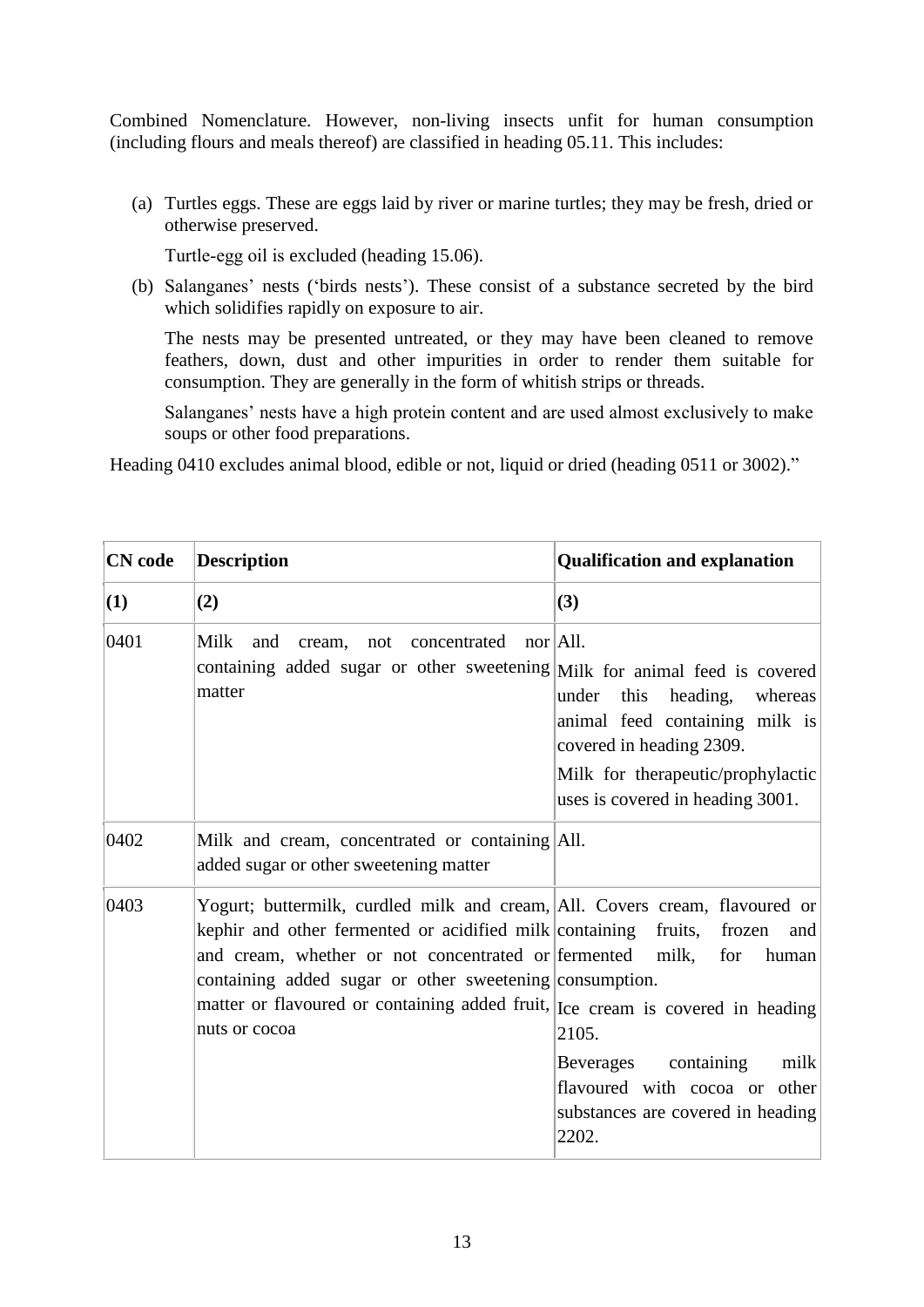| 0404    | Whey, whether or not concentrated or All. Covers milk products for<br>containing added sugar or other sweetening infants.<br>matter; products consisting of natural milk $ CN \quad code$<br>constituents, whether or not containing added bovine colostrum, in liquid form,<br>sugar or other sweetening<br>matter,<br>elsewhere specified or included | 0404 10 48<br>covers<br>not defatted and de-caseinated, for<br>human consumption. CN code<br>0404 90 21<br>covers spray-dried,<br>reduced-fat colostrum powder<br>which has not been de-caseinated,<br>for human consumption. |
|---------|---------------------------------------------------------------------------------------------------------------------------------------------------------------------------------------------------------------------------------------------------------------------------------------------------------------------------------------------------------|-------------------------------------------------------------------------------------------------------------------------------------------------------------------------------------------------------------------------------|
| 0405    | Butter and other fats and oils derived from All.<br>milk; dairy spreads                                                                                                                                                                                                                                                                                 |                                                                                                                                                                                                                               |
| 0406    | Cheese and curd                                                                                                                                                                                                                                                                                                                                         | All.                                                                                                                                                                                                                          |
| 0407    | Birds' eggs, in shell, fresh, preserved or All. Covers hatching eggs and<br>cooked                                                                                                                                                                                                                                                                      | specified pathogen free eggs,<br>fertilised eggs for incubation<br>(0407 11 and 0407 19).                                                                                                                                     |
|         |                                                                                                                                                                                                                                                                                                                                                         | Covers fresh eggs (0407 21 to<br>0407 29)<br>and<br>other<br>eggs<br>$(040790)$ , not fit and fit for<br>human consumption.                                                                                                   |
|         |                                                                                                                                                                                                                                                                                                                                                         | Covers '100 year old eggs'.<br>Egg albumin not fit and fit for<br>human consumption is covered in<br>heading 3502.                                                                                                            |
| 0408    | Birds' eggs, not in shell, and egg yolks, fresh, All. Covers egg products whether<br>dried, cooked by steaming or by boiling in or not heat-treated and products<br>water, moulded, frozen or otherwise preserved, not fit for human consumption.<br>whether or not containing added sugar or other<br>sweetening matter                                |                                                                                                                                                                                                                               |
|         | 0409 00 00 $\vert$ Natural honey                                                                                                                                                                                                                                                                                                                        | All.                                                                                                                                                                                                                          |
| 0410 10 | Insects                                                                                                                                                                                                                                                                                                                                                 | All.<br>Insects or insect eggs for human<br>consumption are covered in this<br>heading.                                                                                                                                       |
|         |                                                                                                                                                                                                                                                                                                                                                         | Non-living insects unfit for human<br>consumption (including flours and                                                                                                                                                       |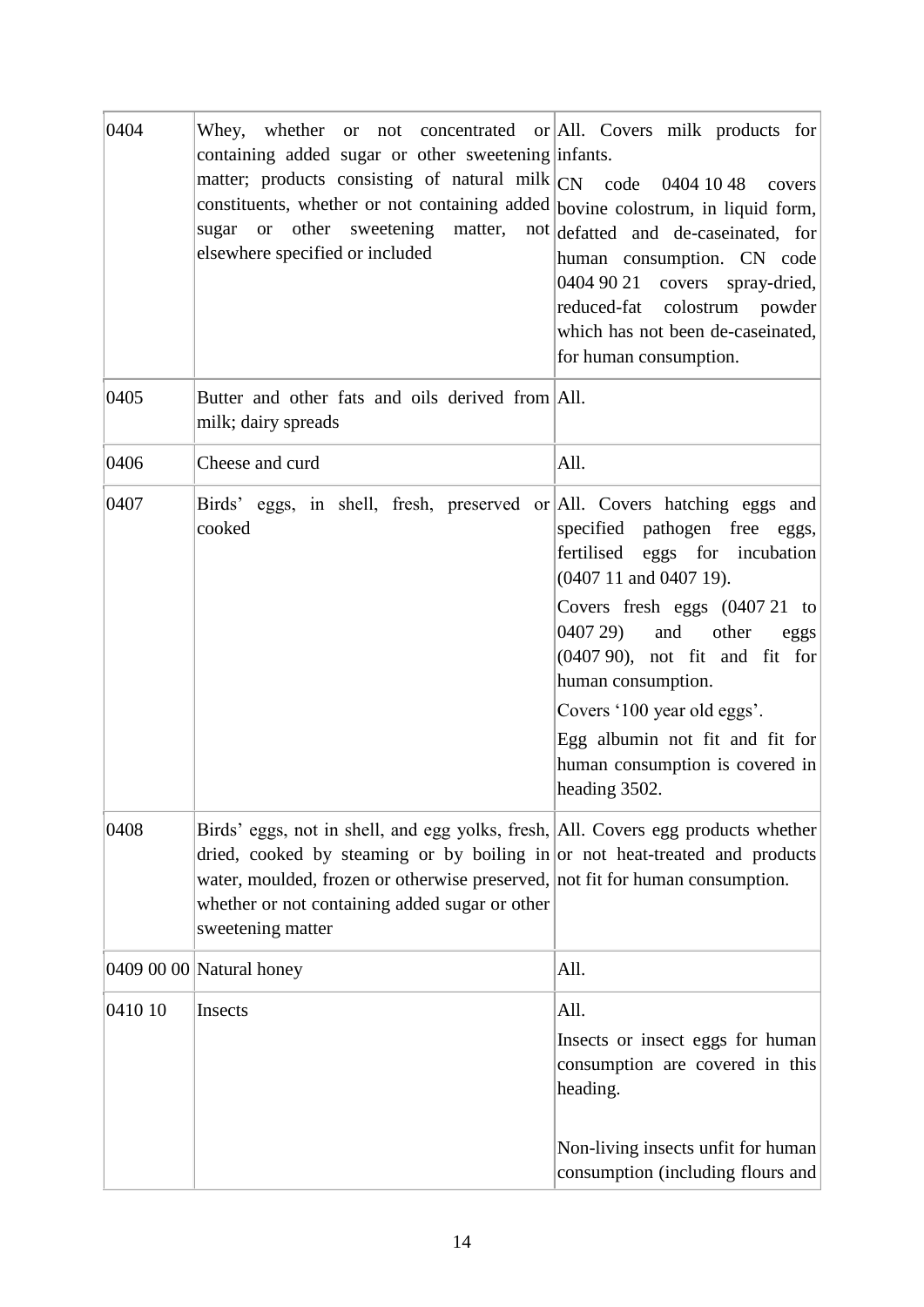|               |                                                                                     | meals thereof) are<br>excluded<br>(heading $05.11$ ) as well as edible<br>non-living insects otherwise<br>prepared or preserved (generally<br>Section IV).                                                                                                                                                                                                                                                                                                      |
|---------------|-------------------------------------------------------------------------------------|-----------------------------------------------------------------------------------------------------------------------------------------------------------------------------------------------------------------------------------------------------------------------------------------------------------------------------------------------------------------------------------------------------------------------------------------------------------------|
| 0410 90<br>00 | Other edible products of animal origin, not All.<br>elsewhere specified or included | This CN code covers 'royal jelly'<br>and propolis (used in manufacture<br>for pharmaceutical products and<br>food supplements) and other<br>animal-derived material<br>for<br>human consumption.<br>This CN code covers bones for<br>human consumption, including<br>bone flour, soup bones, bones<br>used for production of gelatine or<br>of collagen, if derived<br>from<br>that<br>have<br>carcasses<br>been<br>for<br>slaughtered<br>human<br>consumption. |

### **Products of animal origin, not elsewhere specified or included**

#### **General remarks**

Specific requirements for certain products in this Chapter are laid down in Table 2 in Chapter II, Section 1, of Annex XIV to Regulation (EU) No 142/2011:

Row 7: pig bristles;

Row 8: untreated wool and hair produced from animals other than those of the porcine species;

Row 9: treated feathers, parts of feathers and down.

#### **Notes to Chapter 5 (extract from the Notes to this Chapter of the CN)**

"1. This chapter does not cover:

- (a) edible products (other than guts, bladders and stomachs of animals, whole and pieces thereof, and animal blood, liquid or dried);
- (b) hides or skins (including furskins), other than goods of heading 0505 and parings and similar waste of raw hides or skins of heading 0511 (Chapter 41 or 43);
- (c) animal textile materials, other than horsehair and horsehair waste (Section XI); or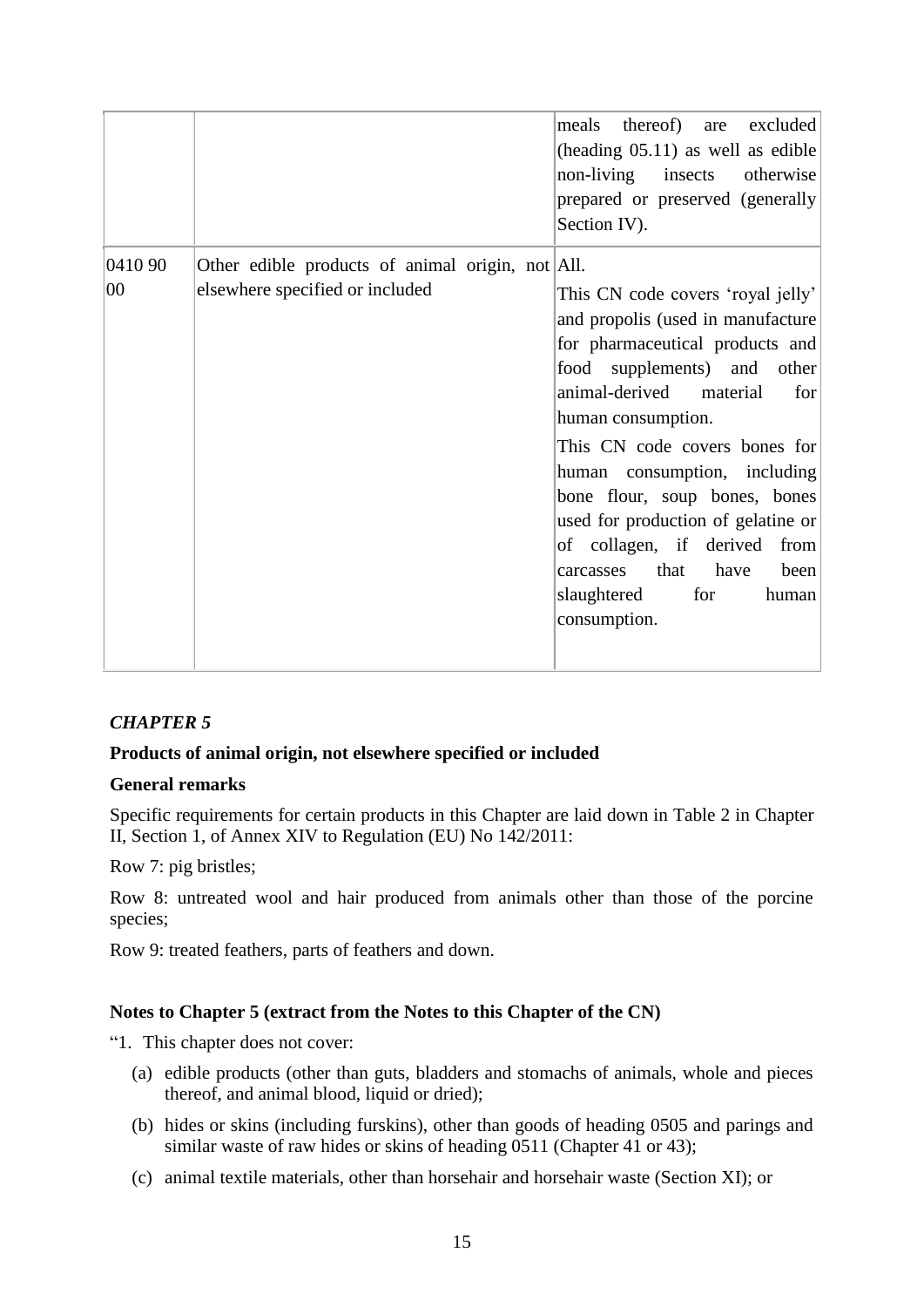(d) prepared knots or tufts for broom or brush making (heading 9603).

 $(\ldots)$ 

- 3. Throughout the nomenclature, elephant, hippopotamus, walrus, narwhal and wild boar tusks, rhinoceros horns and the teeth of all animals are regarded as 'ivory'.
- 4. Throughout the nomenclature, the expression 'horsehair' means hair of the manes or tails of equine or bovine animals. Heading 0511 covers, *inter alia*, horsehair and horsehair waste, whether or not put up as a layer with or without supporting material."

### **Extract from the Harmonized System Explanatory Notes**

"Heading 0505 covers

(1) Skins and other parts of birds (e.g., heads, wings) with their feathers or down, and

(2) Feathers and parts of feathers (whether or not with trimmed edges), and down, provided they are either unworked, or merely cleaned, disinfected or treated for preservation but not otherwise worked or mounted.

Heading 0505 also covers powder, meal and waste of feathers or parts of feathers."

| <b>CN</b> code | <b>Description</b>                                                                        | <b>Qualification and explanation</b>                                                                                                                                                                                                                                                                                                                                                                                                                                                                                                                                                                                                                                                                                           |
|----------------|-------------------------------------------------------------------------------------------|--------------------------------------------------------------------------------------------------------------------------------------------------------------------------------------------------------------------------------------------------------------------------------------------------------------------------------------------------------------------------------------------------------------------------------------------------------------------------------------------------------------------------------------------------------------------------------------------------------------------------------------------------------------------------------------------------------------------------------|
| (1)            | (2)                                                                                       | (3)                                                                                                                                                                                                                                                                                                                                                                                                                                                                                                                                                                                                                                                                                                                            |
| 0502 10 00     | Pigs', hogs' or boars' bristles and hair All, treated and untreated.<br>and waste thereof |                                                                                                                                                                                                                                                                                                                                                                                                                                                                                                                                                                                                                                                                                                                                |
| 0504 00 00     | brine, dried or smoked                                                                    | Guts, bladders and stomachs of animals All. Covers stomachs, bladders and<br>(other than fish), whole and pieces intestines which have been cleaned,<br>thereof, fresh, chilled, frozen, salted, in salted, dried, or heated, of bovine,<br>porcine, ovine, caprine, or poultry<br>origin.                                                                                                                                                                                                                                                                                                                                                                                                                                     |
| Ex 0505        | waste of feathers or parts of feathers                                                    | Skins and other parts of birds, with All, including game trophies of birds,<br>their feathers or down, feathers and but excluding treated decorative<br>parts of feathers (whether or not with feathers, treated feathers carried by<br>trimmed edges) and down, not further travellers for their private use or<br>worked than cleaned, disinfected or consignments of treated feathers sent<br>treated for preservation; powder and to private individuals for non-<br>industrial purposes as referred to in<br>Chapter II, Section $6(a)$ , of Annex<br>XIV to Regulation (EU) No $142/2011$ .<br>Article $25(1)$ , point (b), of Regulation<br>$(EU)$ No 142/2011 prohibits<br>the<br>importation into and transit through |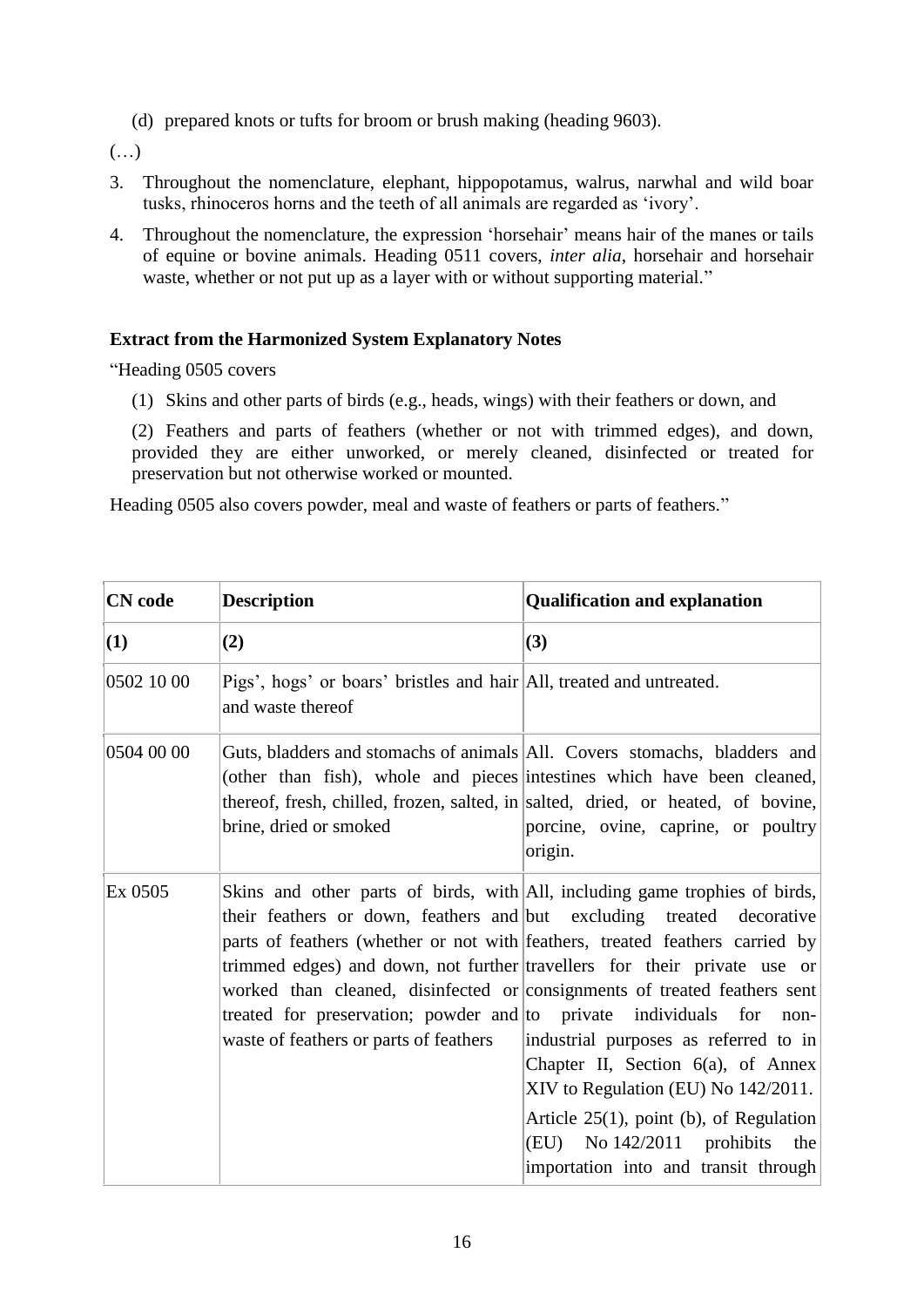|      |                                                                                                                                                                                                                                                                                                                          | the Union of untreated feathers and<br>parts of feathers and down.<br>Official controls are applicable for<br>feathers independent from<br>their<br>treatment as referred to in Chapter<br>VII, point C, of Annex XIII to<br>Regulation (EU) No 142/2011.<br>Further specific requirements for game<br>trophies are laid down in Chapter II,<br>Section 5, of Annex XIV<br>to<br>Regulation (EU) No 142/2011.<br>Chapter II, Section 6, of Annex XIV<br>to Regulation (EU) No $142/2011$<br>covers feathers used for stuffing,<br>down, raw or other feathers.                                                                                                                                                    |
|------|--------------------------------------------------------------------------------------------------------------------------------------------------------------------------------------------------------------------------------------------------------------------------------------------------------------------------|-------------------------------------------------------------------------------------------------------------------------------------------------------------------------------------------------------------------------------------------------------------------------------------------------------------------------------------------------------------------------------------------------------------------------------------------------------------------------------------------------------------------------------------------------------------------------------------------------------------------------------------------------------------------------------------------------------------------|
| 0506 | <b>Bones</b><br>defatted, simply prepared (but not cut bones for the production of bone<br>to shape), treated with acid or de- products not for human consumption.<br>products                                                                                                                                           | and horn-cores, unworked, Covers bones used as dog chews and<br>gelatinised; powder and waste of these Bones and boneflour for human<br>consumption are covered under CN<br>code 0410 90 00.<br>Specific requirements<br>for<br>such<br>products not intended for human<br>consumption are laid down in Row 6<br>(game trophies), in Row 11 (bones and<br>bone products (excluding bone meal),<br>horns and horn products (excluding<br>horn meal) and hooves and hoof<br>products (excluding hoof meal) for<br>uses other than as feed material,<br>organic fertiliser or soil improver) and<br>in Row 12 (dog chews) of Table 2 in<br>Chapter II, Section 1, of Annex XIV<br>to Regulation (EU) No $142/2011$ . |
| 0507 | Ivory, tortoise-shell, whalebone and Covers treated game trophies from<br>whalebone hair, horns, antlers, hooves, birds and ungulates being solely<br>nails, claws and beaks, unworked or bones, horns, hooves, claws, antlers<br>simply prepared but not cut to shape; and teeth.<br>powder and waste of these products | Specific<br>requirements<br>for<br>game<br>trophies are laid down in Row 6 of<br>Table 2 in Chapter II, Section 1, of                                                                                                                                                                                                                                                                                                                                                                                                                                                                                                                                                                                             |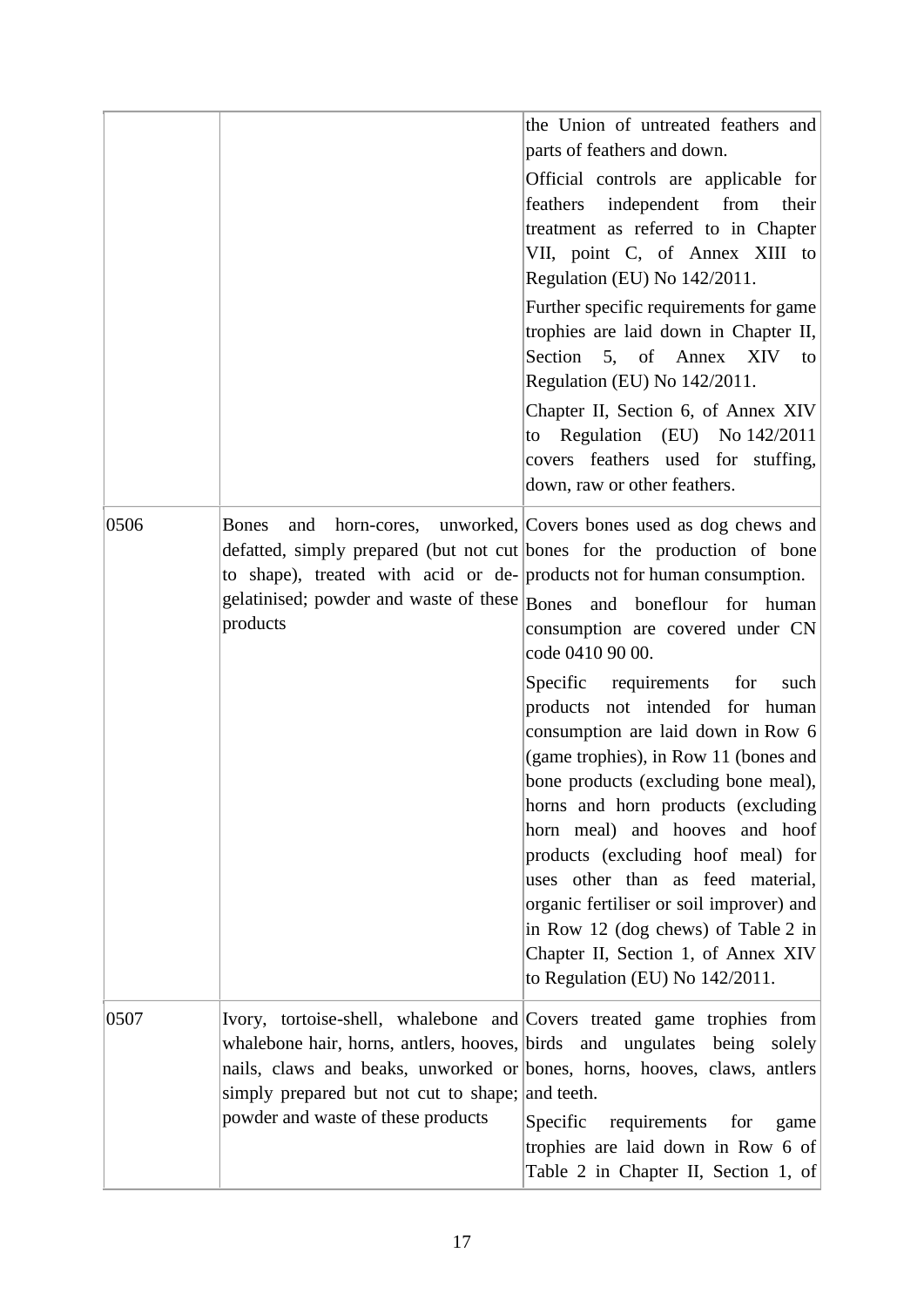|            |                                                                                                                                                                                                                                                                                     | to Regulation<br>(EU)<br>Annex XIV<br>No 142/2011.                                                                                                                                                                                                                                                                                                                                                                                                                                                                                         |
|------------|-------------------------------------------------------------------------------------------------------------------------------------------------------------------------------------------------------------------------------------------------------------------------------------|--------------------------------------------------------------------------------------------------------------------------------------------------------------------------------------------------------------------------------------------------------------------------------------------------------------------------------------------------------------------------------------------------------------------------------------------------------------------------------------------------------------------------------------------|
| Ex 0508 00 | Coral and similar materials, unworked Covers empty shells for food use and<br>or simply prepared but not otherwise use as raw material for glucosamine.<br>echinoderms<br>and<br>or<br>unworked or simply prepared but not<br>cut to shape, powder and waste thereof                | worked; shells of molluscs, crustaceans In addition, this heading covers shells,<br>cuttle-bone, including cuttle-bones, containing soft<br>tissue and flesh, as referred to in<br>Article 10, point $(k)(i)$ , of Regulation<br>(EC) No 1069/2009.                                                                                                                                                                                                                                                                                        |
|            | Ex 0510 00 00 Ambergris, castoreum, civet and musk; Ambergris<br>cantharides; bile, whether or not dried; excluded.<br>glands and other animal products used<br>in the preparation of pharmaceutical<br>products, fresh, chilled, frozen<br>or<br>otherwise provisionally preserved | cantharides<br>and<br>are<br>Glands, other animal products and bile<br>are covered by this CN code.<br>Dried glands and products are covered<br>by heading 3001.<br>Specific requirements may be laid<br>down in Row 14 of Table 2 in Chapter<br>II, Section 1, of Annex XIV<br>to<br>Regulation (EU) No 142/2011<br>for<br>animal<br>by-products<br>for<br>the<br>manufacture of pet food other than<br>raw pet food and of derived products<br>for uses outside the feed chain (for<br>pharmaceuticals and other technical<br>products). |
| Ex 0511    | Animal<br>products not<br>elsewhere All.<br>Chapter 1 or 3, unfit for human<br>consumption                                                                                                                                                                                          | specified or included; dead animals of $ _{\text{Covers}}$ genetic material (semen and<br>embryos of animal origin of the<br>bovine, ovine, caprine, equine and<br>porcine species) and animal by-<br>products of Categories 1 and 2<br>materials as referred to in Articles 8<br>and 9 of Regulation (EC) No<br>1069/2009.<br>The following are examples of animal<br>products falling within subheadings<br>0511 10 to 0511 99:<br>0511 10 00 (bovine semen).<br>051191 (products of fish or<br>crustaceans, molluscs or other           |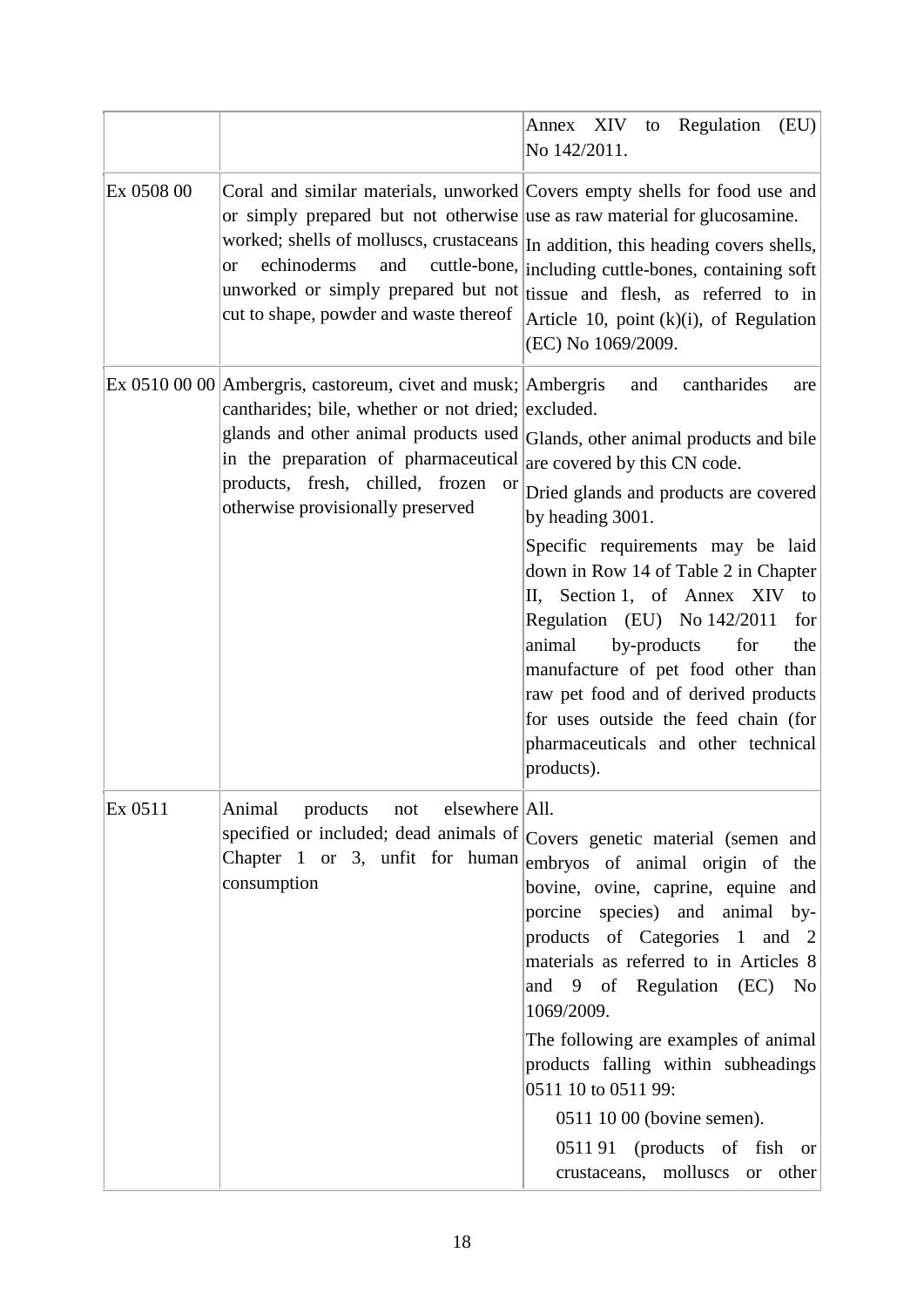aquatic invertebrates; dead animals of Chapter 3): all. Covers fish eggs for hatching, dead animals, animal by-products for the manufacture of pet food and for pharmaceuticals and other technical products. It also covers inedible or classed unfit for human consumption, for example, daphnids or water fleas, and other ostracoda or phyllopods, dried, for feeding aquarium fish. It also covers fish bait. Ex 0511 99 10 (sinews or tendons: parings and similar waste of raw hides and skins). Official controls are necessary for hides and skins not treated, as referred to in Chapter V, point C.2, of Annex XIII to Regulation (EU) No 142/2011, if in compliance with Chapter V, points B.1 or C.1, of Annex XIII to Regulation (EU) No 142/2011. Ex 0511 99 31 (raw natural sponges of animal origin): all, if for human consumption; if not for human consumption, only those intended for pet food. Specific requirements for non-human consumption are set out in Row 12 of Table 2 in Chapter II, Section 1, of Annex XIV to Regulation (EU) No 142/2011. Ex 0511 99 39 (natural sponges of animal origin other than raw): all, if for human consumption; if not for human consumption, only those intended for pet food. Specific requirements for nonhuman consumption are set out in Row 12 of Table 2 in Chapter II,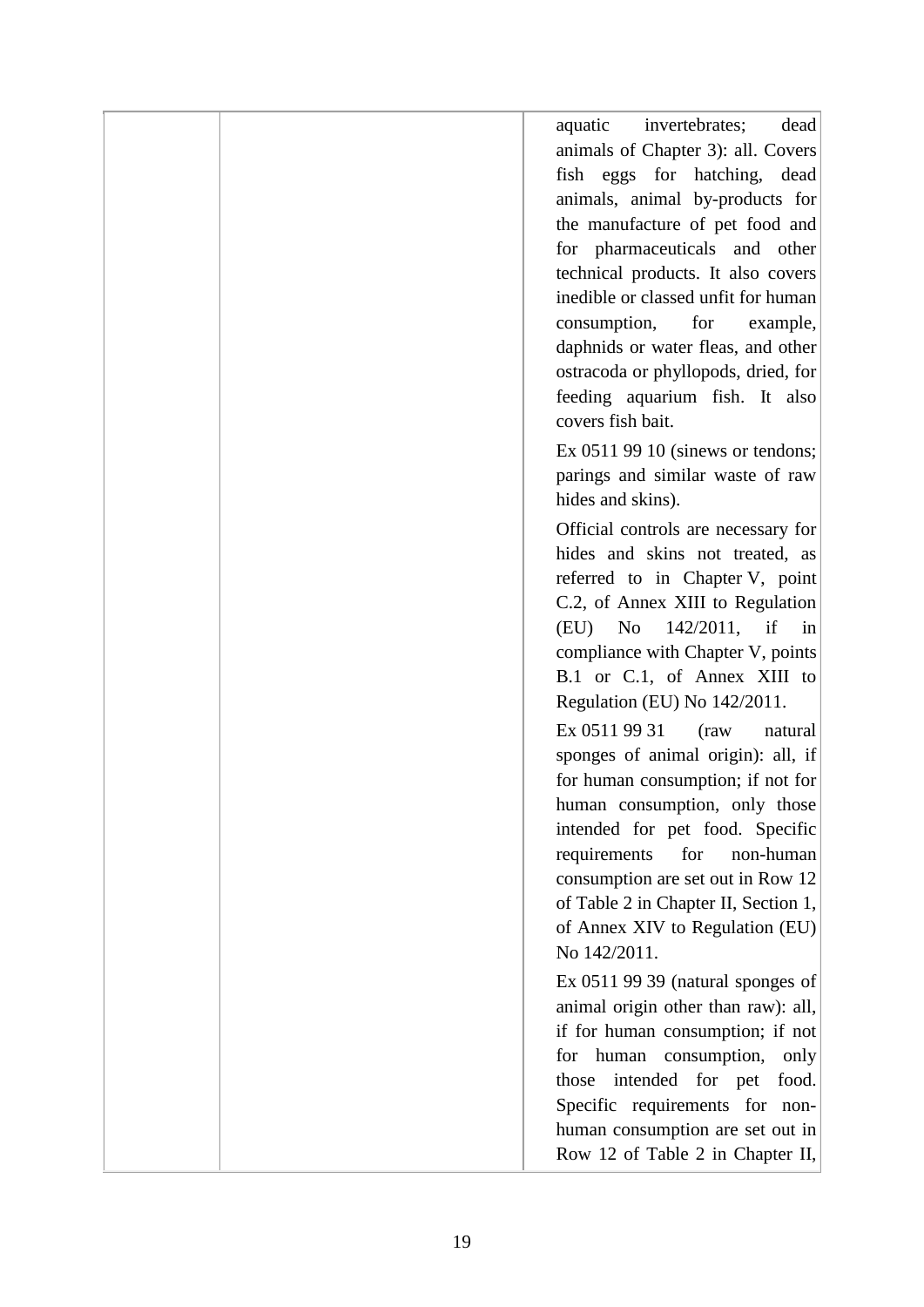| Section 1, of Annex XIV to          |
|-------------------------------------|
| Regulation (EU) No 142/2011.        |
| Ex $05119985$ (other animal         |
| products not elsewhere specified    |
| or included; dead animals of        |
| Chapter 1, unfit for human          |
| consumption): Covers embryos,       |
| ova, semen and genetic material     |
| covered in<br>subheading<br>not     |
| 0511 10. Covers embryos, ova,       |
| semen and genetic material of       |
| species other than bovine. Covers   |
| animal<br>by-products<br>for<br>the |
| manufacture of pet food or other    |
| technical products.                 |
| Covers<br>horsehair,<br>untreated   |
| apiculture products other than      |
| waxes for apiculture or technical   |
| use, spermaceti for technical use,  |
| dead<br>animals referred to in      |
| Chapter 1 which are inedible or     |
| not for human consumption (for      |
| example:<br>dogs, cats, insects),   |
| animal<br>material<br>where<br>the  |
| essential characteristics have not  |
| been changed, and edible animal     |
| blood not derived from fish, for    |
| human consumption.                  |
| Covers flours, meals and pellets of |
| unfit<br>insects,<br>for<br>human   |
| consumption.                        |
|                                     |
|                                     |

# **Live trees and other plants; bulbs, roots and the like; cut flowers and ornamental foliage General remarks**

This chapter covers mushroom spawn in a compost of sterilised manure of animal origin.

# **Extract from the Explanatory Notes to the CN**

"0602 90 10 Mushroom spawn: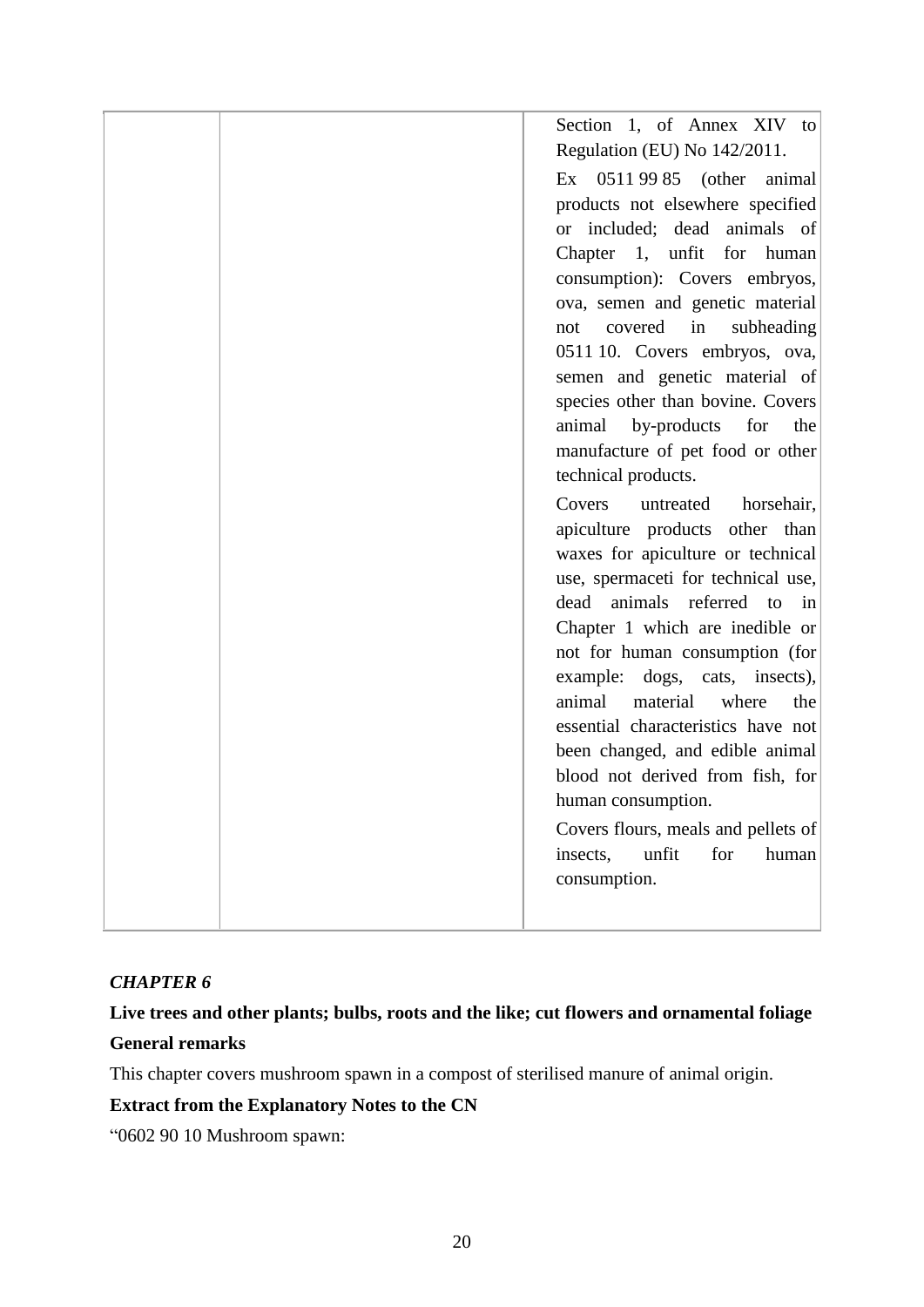Mushroom spawn is the term given to a net of fragile threads (*Thallus* or *Mycelium*), often found underground, which lives and grows on the surface of decomposing animal or vegetable matter and develops in the tissues themselves and produces mushrooms.

This subheading also includes a product consisting of mushroom spawn, not fully developed, placed in microscopic amounts on a layer of cereal grains enclosed in a compost of sterilized horse manure (a mixture of straw and horse dung)."

| $ CN \text{ code }$ | <b>Description</b> | Qualification and explanation                                                                                                                                                           |
|---------------------|--------------------|-----------------------------------------------------------------------------------------------------------------------------------------------------------------------------------------|
| $\vert(1)$          | (2)                | (3)                                                                                                                                                                                     |
| Ex 0602 90 10       | Mushroom spawn     | Only if containing processed manure<br>of animal origin. Specific rules are set<br>out in Row 1 of Table 2 in Chapter II,<br>Section 1, of Annex XIV to Regulation<br>(EU) No 142/2011. |

### *CHAPTER 9*

### **Coffee, tea, maté and spices**

| $ CN \text{ code }$ | <b>Description</b>                                                                                                                                                                     | Qualification and explanation |
|---------------------|----------------------------------------------------------------------------------------------------------------------------------------------------------------------------------------|-------------------------------|
| $\vert(1)$          | (2)                                                                                                                                                                                    | (3)                           |
| Ex 0901             | Coffee, whether or not roasted or Only if containing products of<br>decaffeinated; coffee husks and skins; animal origin.<br>coffee substitutes containing coffee in<br>any proportion |                               |

### *CHAPTER 12*

**Oil seeds and oleaginous fruits; miscellaneous grains, seeds and fruit; industrial or medicinal plants; straw and fodder**

| $ CN \text{ code }$ | Description                                                                                               | Qualification and explanation |
|---------------------|-----------------------------------------------------------------------------------------------------------|-------------------------------|
| $\mathbf{(1)}$      | (2)                                                                                                       | (3)                           |
|                     | $\vert$ Ex 1212 99 95 $\vert$ Other vegetable products of a kind used Bee pollen is covered under this CN |                               |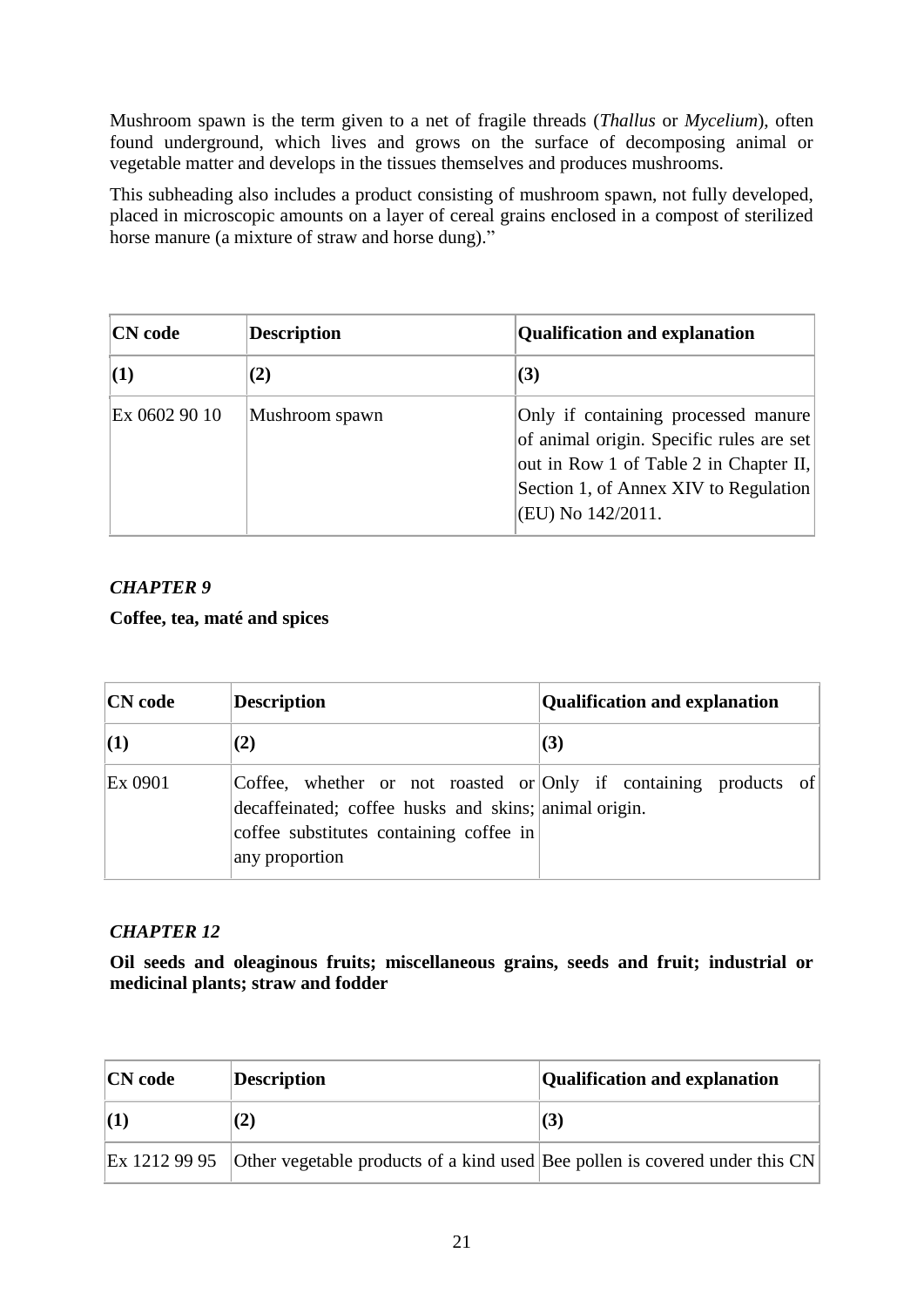|            | primarily for human consumption, not code.<br>elsewhere specified or included                                                                                                                                                                 |  |
|------------|-----------------------------------------------------------------------------------------------------------------------------------------------------------------------------------------------------------------------------------------------|--|
|            | Ex 1213 00 00   Cereal straw and husks, unprepared, Only straw.<br>whether or not chopped, ground,<br>pressed or in the form of pellets                                                                                                       |  |
| Ex 1214 90 | Swedes, mangolds, fodder roots, hay, Only hay.<br>lucerne (alfalfa), clover, sainfoin,<br>forage kale, lupines, vetches and similar<br>forage products whether or not in form<br>of pellets: other than lucerne (alfalfa)<br>meal and pellets |  |

### **Animal, vegetable or microbial fats and oils and their cleavage products; prepared edible fats; animal or vegetable waxes**

### **General remarks**

All animal-derived fats and oils. Specific requirements for the following products are set out in Annex XIV to Regulation (EU) No 142/2011:

- 1. rendered fats and fish oils in Row 3 of Table 1 in Chapter I, Section 1;
- 2. rendered fats from Category 2 materials for certain purposes outside the feed chain for farmed animals (for example, for oleochemical purposes) in Row 17 of Table 2 in Chapter II, Section 1;
- 3. fat derivatives in Row 18 of Table 2 in Chapter II, Section 1.

Fat derivatives include first stage products derived from fats and oils when in their pure state, produced by a method set out in Chapter XI, point 1, of Annex XIII to Regulation (EU) No 142/2011.

Derivatives mixed with other materials are subjected to official controls.

#### **Notes to Chapter 15 (extract from the Notes to this Chapter of the CN)**

"1. This chapter does not cover:

- (a) pig fat or poultry fat on heading 0209;
- (b) cocoa butter, fat and oil (heading 1804);
- (c) edible preparations containing by weight more than 15 % of the products of heading 0405 (generally Chapter 21);
- (d) greaves (heading 2301) or residues of headings 2304 to 2306;

 $(\ldots)$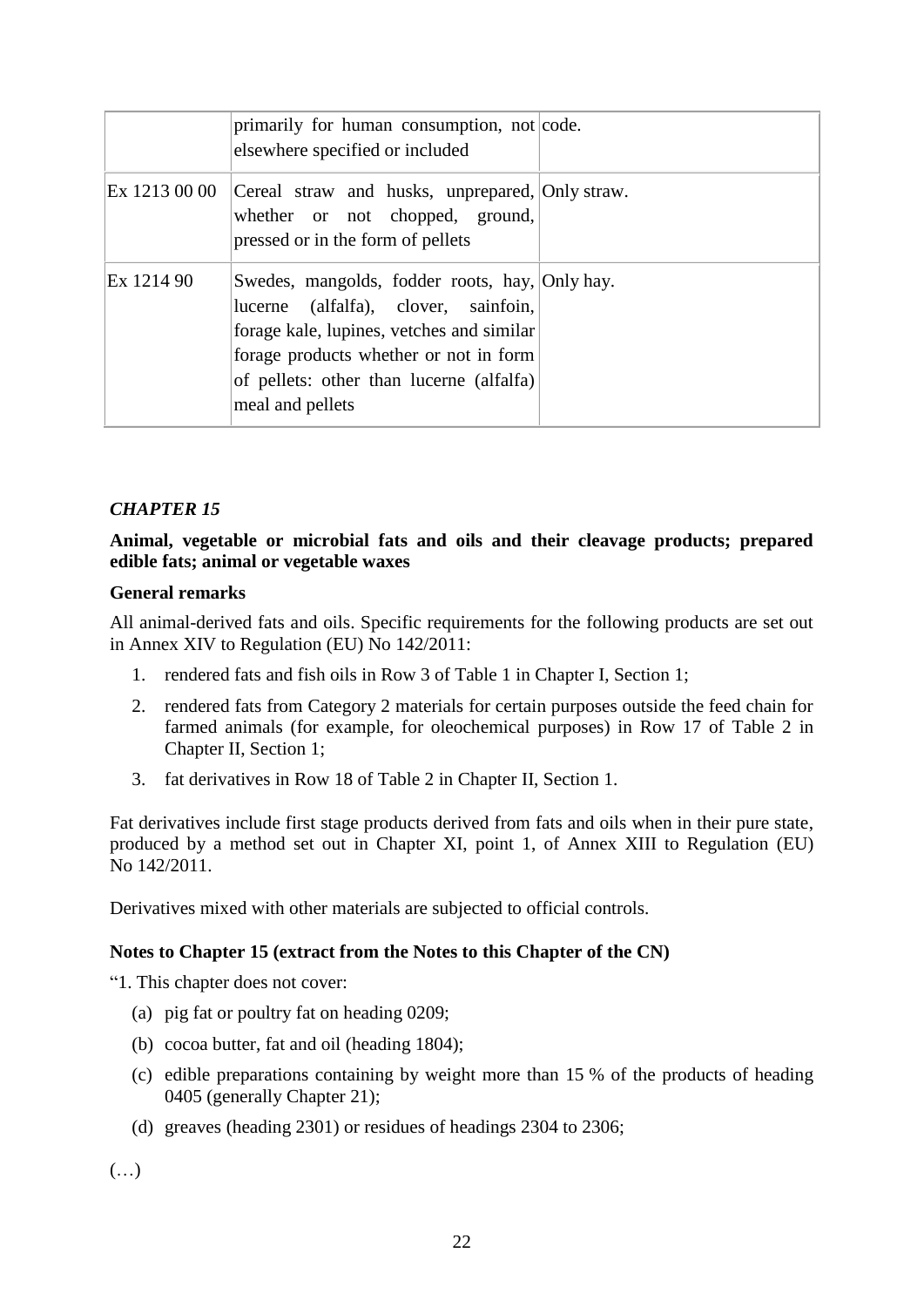- 3. Heading 1518 does not cover fats or oils or their fractions, merely denatured, which are classified in the heading appropriate to the corresponding undenatured fats and oils and their fractions.
- 4. Soap stocks, oil foots and dregs, stearin pitch, glycerol pitch and wool grease residues fall in heading 1522."

### **Extract from the Harmonized System Explanatory Notes**

"Heading 1516 covers animal, vegetable or microbial fats and oils, which have undergone a specific chemical transformation of a kind mentioned below, but have not been further prepared.

The heading also covers similarly treated fractions of animal, vegetable or microbial fats and oils.

Hydrogenation, which is effected by bringing the products into contact with pure hydrogen at a suitable temperature and pressure in the presence of a catalyst (usually finely divided nickel), raises the melting points of fats and increases the consistency of oils by transforming unsaturated glycerides (e.g. of oleic, linoleic, etc. acids) into saturated glycerides of higher melting points (e.g. of palmitic, stearic, etc. acids).

Heading 1518 also covers inedible mixtures or preparations of animal, vegetable or microbial fats or oils or of fractions of different fats or oils of the Chapter, not elsewhere specified or included.

The heading also covers, *inter alia*, used deep-frying oil containing, for example, rape oil, soya-bean oil and a small quantity of animal fat, for use in the preparation of animal feeds.

The heading also includes hydrogenated, inter-esterified, re-esterified or elaidinised fats and oils or their fractions, where modification involves more than one fat or oil."

| <b>CN</b> code | <b>Description</b>                                                                                                                                                           | <b>Qualification and explanation</b>                                                                               |
|----------------|------------------------------------------------------------------------------------------------------------------------------------------------------------------------------|--------------------------------------------------------------------------------------------------------------------|
| (1)            | (2)                                                                                                                                                                          | (3)                                                                                                                |
| 1501           | Pig fat (including lard) and poultry fat, All.<br>other than that of heading 0209 or 1503                                                                                    |                                                                                                                    |
| 1502           | Fats of bovine animals, sheep or goats, All.<br>other than those of heading 1503                                                                                             |                                                                                                                    |
| 1503 00        | Lard stearin, lard oil, oleostearin, oleo-oil All.<br>and tallow oil, not emulsified or mixed or<br>otherwise prepared                                                       |                                                                                                                    |
| 1504           | Fats and oils and their fractions, of fish or All. Covers fish oils and oils from<br>marine mammals, whether or not refined, fishery products<br>but not chemically modified | and<br>marine<br>mammals.<br>Miscellaneous edible preparations<br>are covered under heading 1517 or<br>Chapter 21. |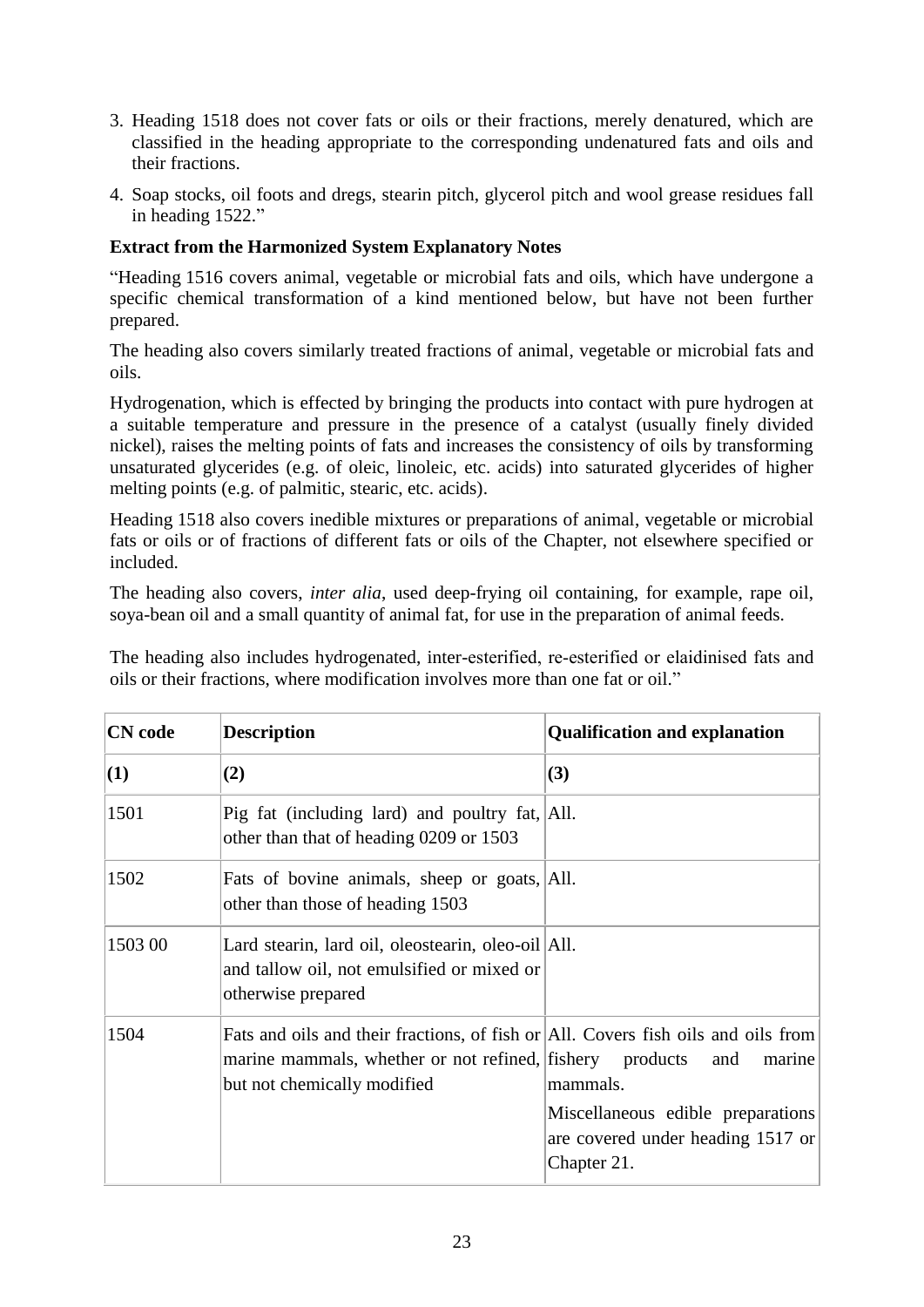| 1505 00    | Wool grease and fatty substances derived All. Covers wool grease imported<br>therefrom (including lanolin)                                                                                                                                                                                            | as rendered fat, as set out in Annex<br>XIV to Regulation<br>N <sub>o</sub><br>(EU)<br>142/2011, or lanolin imported as<br>intermediate product.                                                                                                                                                                                                                               |
|------------|-------------------------------------------------------------------------------------------------------------------------------------------------------------------------------------------------------------------------------------------------------------------------------------------------------|--------------------------------------------------------------------------------------------------------------------------------------------------------------------------------------------------------------------------------------------------------------------------------------------------------------------------------------------------------------------------------|
| 1506 00 00 | Other animal fats and oils and their All.<br>fractions, whether or not refined, but not<br>chemically modified                                                                                                                                                                                        | Covers unsplit fats or oils, and also<br>their initial fractions produced by $a$<br>method set out in Chapter XI, point<br>1, of Annex XIII to Regulation<br>(EU) No 142/2011.                                                                                                                                                                                                 |
| 1516 10    | Animal fats and oils and their fractions                                                                                                                                                                                                                                                              | All animal fats and oils.<br>For official controls, fat derivatives<br>include first stage products derived<br>from animal fats and oils when in<br>their pure state, produced by a<br>method set out in Chapter XI, point<br>1, of Annex XIII to Regulation<br>(EU) No 142/2011.                                                                                              |
| Ex 1517    | Margarine; edible<br>mixtures<br>preparations of animal, vegetable<br>microbial fats or oils or of fractions of<br>different fats or oils of this chapter, other<br>than edible fats or oils or their fractions of<br>heading 1516                                                                    | or Only if containing products of<br>or animal origin.                                                                                                                                                                                                                                                                                                                         |
|            | Ex 1518 00 91 Animal, vegetable or microbial fats and Only if containing animal fats and<br>oils and their fractions, boiled, oxidised, oils.<br>dehydrated,<br>sulphurised,<br>polymerised by heat in vacuum or in inert<br>gas or otherwise chemically modified,<br>excluding those of heading 1516 | blown, Fat derivatives produced by<br> a <br>method set out in Chapter XI,<br>point 1,<br>of<br>Annex XIII<br>to<br>Regulation (EU) No 142/2011.<br>Specific requirements are set out in<br>Row 17 (rendered fats) and Row 18<br>(fat derivatives) of Table 2<br>$\left  \text{in} \right $<br>Section 1,<br>Chapter II,<br>of<br>Annex XIV to Regulation (EU)<br>No 142/2011. |
|            | Ex $15180095$ Inedible mixtures or preparations<br>of<br>animal,<br>vegetable<br>animal<br><sub>or</sub>                                                                                                                                                                                              | of Only fats and oil preparations,<br>or rendered fats and derivatives from                                                                                                                                                                                                                                                                                                    |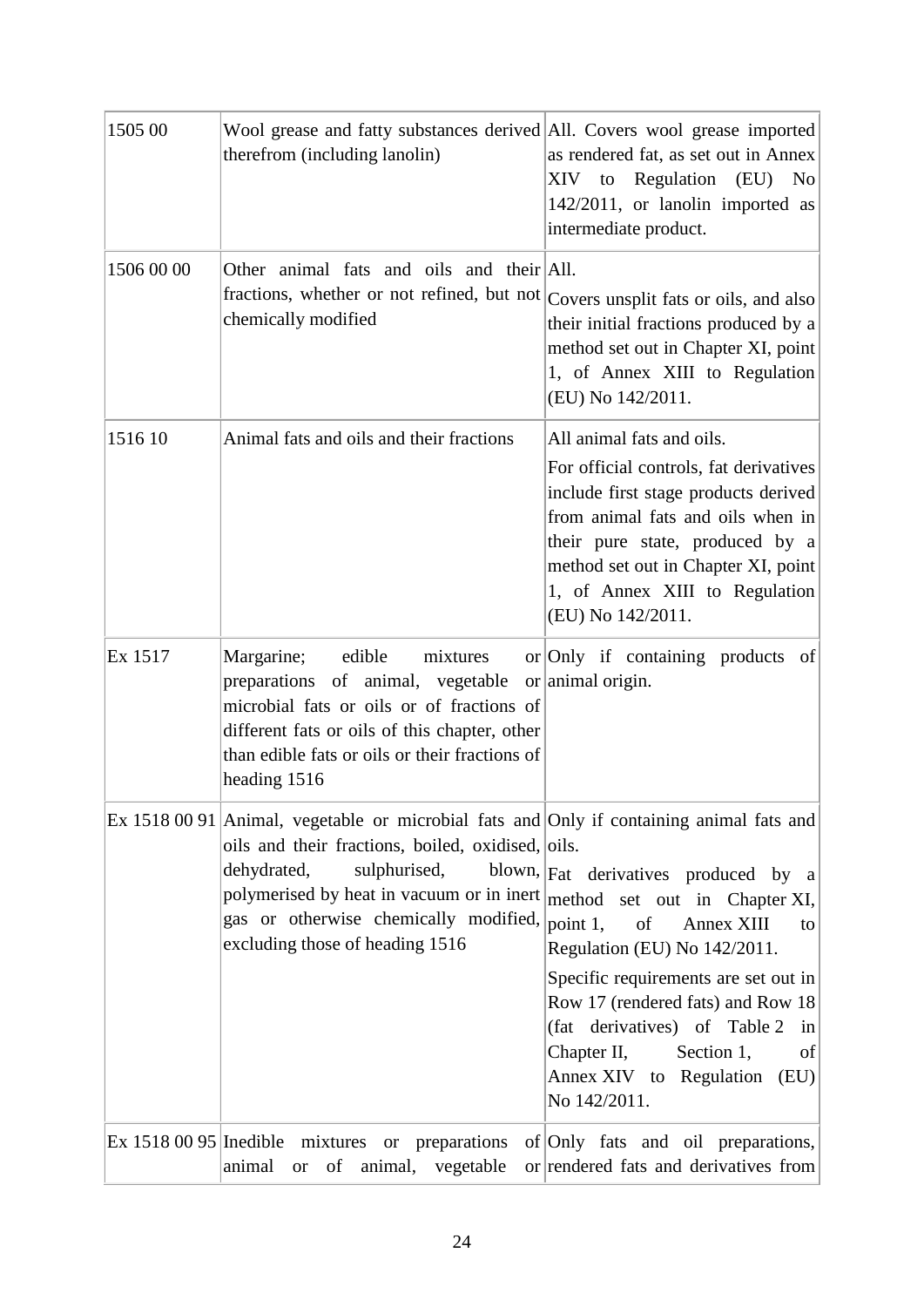|            | microbial fats and oils and their fractions                                                                                                                                                                                                                                                                                                                                                                                                                                                                                                                                                                  | animals.<br>Covers used cooking oil, intended<br>to be used within the scope of<br>Regulation (EC) No 1069/2009.<br>Covers fat derivatives produced by<br>a method set out in Chapter XI,<br>point 1, of Annex XIII<br>to<br>Regulation (EU) No 142/2011.                                                                                                                                                                                                 |
|------------|--------------------------------------------------------------------------------------------------------------------------------------------------------------------------------------------------------------------------------------------------------------------------------------------------------------------------------------------------------------------------------------------------------------------------------------------------------------------------------------------------------------------------------------------------------------------------------------------------------------|-----------------------------------------------------------------------------------------------------------------------------------------------------------------------------------------------------------------------------------------------------------------------------------------------------------------------------------------------------------------------------------------------------------------------------------------------------------|
|            | Ex 1518 00 99 Other vegetable or microbial fats and oils Only if containing fat from animal<br>their fractions, not elsewhere origin.<br>and<br>specified or included, than<br>animal,<br>vegetable or microbial fats and oils and<br>their<br>fractions,<br>boiled,<br>oxidised,<br>sulphurised,<br>dehydrated,<br>blown,<br>polymerised by heat in vacuum or in inert<br>gas or otherwise chemically modified,<br>excluding those of heading 1516 and<br>than<br>inedible<br>other<br>mixtures<br><b>or</b><br>preparations of animal or of animal,<br>vegetable or microbial fats and their<br>fractions. |                                                                                                                                                                                                                                                                                                                                                                                                                                                           |
|            | Ex 1520 00 00 Glycerol, crude; glycerol waters and Only if containing animal products.<br>glycerol lyes                                                                                                                                                                                                                                                                                                                                                                                                                                                                                                      |                                                                                                                                                                                                                                                                                                                                                                                                                                                           |
| 1521 90 91 | Raw beeswax and other insect waxes, All. Covers waxes in natural combs<br>whether or not refined or coloured                                                                                                                                                                                                                                                                                                                                                                                                                                                                                                 | and raw beeswax for apiculture or<br>technical purposes.<br>Article $25(1)$ , point (c),<br>$\vert$ of<br>Regulation<br>(EU)<br>No 142/2011<br>prohibits the importation into and<br>transit through the<br>Union<br>of<br>in<br>the<br>form<br>beeswax<br>of<br>honeycomb.<br>Specific<br>requirements<br>for<br>apiculture by-products are set out<br>in Row 10 of Table 2 in Chapter II,<br>Section 1, of Annex XIV to<br>Regulation (EU) No 142/2011. |
|            | Ex 1521 90 99 Beeswax and other insect waxes, other Covers<br>than raw                                                                                                                                                                                                                                                                                                                                                                                                                                                                                                                                       | processed<br>waxes,<br><b>or</b><br>refined, whether or not bleached or<br>coloured, for apiculture or technical                                                                                                                                                                                                                                                                                                                                          |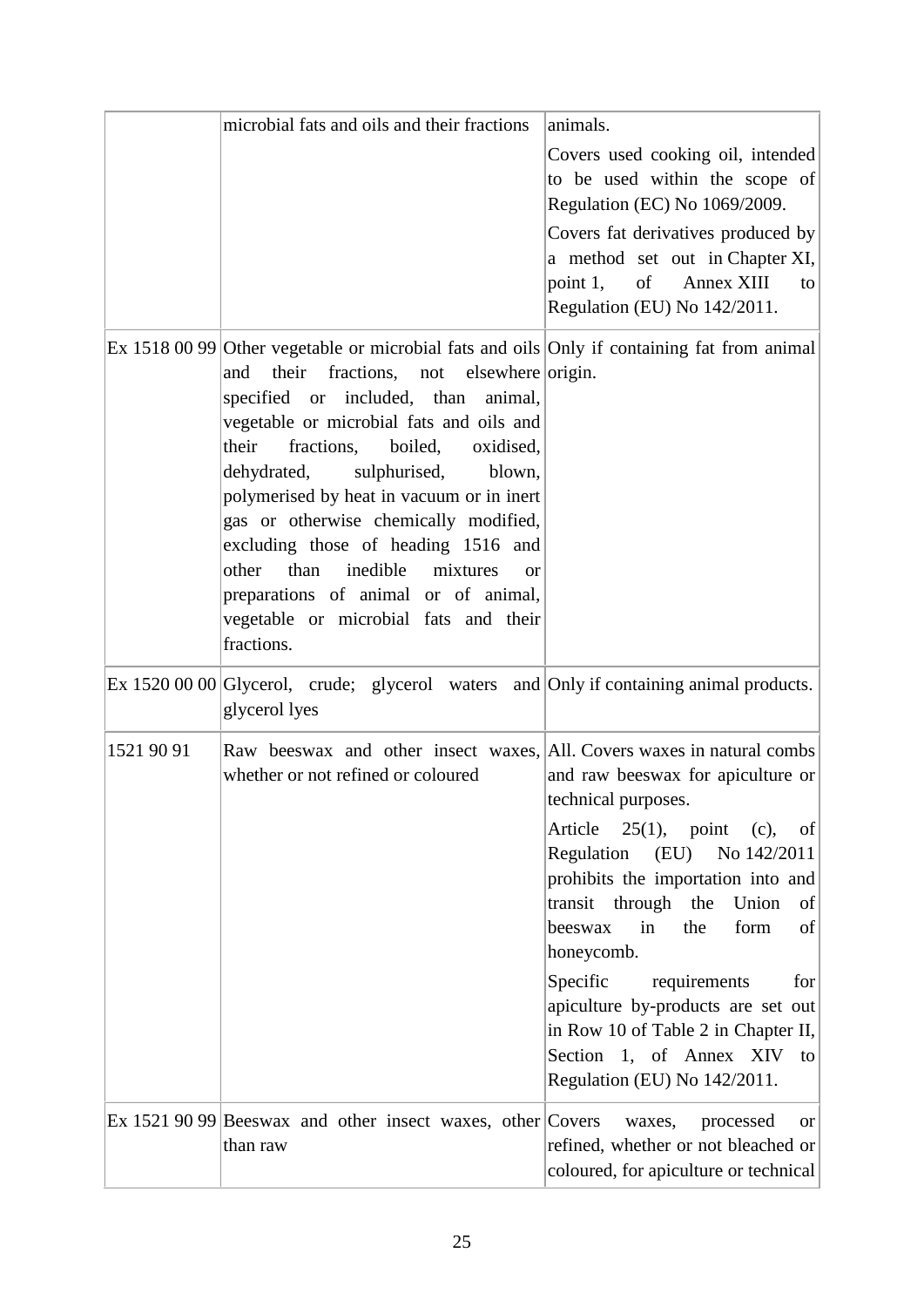|            |                                                                                                                                                                               | purposes.                                                                                                                                                               |
|------------|-------------------------------------------------------------------------------------------------------------------------------------------------------------------------------|-------------------------------------------------------------------------------------------------------------------------------------------------------------------------|
|            |                                                                                                                                                                               | Only if beeswaxes are used in, or<br>are intended for, feed production,<br>fertilisers, apiaries, cosmetics or<br>pharmaceuticals.                                      |
|            |                                                                                                                                                                               | Specific requirements<br>for<br>apiculture by-products are set out<br>in Row 10 of Table 2 in Chapter II,<br>Section 1, of Annex XIV to<br>Regulation (EU) No 142/2011. |
|            |                                                                                                                                                                               | Apiculture by-products other than<br>beeswaxes shall be submitted for<br>official controls under CN code<br>0511 99 85 'Other'.                                         |
| Ex 1522 00 | Degras; residues resulting from the Only if containing animal products.<br>treatment of fatty substances or animal or Specific requirements are set out in<br>vegetable waxes | Row 18 (fat derivatives) of Table 2<br>in Chapter II, Section 1, of Annex<br>XIV<br>Regulation<br>(EU)<br>to<br>No 142/2011.                                            |

### **Preparations of meat, of fish, of crustaceans, molluscs or other aquatic invertebrates, or of insects**

### **Notes to Chapter 16 (extract from the Notes to this Chapter of the CN)**

- "1. This chapter does not cover meat, meat offal, fish, crustaceans, molluscs or other aquatic invertebrates, as well as insects, prepared or preserved by the processes specified in Chapter 2 or 3, Note 6 to Chapter 4 or in heading 0504.
- 2. Food preparations fall in this chapter provided that they contain more than 20 % by weight of sausage, meat, meat offal, blood, insects, fish or crustaceans, molluscs or other aquatic invertebrates, or any combination thereof. In cases where the preparation contains two or more of the products mentioned above, it is classified in the heading of Chapter 16 corresponding to the component or components which predominate by weight. These provisions do not apply to the stuffed products of heading 1902 or to the preparations of heading 2103 or 2104.

*For preparations containing liver, the provisions of the second sentence shall not apply in determining the subheadings within heading 1601 or 1602.*"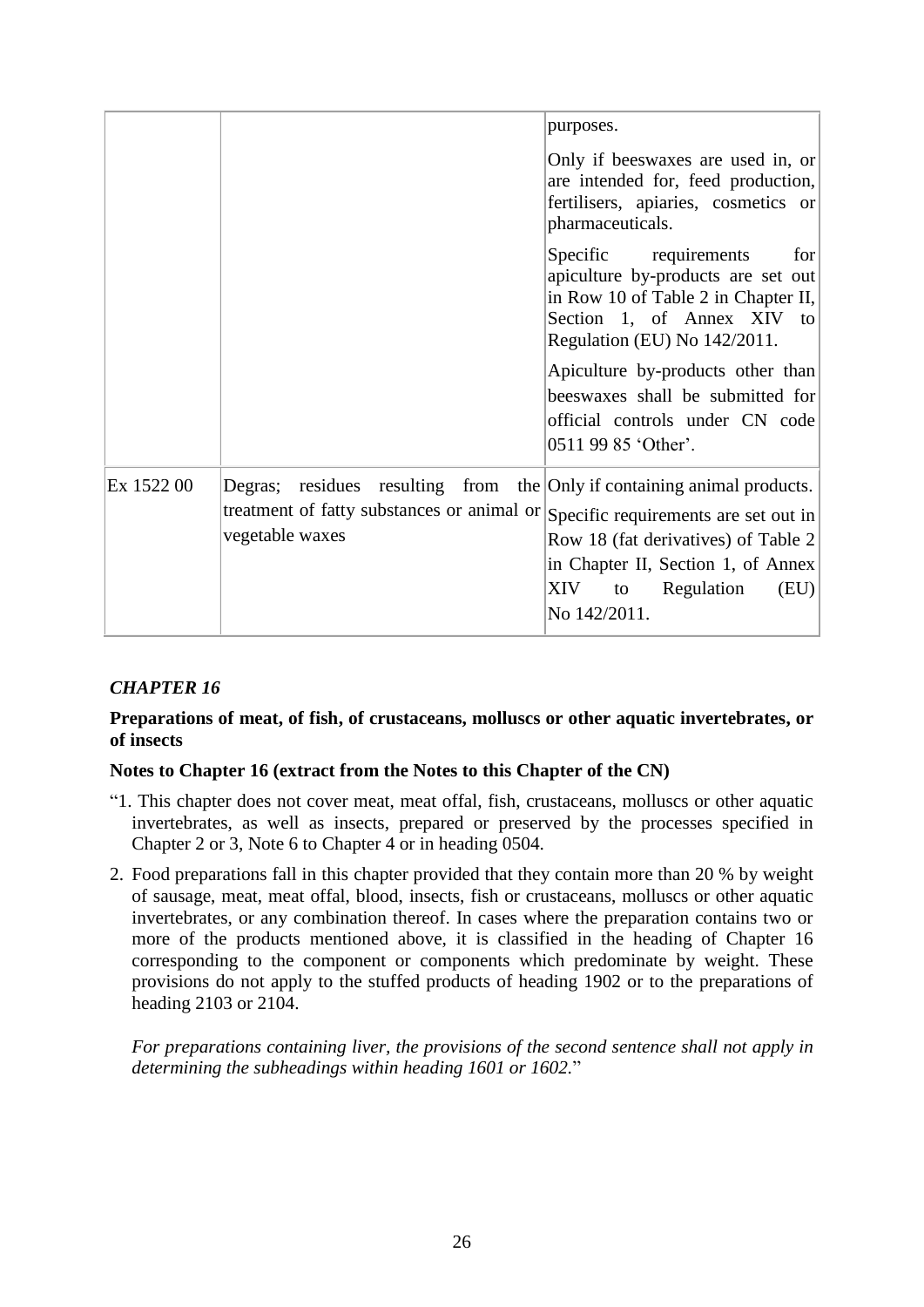| <b>CN</b> code | <b>Description</b>                                                                         | <b>Qualification and explanation</b>                                                                                                                                                                                                                    |
|----------------|--------------------------------------------------------------------------------------------|---------------------------------------------------------------------------------------------------------------------------------------------------------------------------------------------------------------------------------------------------------|
| (1)            | (2)                                                                                        | (3)                                                                                                                                                                                                                                                     |
| 1601 00        | meat, meat offal, blood or insects; forms.<br>food preparations based on these<br>products | Sausages and similar products, of All. Covers preserved meat in various                                                                                                                                                                                 |
| 1602           | meat offal, blood or insects                                                               | Other prepared or preserved meat, All. Covers preserved meat in various<br>forms.                                                                                                                                                                       |
| 1603 00        | invertebrates                                                                              | Extracts and juices of meat, fish or All. Covers meat extracts and meat<br>crustaceans, molluscs or other aquatic concentrates, fish protein in gel form<br>whether chilled or frozen, and also shark<br>cartilage.                                     |
| 1604           | eggs                                                                                       | Prepared or preserved fish; caviar and All. Covers cooked or pre-cooked<br>caviar substitutes prepared from fish culinary preparations containing or mixed<br>with fish or fishery products.<br>Covers preparations of surimi in CN code<br>1604 20 05. |
|                |                                                                                            | Covers canned fish and canned caviar in<br>airtight<br>containers,<br>and<br>also<br>sushi<br>(provided that they are not to be classified<br>in a CN code referred to in Chapter 19).                                                                  |
|                |                                                                                            | Products known as fish skewers (this is,<br>raw fish meat or raw shrimps with<br>vegetables presented on a wooden stick)<br>are classified in CN code 1604 19 97.                                                                                       |
| 1605           | Crustaceans,<br>molluscs<br>and<br>aquatic invertebrates, prepared<br>preserved            | other All, including fully prepared or pre-<br>or prepared snails, canned crustaceans, or<br>other aquatic invertebrates as well as<br>mussel powder.                                                                                                   |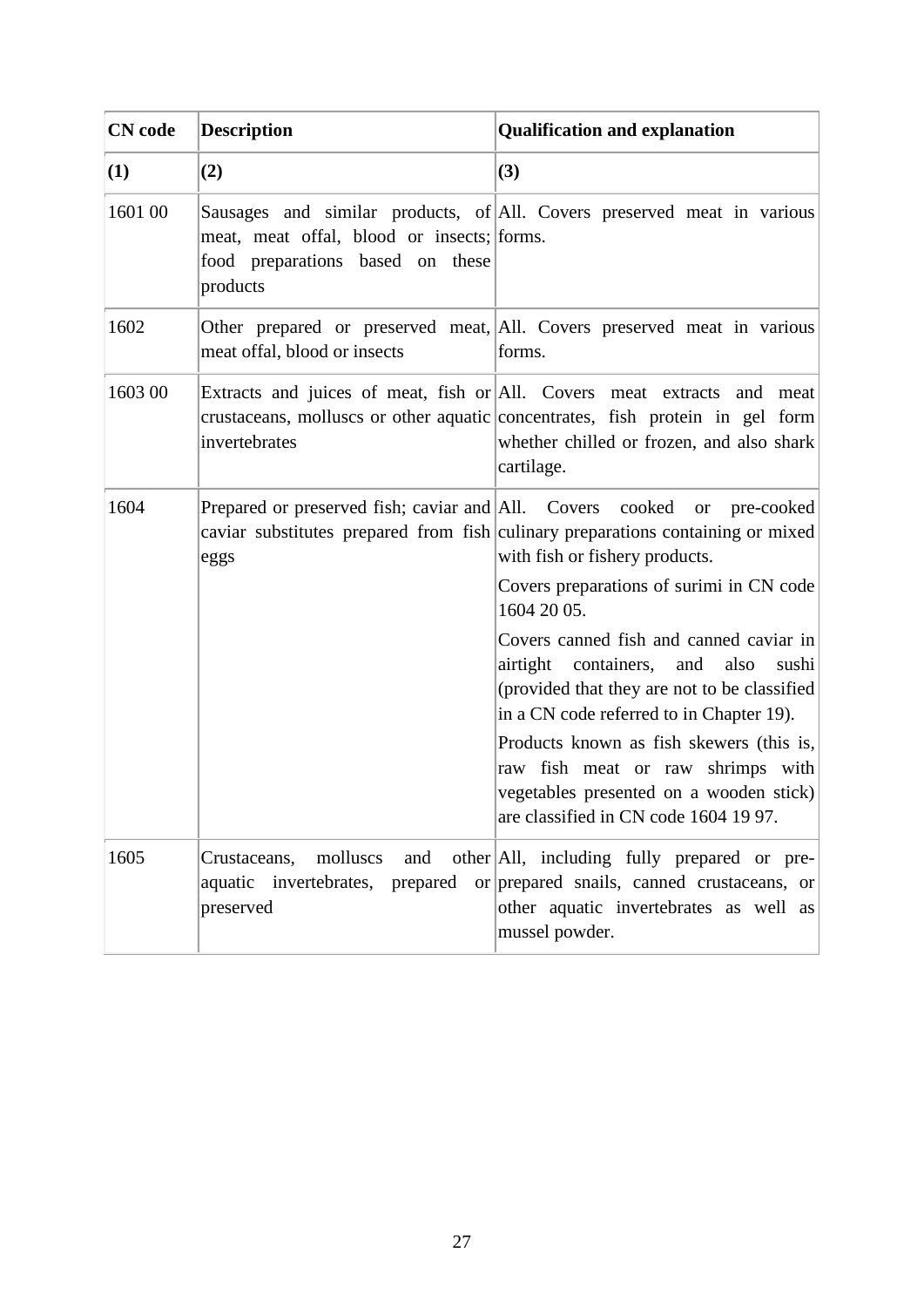### **Sugars and sugar confectionery**

### **Notes to Chapter 17 (extract from the Notes to this Chapter of the CN)**

"1. This chapter does not cover:

- (a) sugar confectionery containing cocoa (heading 1806);
- (b) chemically pure sugars (other than sucrose, lactose, maltose, glucose and fructose) or other products of heading 2940;"

| <b>CN</b> code | <b>Description</b>                                                                                                                                                                                                                                                                                                                                                        | <b>Qualification and explanation</b>                   |
|----------------|---------------------------------------------------------------------------------------------------------------------------------------------------------------------------------------------------------------------------------------------------------------------------------------------------------------------------------------------------------------------------|--------------------------------------------------------|
| (1)            | (2)                                                                                                                                                                                                                                                                                                                                                                       | (3)                                                    |
| Ex 1702        | Other sugars, including chemically pure Only if containing products of<br>lactose, maltose, glucose and fructose, in animal origin.<br>solid form; sugar syrups not containing added $ Covers\rangle$ sugars and artificial<br>flavouring or colouring matter; artificial honey, where mixed<br>honey, whether or not mixed with natural natural honey.<br>honey; caramel | with                                                   |
| Ex 1704        | confectionery (including<br>Sugar<br>chocolate), not containing cocoa                                                                                                                                                                                                                                                                                                     | white Only if containing products of<br>animal origin. |

### *CHAPTER 18*

#### **Cocoa and cocoa preparations**

#### **Notes to Chapter 18 (extract from the Notes to this Chapter of the CN)**

- "1. This chapter does not cover
	- (a) food preparations containing more than 20 % by weight of sausage, meat, meat offal, blood, insects, fish or crustaceans, molluscs or other aquatic invertebrates, or any combination thereof (Chapter 16);
	- (b) preparations of heading 0403, 1901, 1904, 1905, 2105, 2202, 2208, 3003 or 3004.
- 2. Heading 1806 includes sugar confectionery containing cocoa and, subject to Note 1 to this Chapter, other food preparations containing cocoa."

|  | <b>CN</b> code Description | Qualification and explanation |
|--|----------------------------|-------------------------------|
|--|----------------------------|-------------------------------|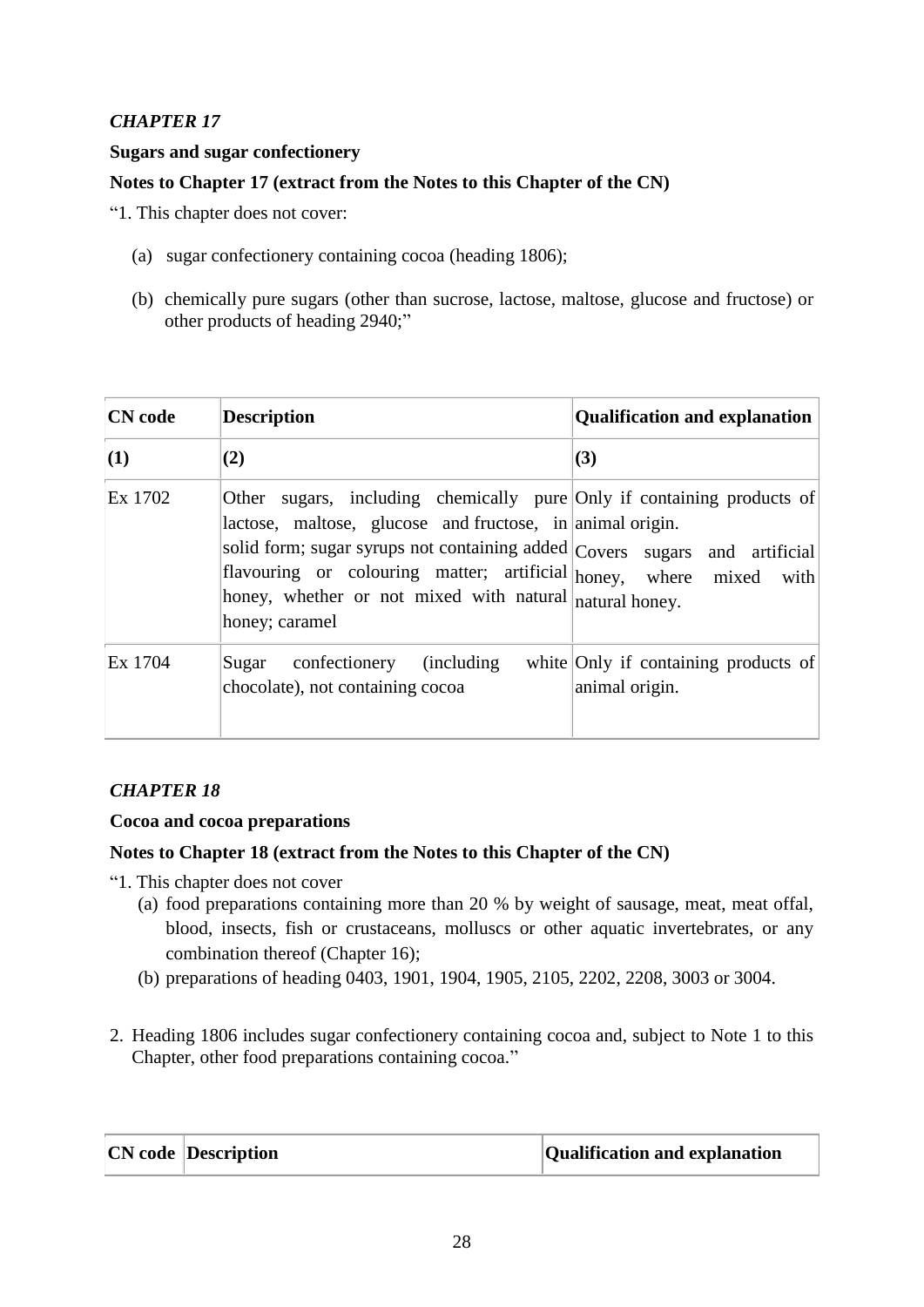| (2)                                                                                                           |  | (3)            |  |  |
|---------------------------------------------------------------------------------------------------------------|--|----------------|--|--|
| $\mathbb{E}$ Ex 1806 Chocolate and other food preparations Only if containing products of<br>containing cocoa |  | animal origin. |  |  |

### **Preparations of cereals, flour, starch or milk; pastry cooks' products**

### **Notes to Chapter 19 (extract from the Notes to this Chapter of the CN)**

- "1. This chapter does not cover:
	- (a) except in the case of stuffed products of heading 1902, food preparations containing more than 20 % by weight of sausage, meat, meat offal, blood, insects, fish, or crustaceans, molluscs or other aquatic invertebrates, or any combination thereof (Chapter 16);"

| <b>CN</b> code | <b>Description</b>                                                                                                                                                                                                                                                                                                                                                                                                                                                                                                                                              | <b>Qualification and explanation</b>                                                                               |
|----------------|-----------------------------------------------------------------------------------------------------------------------------------------------------------------------------------------------------------------------------------------------------------------------------------------------------------------------------------------------------------------------------------------------------------------------------------------------------------------------------------------------------------------------------------------------------------------|--------------------------------------------------------------------------------------------------------------------|
| (1)            | (2)                                                                                                                                                                                                                                                                                                                                                                                                                                                                                                                                                             | (3)                                                                                                                |
| Ex 1901        | Malt extract; food preparations of flour, Only if containing products of<br>groats, meal, starch or malt extract, not animal origin.<br>containing cocoa or containing less than Covers uncooked foodstuffs (for<br>40 % by weight of cocoa calculated on a $ $ example,<br>totally defatted basis, not elsewhere<br>specified or included; food preparations<br>of goods of headings 0401 to 0404, not<br>containing cocoa or containing less than<br>5 % by weight of cocoa calculated on a<br>totally defatted basis, not elsewhere<br>specified or included | pizzas)<br>containing<br>products of animal origin.<br>Culinary preparations are covered<br>by Chapters 16 and 21. |
|                | Ex 1902 11 00 Uncooked pasta, not stuffed or otherwise Only if containing products<br>prepared, containing eggs                                                                                                                                                                                                                                                                                                                                                                                                                                                 | of<br>animal origin.                                                                                               |
| Ex 1902 19     | Uncooked pasta, not stuffed or otherwise Only if containing products of<br>prepared, other than containing eggs                                                                                                                                                                                                                                                                                                                                                                                                                                                 | animal origin.                                                                                                     |
|                | Ex 1902 20 10 Stuffed pasta, whether or not cooked or Only if containing products<br>otherwise prepared, containing more than animal origin.<br>20 % by weight of fish, crustaceans,<br>molluscs or other aquatic invertebrates                                                                                                                                                                                                                                                                                                                                 | of                                                                                                                 |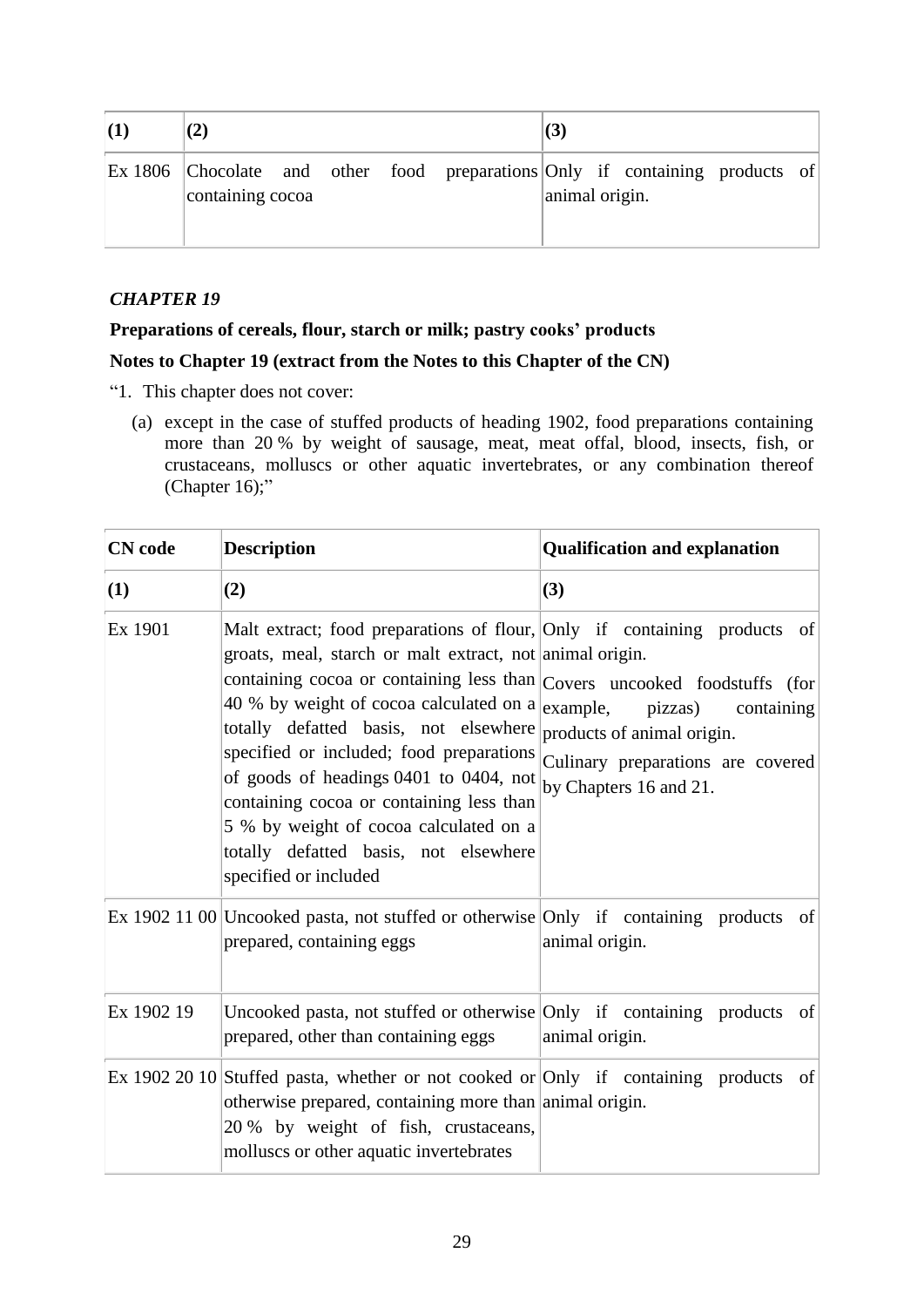|            | Ex 1902 20 30 Stuffed pasta, whether or not cooked or Only if containing products of<br>otherwise prepared, containing more than animal origin.<br>20 % by weight of sausages and the like,<br>of meat and meat offal of any kind,<br>including fats of any kind or origin |                                                                                                                   |
|------------|----------------------------------------------------------------------------------------------------------------------------------------------------------------------------------------------------------------------------------------------------------------------------|-------------------------------------------------------------------------------------------------------------------|
|            | Ex 1902 20 91 Cooked stuffed pasta                                                                                                                                                                                                                                         | Only if containing products<br>of<br>animal origin.                                                               |
|            | Ex 1902 20 99 Stuffed pasta, other than cooked                                                                                                                                                                                                                             | Only if containing products<br> of <br>animal origin.                                                             |
| Ex 1902 30 | Other pasta than pasta of subheadings Only if containing products<br>1902 11, 1902 19 and 1902 20                                                                                                                                                                          | of <br>animal origin.                                                                                             |
| Ex 1902 40 | Couscous                                                                                                                                                                                                                                                                   | Only if containing products<br>$\vert$ of<br>animal origin.                                                       |
|            | Ex 1904 10 10 Prepared food obtained by the swelling $\text{Only}$ if containing products<br>or roasting of maize                                                                                                                                                          | of<br>animal origin.                                                                                              |
|            | Ex 1904 10 30 Prepared food obtained by the swelling Only if containing products of<br>or roasting of rice                                                                                                                                                                 | animal origin.                                                                                                    |
|            | Ex 1904 10 90 Prepared food obtained by the swelling Only if containing products of<br>or roasting of cereals or cereal products animal origin.<br>other than maize or rice                                                                                                |                                                                                                                   |
| Ex 1904 20 | Prepared foods obtained from unroasted Only if containing products<br>from mixtures of animal origin.<br>cereal flakes or<br>unroasted cereal flakes and roasted cereal<br>flakes or swelled cereals                                                                       | of                                                                                                                |
|            | Ex 1904 90 10 Rice in grain form or in the form of Only if containing products of<br>flakes or other worked grains (except animal origin.<br>flour, groats and meal), pre-cooked or $\vert$ Covers,<br>otherwise<br>prepared, not<br>specified or included                 | for<br>example,<br>sushi<br>elsewhere (provided the relevant products are<br>not to be classified in Chapter 16). |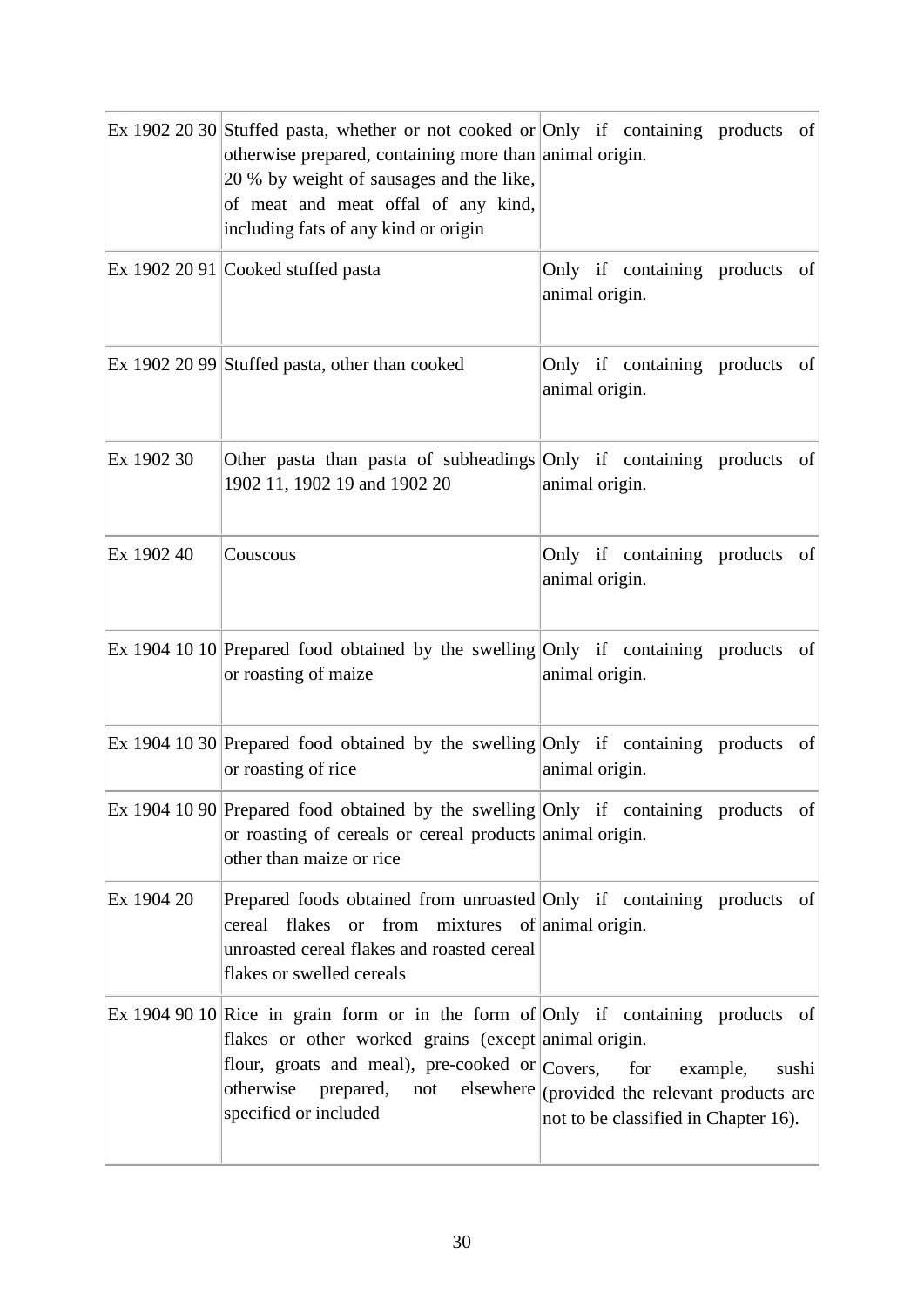|         | Ex 1904 90 80 Cereals (other than maize (corn)) in grain Only if containing products of                                                                                                                                                                                          |  |  |  |
|---------|----------------------------------------------------------------------------------------------------------------------------------------------------------------------------------------------------------------------------------------------------------------------------------|--|--|--|
|         | form or in the form of flakes or other animal origin.<br>worked grains (except flour, groats and<br>meal), pre-cooked or otherwise prepared,<br>not elsewhere specified or included, other<br>than bulgur wheat and other than<br>obtained from rice                             |  |  |  |
| Ex 1905 | Bread, pastry, cakes, biscuits and other Only if containing products of<br>bakers' wares, whether or not containing animal origin.<br>cocoa; communion wafers, empty cachets<br>of a kind suitable for pharmaceutical use,<br>sealing wafers, rice paper and similar<br>products |  |  |  |

### **Preparations of vegetables, fruit, nuts, or other parts of plants**

# **Notes to Chapter 20 (extract from the Notes to this Chapter of the CN)**

- "1. This chapter does not cover:
	- (…)
	- (c) food preparations containing more than 20 % by weight of sausage, meat, meat offal, blood, insects, fish or crustaceans, molluscs or other aquatic invertebrates, or any combination thereof (Chapter 16)."

| <b>CN</b> code | <b>Description</b>                                                                                                                                                                  | <b>Qualification and explanation</b> |
|----------------|-------------------------------------------------------------------------------------------------------------------------------------------------------------------------------------|--------------------------------------|
| (1)            | (2)                                                                                                                                                                                 | (3)                                  |
| Ex 2001        | Vegetables, fruit, nuts and other edible Only if containing products of<br>parts or plants, prepared or preserved by animal origin.<br>vinegar or acetic acid                       |                                      |
| Ex 2004        | Other vegetables prepared or preserved Only if containing products of<br>otherwise than by vinegar or acetic acid, animal origin.<br>frozen, other than products of heading<br>2006 |                                      |
| Ex 2005        | Other vegetables prepared or preserved Only if containing products of<br>otherwise than by vinegar or acetic acid, animal origin.<br>not frozen, other than products of heading     |                                      |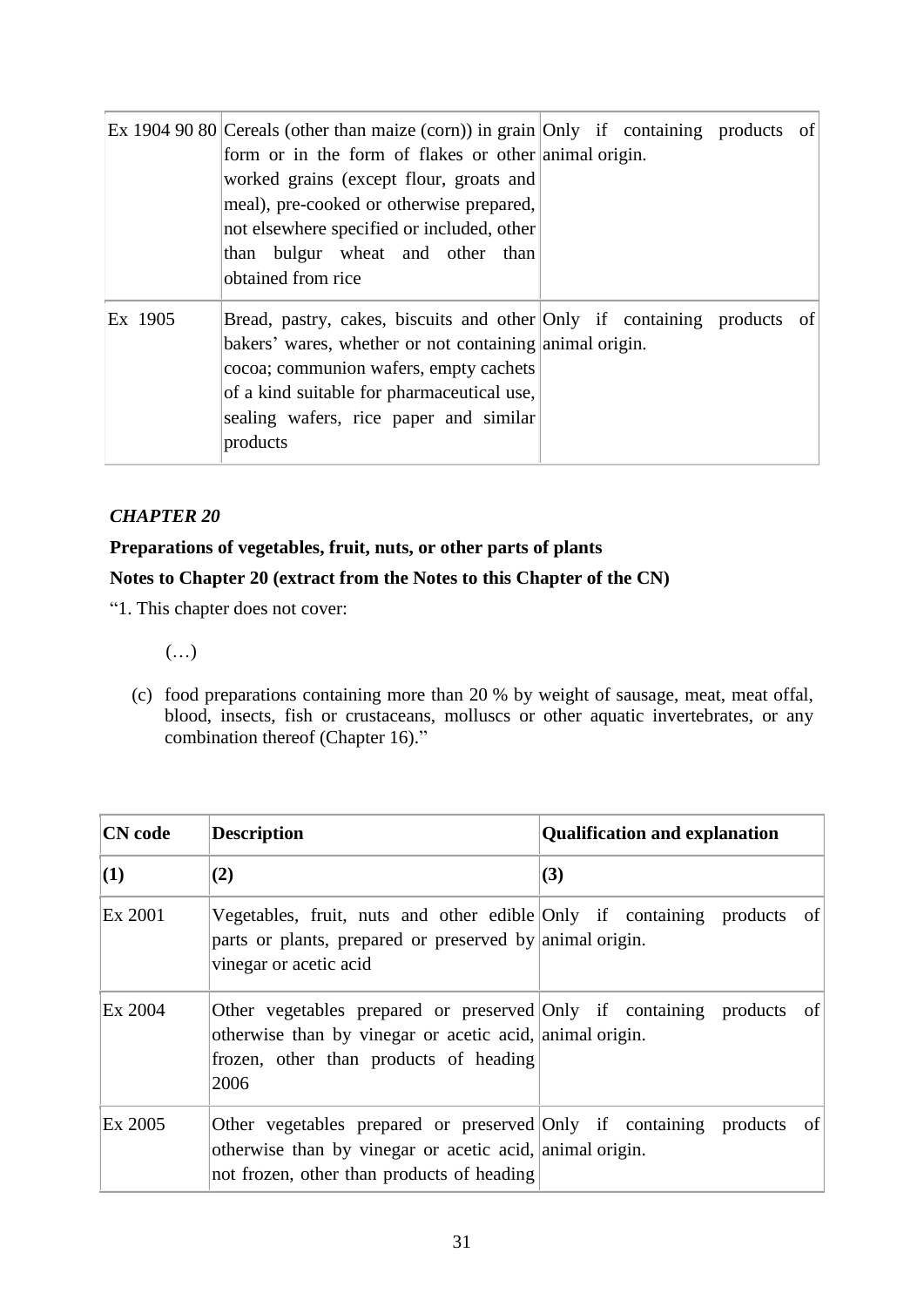|            | 2006                                                                                                                                                                                                                                                                           |  |  |  |
|------------|--------------------------------------------------------------------------------------------------------------------------------------------------------------------------------------------------------------------------------------------------------------------------------|--|--|--|
| Ex 2008 99 | Other preparations of fruit, nuts and other Only if containing products of<br>edible parts of plants, otherwise prepared animal origin.<br>or preserved, whether or not containing<br>added sugar or other sweetening matter or<br>spirit, not elsewhere specified or included |  |  |  |

### **Miscellaneous edible preparations**

### **Notes to Chapter 21 (extract from the Notes to this Chapter of the CN)**

"1. This chapter does not cover:

(…)

(e) food preparations, other than the products described in 2103 or 2104, containing more than 20 % by weight of sausage, meat, meat offal, blood, insects, fish or crustaceans, molluscs or other aquatic invertebrates, or any other combinations thereof (Chapter 16).

(…)

3. For the purposes of heading 2104, the expression 'homogenised composite food preparations' means preparations consisting of a finely homogenised mixture of two or more basic ingredients such as meat, fish, vegetables, fruits or nuts, put up for retail sale as food suitable for infants or young children or for dietetic purposes, in containers of a net weight content not exceeding 250 g. For the application of this definition, no account is to be taken of small quantities of any ingredients which may be added to the mixture for seasoning, preservation or other purposes. Such preparations may contain a small quantity of visible pieces of ingredients.

### **Additional notes**

 $(\ldots)$ 

5. Other food preparations presented in measured doses, such as capsules, tablets, pastilles and pills, and which are intended for use as food supplements are to be classified under heading 2106, unless elsewhere specified or included."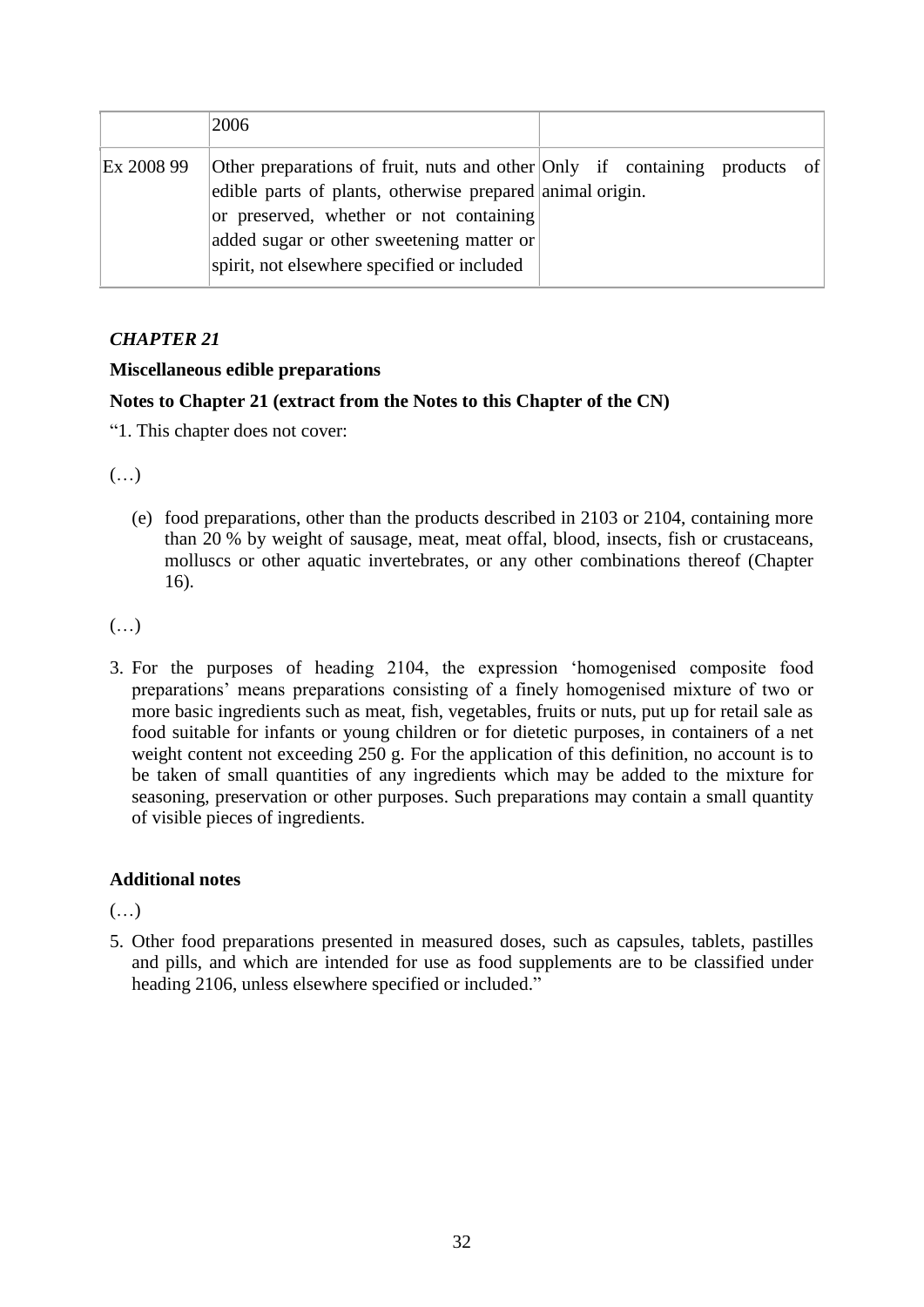| <b>CN</b> code    | <b>Description</b>                                                                                                                                                                                                                                                                                                                 | <b>Qualification and explanation</b>             |
|-------------------|------------------------------------------------------------------------------------------------------------------------------------------------------------------------------------------------------------------------------------------------------------------------------------------------------------------------------------|--------------------------------------------------|
| $\left( 1\right)$ | (2)                                                                                                                                                                                                                                                                                                                                | (3)                                              |
| Ex 2101           | Extracts, essences and concentrates, of Only if containing products of<br>coffee, tea or maté and preparations with animal origin.<br>a basis of these products or with a basis<br>of coffee, tea or maté; roasted chicory<br>and other roasted coffee substitutes, and<br>and<br>extracts,<br>concentrates<br>essences<br>thereof |                                                  |
| Ex 2103           | Sauces and preparations therefor; mixed Only if containing products of<br>mixed<br>condiments<br>and<br>mustard flour and meal and prepared<br>mustard                                                                                                                                                                             | seasonings; animal origin.                       |
| Ex 2104           | Soups and broths and preparations Only if containing products of<br>therefore; homogenised composite food animal origin.<br>preparations                                                                                                                                                                                           |                                                  |
| Ex 2105 00        | Ice cream and other edible ice, whether Only if containing products of<br>or not containing cocoa                                                                                                                                                                                                                                  | animal origin.                                   |
| Ex 2106 10        | Protein concentrates and textured protein Only if containing products of<br>substances                                                                                                                                                                                                                                             | animal origin.                                   |
| Ex 2106 90 51     | Lactose syrup                                                                                                                                                                                                                                                                                                                      | Only if containing products of<br>animal origin. |
| Ex 2106 90 92     | Other food preparations not elsewhere Only if containing products of<br>specified or included, containing no animal origin.<br>milkfats, sucrose, isoglucose, glucose or<br>starch or containing, by weight, less than<br>1,5 % milkfat, 5 % sucrose or isoglucose,<br>5 % glucose or starch                                       |                                                  |
| Ex 2106 90 98     | Other food preparations not elsewhere Only if containing products of<br>specified or included                                                                                                                                                                                                                                      | animal origin.                                   |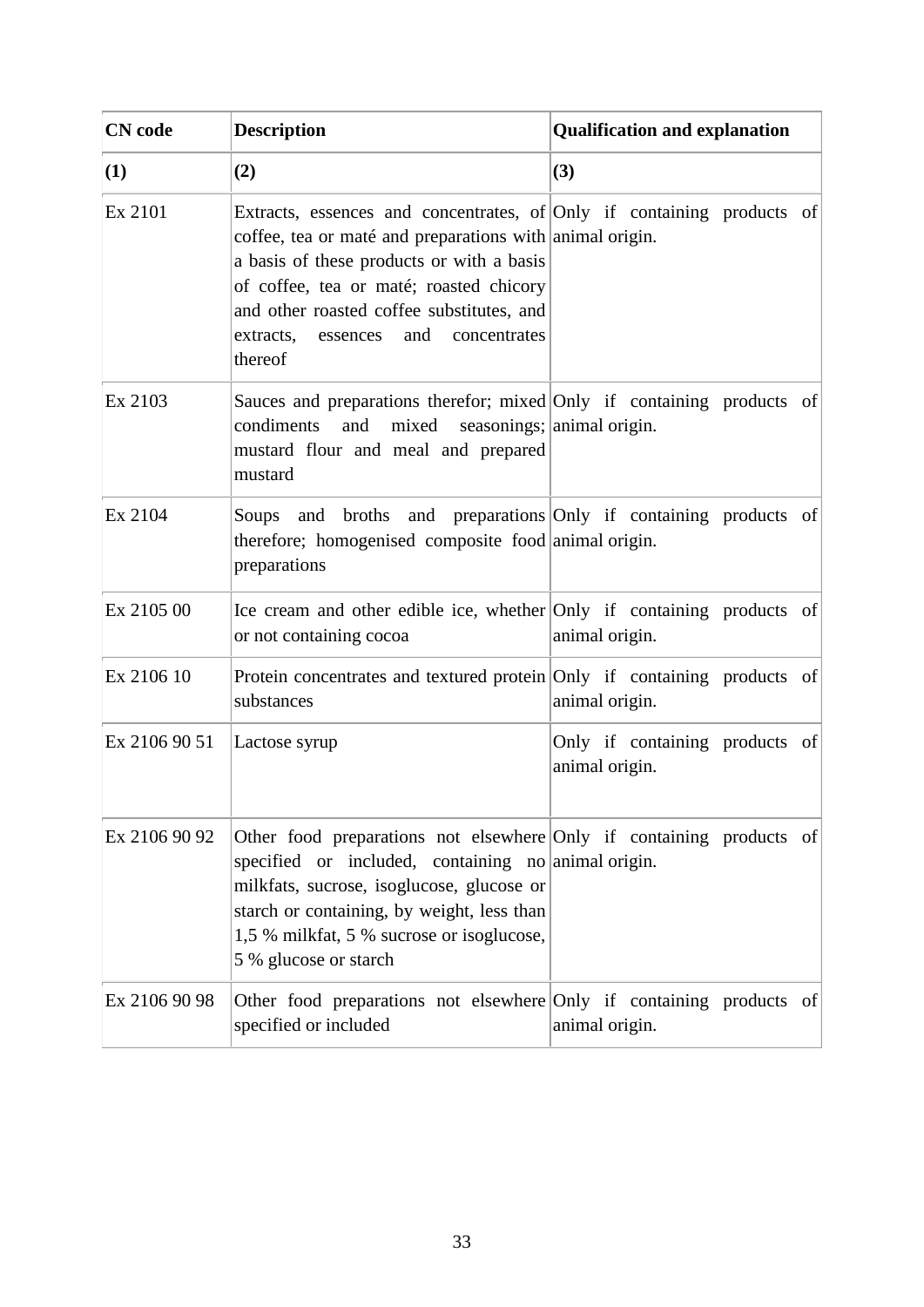### **Beverages, spirits and vinegar**

# **Notes to Chapter 22 (extract from the Notes to this Chapter of the CN)**

"3. For the purposes of heading 2202, the term 'non-alcoholic beverages' means beverages of an alcoholic strength by volume not exceeding 0.5 % vol. Alcoholic beverages are classified in headings 2203 to 2206 or heading 2208 as appropriate."

| <b>CN</b> code<br><b>Description</b> |                                                                                                                                                                                                                                                                                               | <b>Qualification and explanation</b>             |
|--------------------------------------|-----------------------------------------------------------------------------------------------------------------------------------------------------------------------------------------------------------------------------------------------------------------------------------------------|--------------------------------------------------|
| (1)                                  | (2)                                                                                                                                                                                                                                                                                           | (3)                                              |
| Ex 2202 99 91                        | Non-alcoholic beverages, other than $\vert$ All.<br>waters containing sweetening matters or<br>flavoured, not including fruit, nut or<br>vegetable juices of heading 2009 and<br>containing less than 0,2 % by weight of<br>fat obtained from the products of<br>heading 0401 to 0404         |                                                  |
| Ex 2202 99 95                        | Non-alcoholic beverages, other than All.<br>waters containing sweetening matters or<br>flavoured, not including fruit, nut or<br>vegetable juices of heading 2009 and<br>containing 0,2 % or more but less than 2<br>% by weight of fat obtained from the<br>products of heading 0401 to 0404 |                                                  |
| Ex 2202 99 99                        | Non-alcoholic beverages, other than All.<br>waters containing sweetening matters or<br>flavoured, not including fruit, nut or<br>vegetable juices of heading 2009 and<br>containing 2 % or more by weight of fat<br>obtained from the products of heading<br>0401 to 0404                     |                                                  |
| Ex 2208 70                           | Liqueurs and cordials                                                                                                                                                                                                                                                                         | Only if containing products of<br>animal origin. |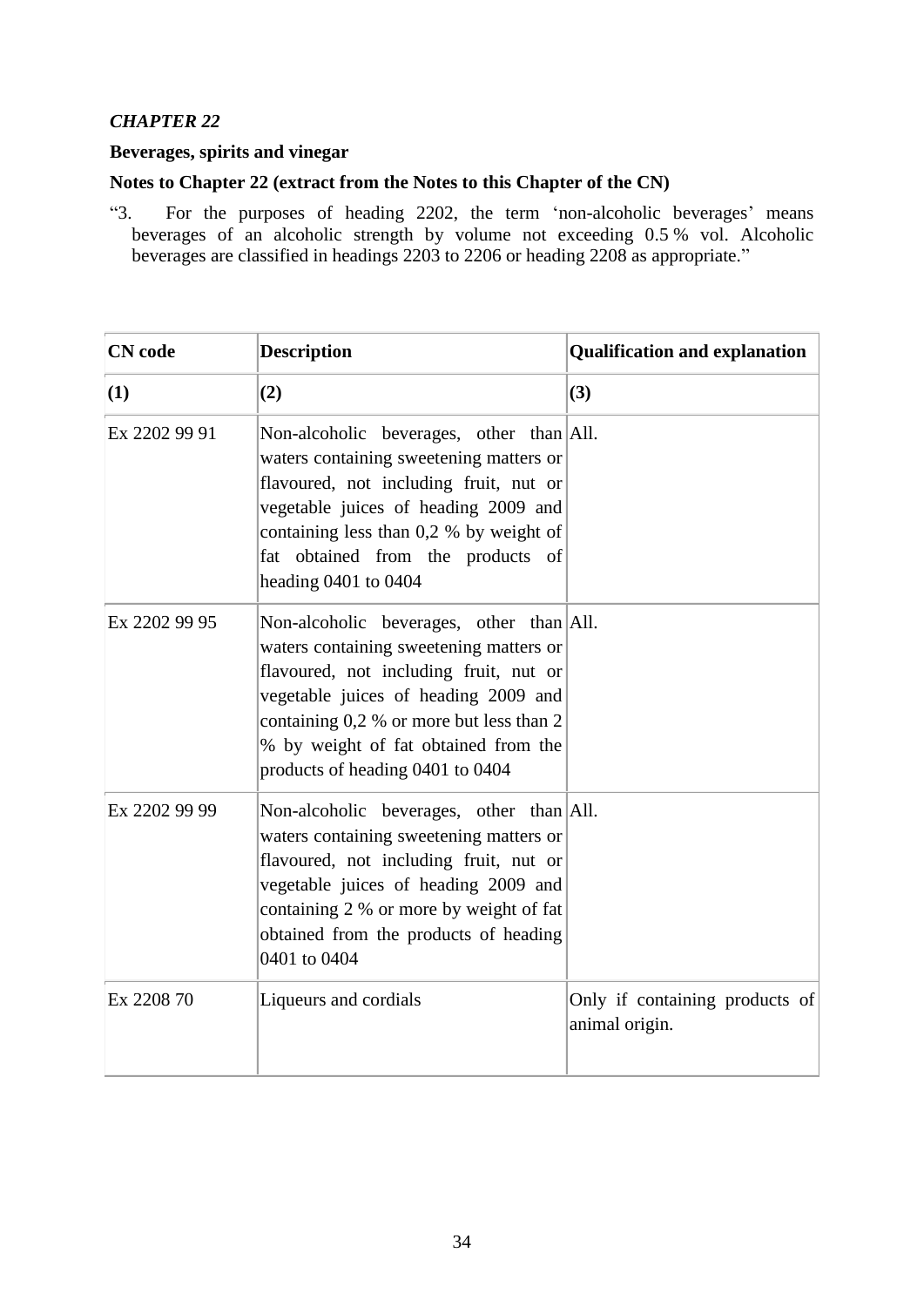### **Residues and waste from the food industries; prepared animal fodder**

### **Note to Chapter 23 (extract from the Notes to this Chapter of the CN)**

"1. Heading 2309 includes products of a kind used in animal feeding, not elsewhere specified or included, obtained by processing vegetable or animal materials to such an extent that they have lost the essential characteristics of the original material, other than vegetable waste, vegetable residues and by-products of such processing."

### **Extract from the Harmonized System Explanatory Notes**

"Greaves, the membraneous tissues remaining after pig or other animal fats have been rendered. They are used mainly in the preparation of animal foods (e.g., dog biscuits), but they remain in heading 2301 even if suitable for human consumption."

| <b>CN</b> code | <b>Description</b>                                                                                                                                                                                      | <b>Qualification and explanation</b>                                                                                                                                                                          |
|----------------|---------------------------------------------------------------------------------------------------------------------------------------------------------------------------------------------------------|---------------------------------------------------------------------------------------------------------------------------------------------------------------------------------------------------------------|
| (1)            | (2)                                                                                                                                                                                                     | (3)                                                                                                                                                                                                           |
| 2301           | Flours, meals and pellets, of meat or meat All. Covers processed animal protein<br>offal, of fish or of crustaceans, molluscs or not for human consumption, meat<br>other<br>human consumption; greaves | aquatic invertebrates, unfit for meal not for human consumption, and<br>greaves, whether or not for human<br>consumption.                                                                                     |
|                |                                                                                                                                                                                                         | Flours, meals and pellets of insects,<br>unfit for human consumption are<br>excluded from this heading. They are<br>covered in heading 0511.                                                                  |
|                |                                                                                                                                                                                                         | Feather meal is covered in heading<br>0505.                                                                                                                                                                   |
|                |                                                                                                                                                                                                         | Specific requirements for processed<br>animal protein are set out in Row 1 of<br>Table 1 in Chapter I, Section 1, of<br>Annex XIV to Regulation (EU)<br>No 142/2011.                                          |
| Ex 2309        | Preparations of a kind used in animal All, if containing animal products,<br>feeding                                                                                                                    | except CN codes 2309 90 20 and<br>2309 90 91.<br>Covers, among other things, dog or<br>cat food, put up for retail sale<br>(subheading 2309 10), containing<br>animal products and fish or marine<br>solubles |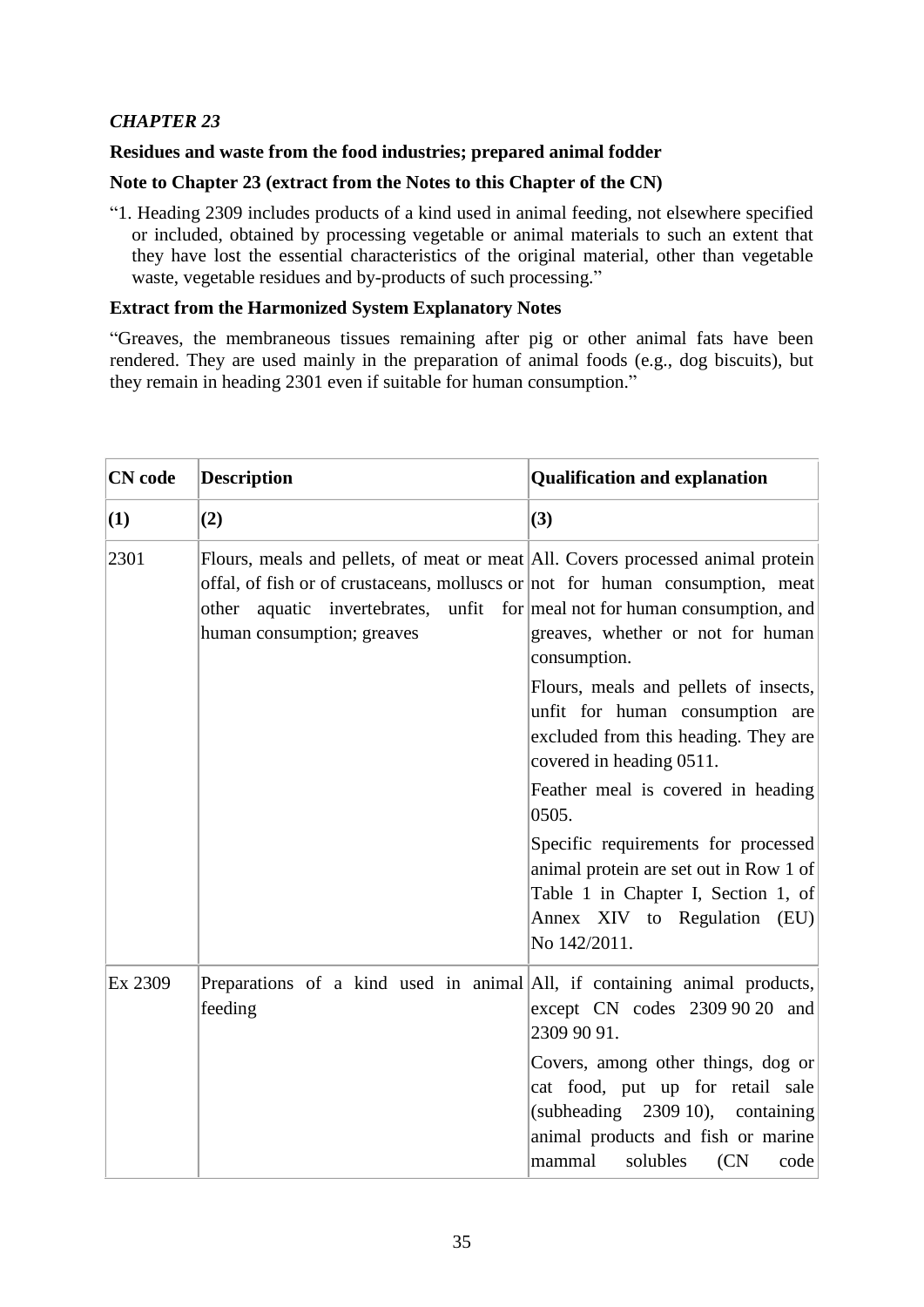| 2309 90 10). It also covers animal     |
|----------------------------------------|
| products for animal feeding purposes,  |
| including mixtures of meals (such as   |
| hoof and horn).                        |
| This heading covers liquid milk,       |
| colostrum and products containing      |
| products,<br>non-decaseinated<br>milk  |
| colostrum, or carbohydrates, all fit   |
| for animal feeding but not fit for     |
| human consumption (decaseinated        |
| colostrum fit for animal feeding is    |
| covered in heading 3001).              |
| This heading also covers pet food,     |
| dog chews and mixtures of meals        |
| (mixtures can include dead insects).   |
| Specific requirements for pet food     |
| including dog chews are set out in     |
| Row 12 of Table 2 in Chapter II,       |
| Section 1,<br>of<br>Annex XIV<br>to    |
| Regulation (EU) No 142/2011.           |
| This heading covers processed egg      |
| products not for human consumption     |
| and other processed animal products    |
| not for human consumption.             |
| Specific<br>requirements<br>for<br>egg |
| products are set out in Row 9 of       |
| Table 1 in Chapter I, Section 1, of    |
| Annex XIV to<br>Regulation<br>(EU)     |
| No 142/2011.                           |
|                                        |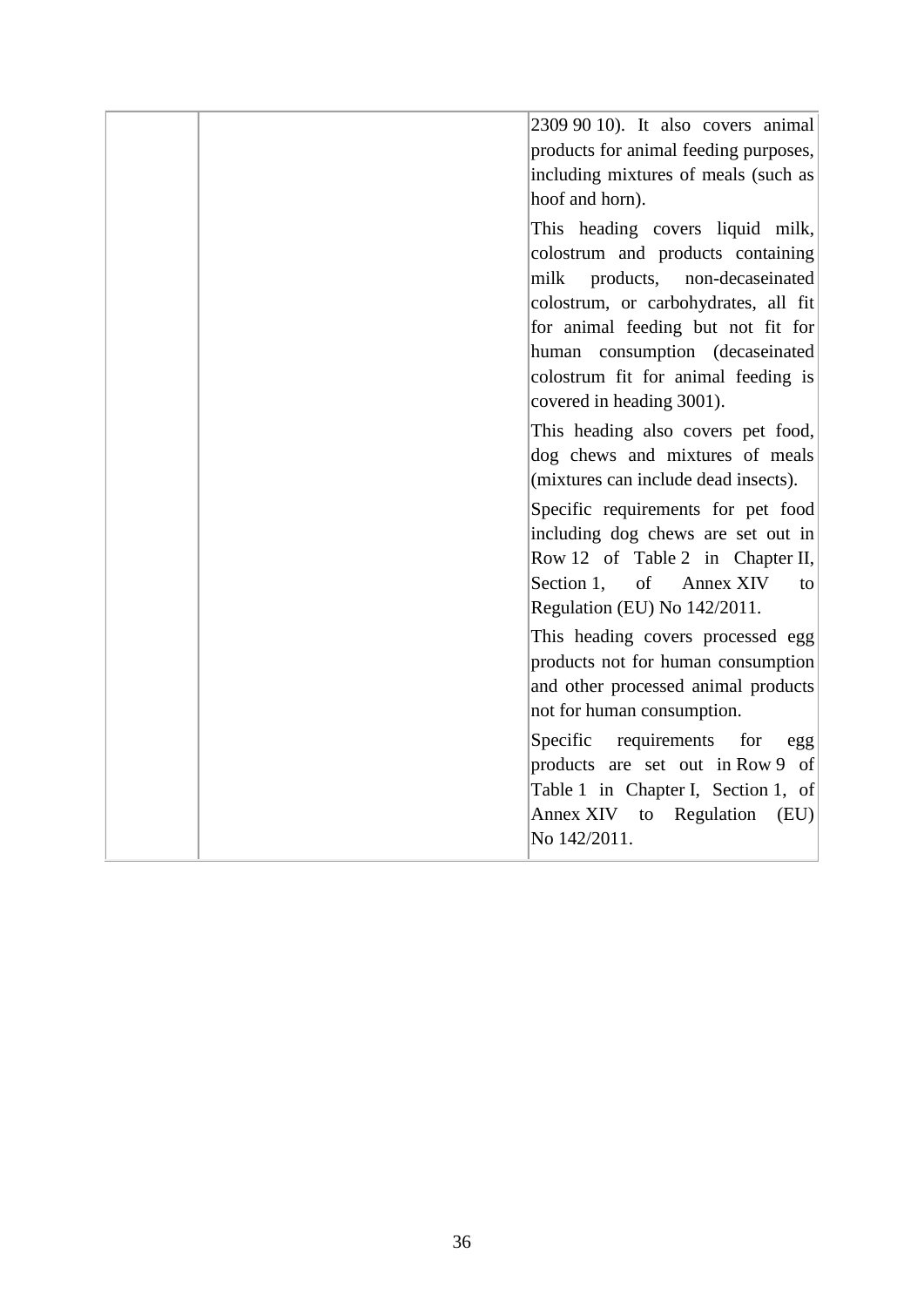# **Inorganic chemicals; organic or inorganic compounds of precious metals, of rare-earth metals, of radioactive elements or of isotopes**

| <b>CN</b> code        | <b>Description</b>                                                       | <b>Qualification and explanation</b>                                                                                                                                                                                                                       |
|-----------------------|--------------------------------------------------------------------------|------------------------------------------------------------------------------------------------------------------------------------------------------------------------------------------------------------------------------------------------------------|
| (1)                   | (2)                                                                      | (3)                                                                                                                                                                                                                                                        |
| Ex 2835 25 00 Calcium | hydrogenorthophosphate Only of animal origin.<br>("dicalcium phosphate") | Specific requirements for dicalcium<br>phosphate are set out in Row 6 of<br>Table 1 in Chapter I, Section 1, of<br>Annex XIV to Regulation<br>(EU)<br>No 142/2011.                                                                                         |
|                       | calcium hydrogenorthophosphate origin.<br>("dicalcium phosphate")        | Ex 2835 26 00 Phosphates of calcium, other than Only tricalcium phosphate of animal<br>Specific requirements for tricalcium<br>phosphate are set out in Row 7 of<br>Table 1 in Chapter I, Section 1, of<br>Annex XIV to Regulation<br>(EU)<br>No 142/2011. |

# *CHAPTER 29*

# **Organic chemicals**

| <b>CN</b> code | <b>Description</b>                                                                           | <b>Qualification and explanation</b>     |
|----------------|----------------------------------------------------------------------------------------------|------------------------------------------|
| (1)            | (2)                                                                                          | (3)                                      |
| Ex 2906        | Cyclic<br>alcohols<br>and<br>halogenated, sulphonated, nitrated<br>or nitrosated derivatives | their Only cholesterol of animal origin. |
| Ex 2922 41     | Lysine and its esters; salts thereof                                                         | Only of animal origin.                   |
| Ex 2922 42     | Glutamic acid and its salts                                                                  | Only of animal origin.                   |
| Ex 2922 43     | Anthranilic acid and its salts                                                               | Only of animal origin.                   |
| Ex 2922 49     | Other amino-acids, other than those Only of animal origin.                                   |                                          |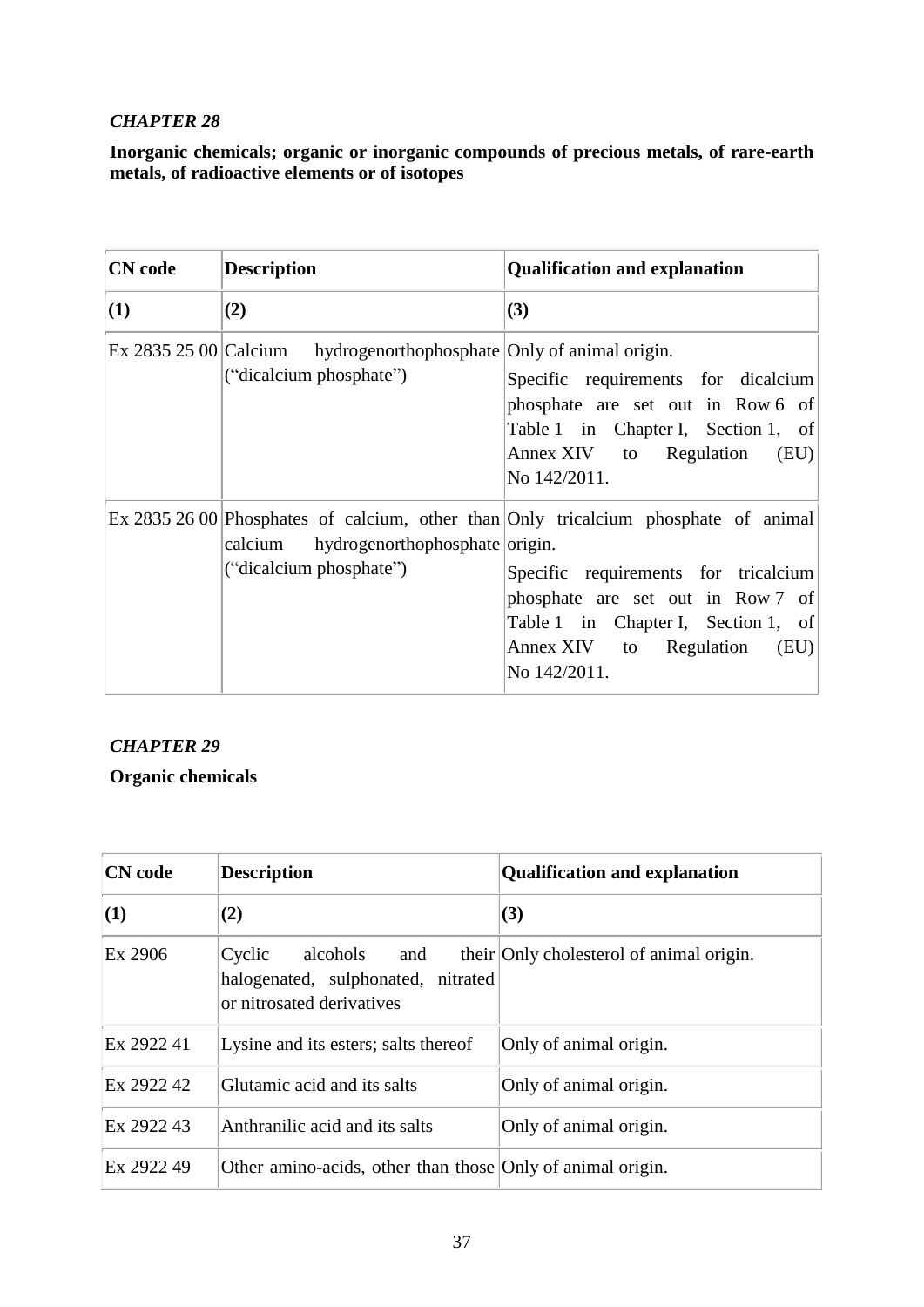|                            | containing more than one kind of<br>oxygen function, and their esters;<br>salts thereof (other than lysine and<br>its esters; salts thereof, glutamic<br>acid and its salts, anthranilic acid<br>and its salts, tilidine (INN) and its<br>salts)                                                                   |                                                                                                                                              |
|----------------------------|--------------------------------------------------------------------------------------------------------------------------------------------------------------------------------------------------------------------------------------------------------------------------------------------------------------------|----------------------------------------------------------------------------------------------------------------------------------------------|
|                            | Ex 2925 29 00 Other imines and their derivatives Covers creatine of animal origin.<br>than chlordimeform (ISO); salts<br>thereof (other than chlordimeform<br>(ISO))                                                                                                                                               |                                                                                                                                              |
| Ex 2930                    | Organo-sulphur compounds                                                                                                                                                                                                                                                                                           | Covers amino-acids of animal origin such<br>as:<br>Ex 2930 90 13 cysteine and cystine;<br>Ex 2930 90 16 derivates of cysteine<br>or cystine. |
| Ex 2932 99 00 Heterocyclic | compounds containing an $ $ and their sulphates.<br>than<br>unfused furan ring (whether or not<br>hydrogenated) in the structure and<br>other than lactones or Isosafrole, 1-<br>(1,3-Benzodioxol-5-yl)propan-2-<br>Piperonal,<br>Safrole,<br>one,<br>Tetrahydrocannabinols (all isomers)<br>and Carbofuran (ISO)) | compounds with Only of animal origin only, for example<br>oxygen hetero-atom(s) only, other glucosamine, glucosamine-6-phosphate             |
| Ex 2936                    | Provitamins and vitamins, natural or Only vitamin D3 of animal origin.<br>reproduced by synthesis (including<br>derivatives<br>concentrates),<br>natural<br>thereof used primarily as vitamins,<br>and intermixtures of the foregoing,<br>whether or not in any solvent                                            |                                                                                                                                              |
|                            | Ex $29420000$ Other organic compounds                                                                                                                                                                                                                                                                              | Only of animal origin.                                                                                                                       |

*CHAPTER 30* **Pharmaceutical products General remarks**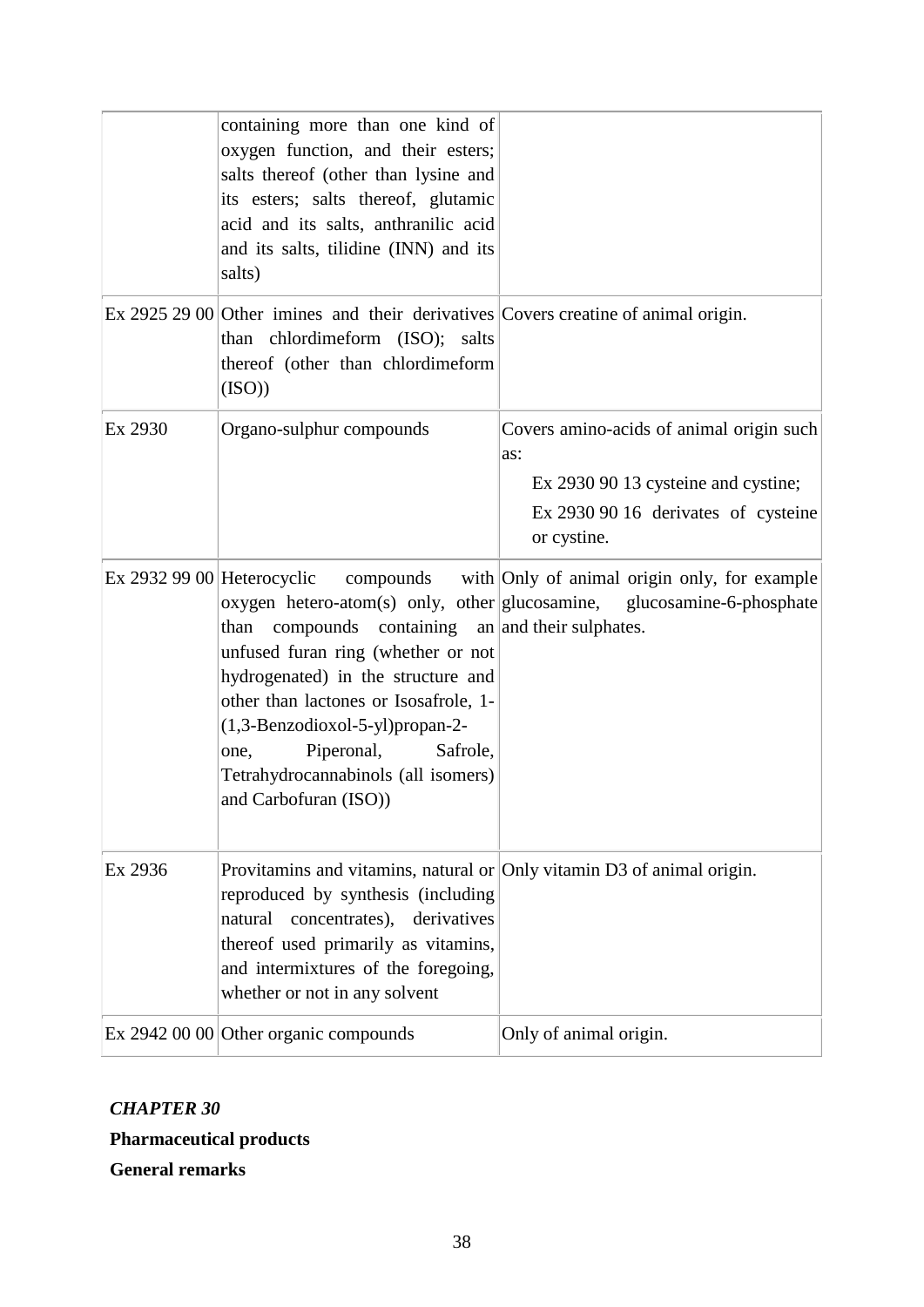The finished products (cosmetic products, active implantable medical devices, medical devices, in vitro diagnostic medical devices, veterinary medicinal products, medicinal products) as defined in Article 33 of Regulation (EC) No 1069/2009 are excluded from the list.

Intermediate products are included.

| <b>CN</b> code         | <b>Description</b>                                                                                                                                                                          | <b>Qualification and explanation</b>                                                                                                                                                                                                                                                                                                                                                                        |
|------------------------|---------------------------------------------------------------------------------------------------------------------------------------------------------------------------------------------|-------------------------------------------------------------------------------------------------------------------------------------------------------------------------------------------------------------------------------------------------------------------------------------------------------------------------------------------------------------------------------------------------------------|
| (1)                    | (2)                                                                                                                                                                                         | (3)                                                                                                                                                                                                                                                                                                                                                                                                         |
|                        | Ex 3001 20 90 Extracts of glands or other organs or Only animal derived products.<br>of their secretions, other than of Covers<br>human origin                                              | product<br>a<br>acting<br>as<br>a<br>replacement for maternal colostrum and<br>used in the feeding of calves.                                                                                                                                                                                                                                                                                               |
| Ex 3001 90 91   Animal | substances<br>prepared<br>prophylactic<br>therapeutic<br><sub>or</sub><br>heparin and its salts                                                                                             | for Only animal derived products that are<br>uses: destined for further processing,<br>in<br>accordance with Article $34(1)$<br>of<br>Regulation (EC) No 1069/2009, for the<br>manufacture of the derived products<br>referred to in Article 33, points (a) to<br>(f), of that Regulation.                                                                                                                  |
|                        | Ex 3001 90 98 Other animal substances than heparin Only animal derived products.<br>and its salts prepared for the rapeutic<br>or prophylactic uses, not elsewhere<br>specified or included | In addition to the glands and other<br>organs mentioned in the Harmonized<br>System Explanatory Notes to heading<br>3001, this CN code covers<br>the<br>hypophysis, the suprarenal capsules and<br>the thyroid gland.                                                                                                                                                                                       |
|                        | Ex 3002 12 00 Antisera and other blood fractions                                                                                                                                            | Only animal derived products.<br>Excludes antibodies and DNA.<br>Under<br>heading<br>3002,<br>specific<br>requirements are set out for animal by-<br>by<br>Table 2<br>products<br>covered<br>in<br>Chapter II, Section 1, of Annex XIV to<br>Regulation (EU) No 142/2011<br>and<br>specified in the following rows:<br>Row 2: blood products other than<br>from equidae;<br>Row 3: blood and blood products |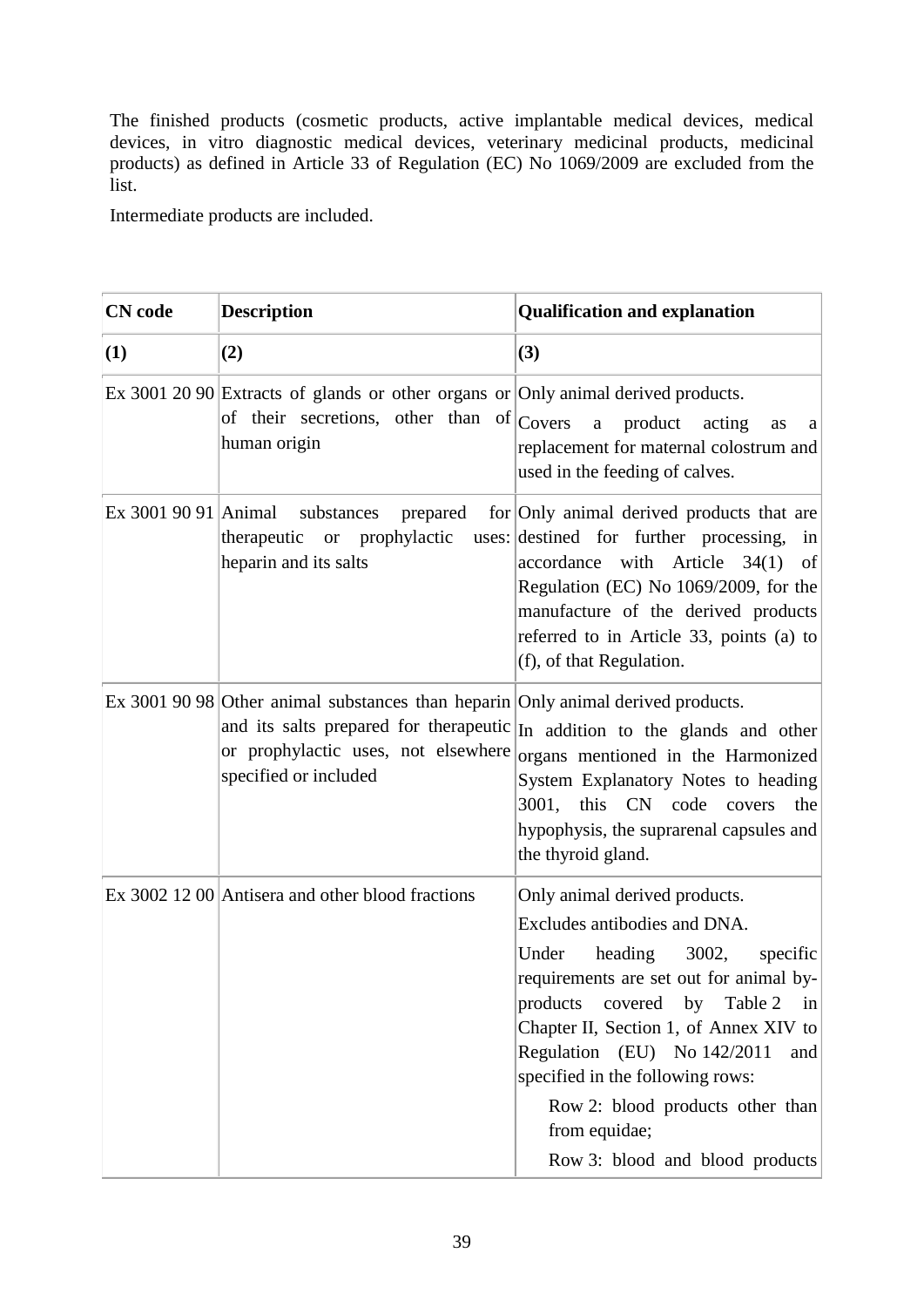|                     |                                                                                                                        | from equidae.                                                                                                                                            |
|---------------------|------------------------------------------------------------------------------------------------------------------------|----------------------------------------------------------------------------------------------------------------------------------------------------------|
|                     | Ex 3002 49 00 Toxins, cultures of mico-organisms Only pathogens and cultures<br>(excluding)<br>yeasts) and<br>products | of<br>similar pathogens for animals.                                                                                                                     |
|                     | Ex $30025100$ Cell therapy products                                                                                    | Only pathogens and<br>cultures<br>of<br>pathogens for animals.                                                                                           |
|                     | Ex $3002$ 59 00 Cell cultures, whether or not modified, Only pathogens and<br>other than cell therapy products         | cultures<br>of<br>pathogens for animals.                                                                                                                 |
| 3002 90 30          | Animal<br>blood prepared<br>therapeutic, prophylactic or diagnostic<br>uses                                            | for $\vert$ All.                                                                                                                                         |
| Ex 3002 90 90 Other |                                                                                                                        | Only pathogens<br>and<br>cultures<br>of<br>pathogens for animals.                                                                                        |
|                     | Ex $30069200$ Waste pharmaceuticals                                                                                    | Only animal-derived products.<br>pharmaceutical waste<br>Covers<br>and<br>pharmaceutical products that are unfit<br>for their original intended purpose. |

# **Fertilisers**

# **Notes to Chapter 31 (extract from the Notes to this Chapter of the CN)**

- "1. This chapter does not cover:
- (a) animal blood of heading 0511;"

| <b>CN</b> code  | <b>Description</b>                                                                                                                                                                                                                                                                                       | <b>Qualification and explanation</b>                                                                                                                                                        |
|-----------------|----------------------------------------------------------------------------------------------------------------------------------------------------------------------------------------------------------------------------------------------------------------------------------------------------------|---------------------------------------------------------------------------------------------------------------------------------------------------------------------------------------------|
| $\vert(1)\vert$ | (2)                                                                                                                                                                                                                                                                                                      | (3)                                                                                                                                                                                         |
|                 | Ex 3101 00 00 Animal or vegetable fertilisers, whether Only animal derived products in an<br>or not mixed together or chemically un-adulterated form.<br>treated; fertilisers produced by the Covers guano, except mineralised<br>mixing or chemical treatment of animal guano.<br>or vegetable products | mixed<br>with<br>Covers<br>manure<br>processed animal protein, if used as<br>but manure-chemical<br>fertiliser;<br>mixtures used as fertilisers<br>are<br>excluded (see heading 3105, which |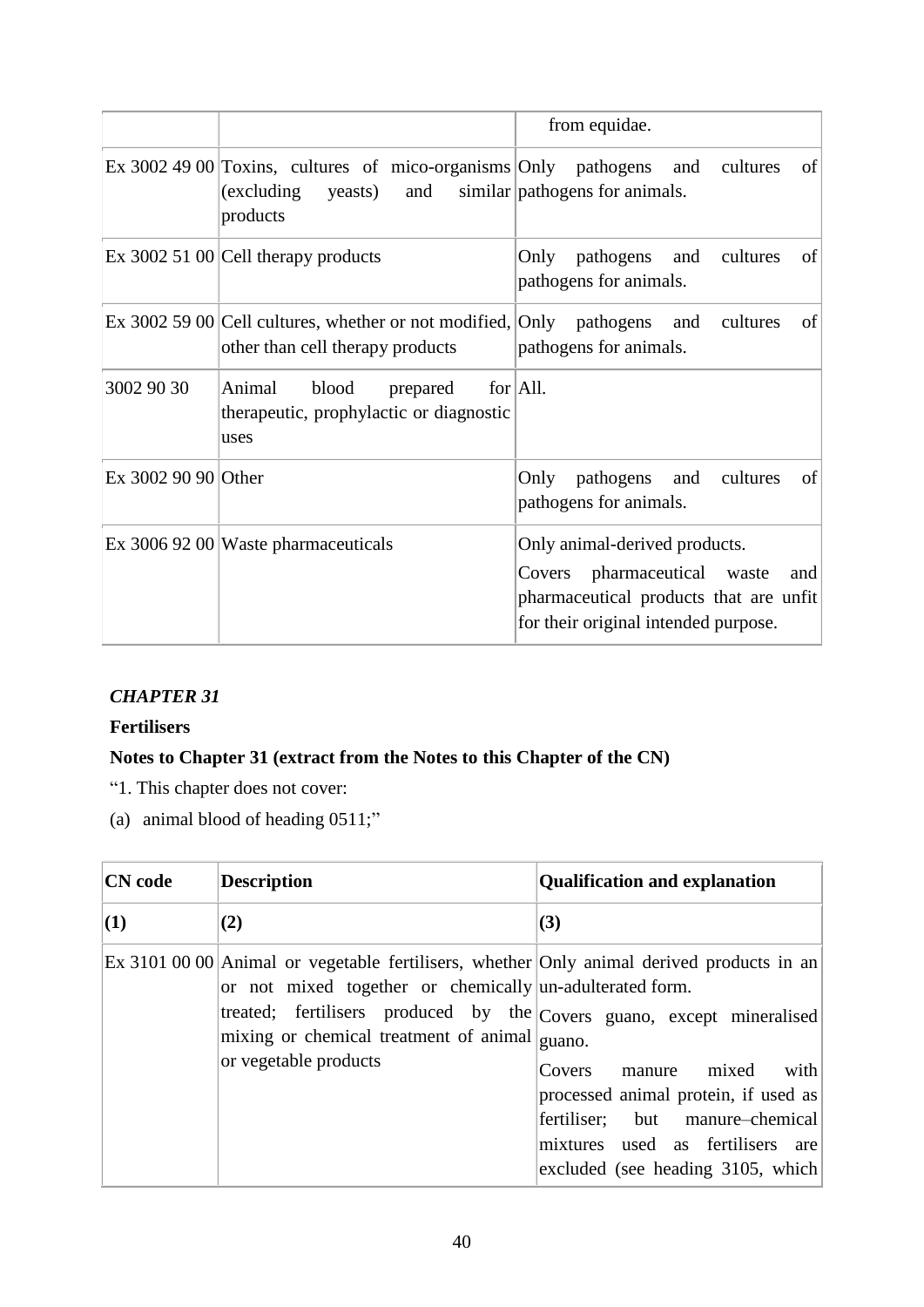|                                                                                                                                                                                  | covers only mineral or chemical<br>fertilisers).<br>Specific requirements for processed<br>manure, derived products from<br>processed manure and guano from<br>bats are set out in Row 1 of Table 2<br>Chapter II, Section 1, of<br>$\sin$<br>Annex XIV to Regulation (EU)<br>No 142/2011. |
|----------------------------------------------------------------------------------------------------------------------------------------------------------------------------------|--------------------------------------------------------------------------------------------------------------------------------------------------------------------------------------------------------------------------------------------------------------------------------------------|
| Ex $31051000$ Goods of this chapter in tablets or similar Only fertilisers containing animal-<br>forms or in packages of a gross weight derived products.<br>not exceeding 10 kg | Specific requirements for processed<br>manure, derived products from<br>processed manure and guano from<br>bats are set out in Row 1 of Table 2<br>Chapter II, Section 1,<br>$ $ of<br>in<br>Annex XIV to Regulation (EU)<br>No 142/2011.                                                  |

**Tanning or dyeing extracts; tannins and their derivatives; dyes, pigments and other colouring matter; paints and varnishes; putty and other mastics; inks**

#### **Notes to Chapter 32 (extract from the Notes to this Chapter of the CN)**

"3. Headings 3203, 3204, 3205 and 3206 apply also to preparations based on colouring matter (including, in the case of heading 3206, colouring pigments of heading 2530 or Chapter 28, metal flakes and metal powders), of a kind used for colouring any material or used as ingredients in the manufacture of colouring preparations. The headings do not apply, however, to pigments dispersed in non-aqueous media, in liquid or paste form, of a kind used in the manufacture of paints, including enamels (heading 3212), or to other preparations of headings 3207, 3208, 3209, 3210, 3212, 3213 or 3215."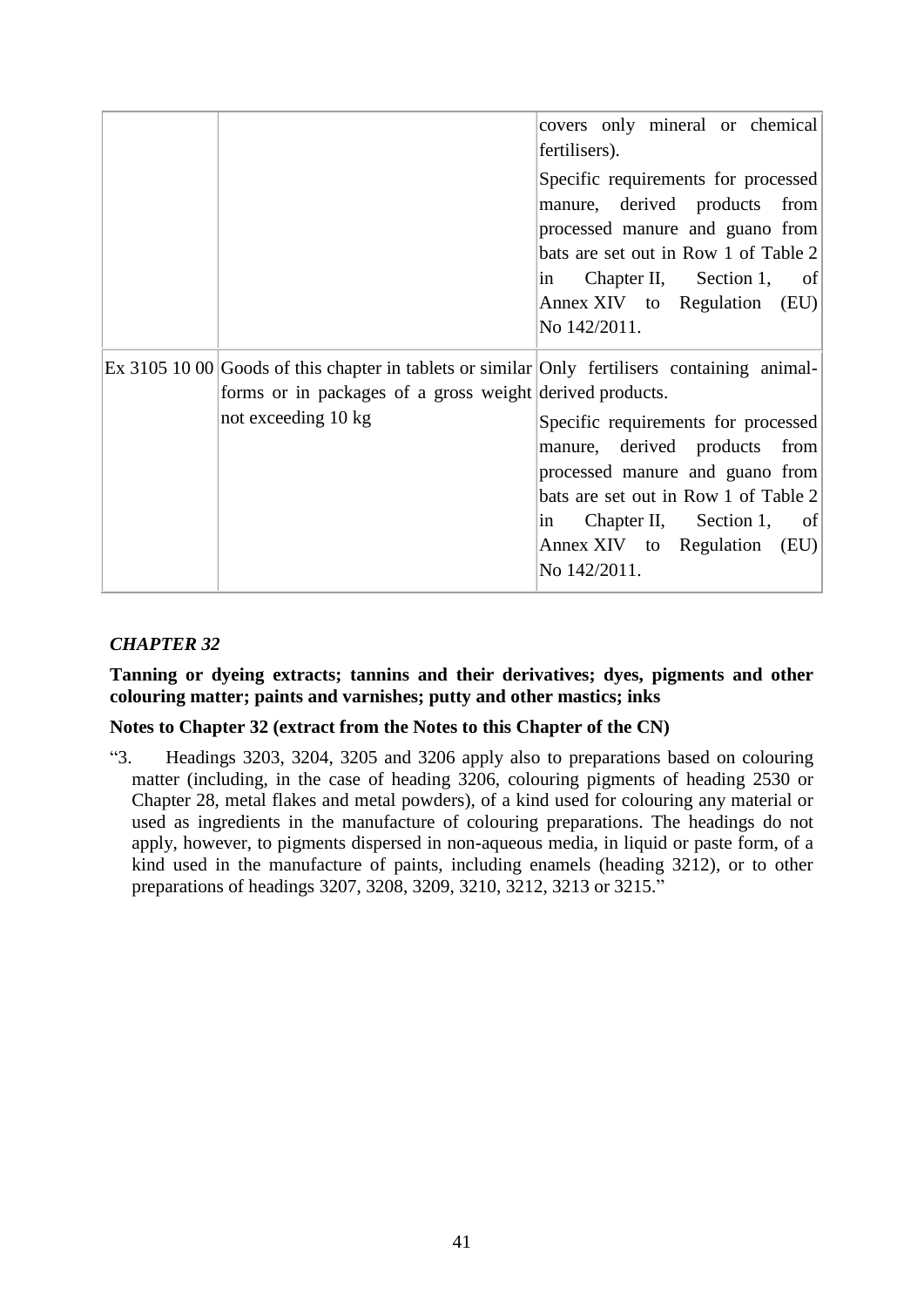| <b>CN</b> code | <b>Description</b>                                                                                                                                                                                                                                                                                                             | <b>Qualification and explanation</b>                                    |
|----------------|--------------------------------------------------------------------------------------------------------------------------------------------------------------------------------------------------------------------------------------------------------------------------------------------------------------------------------|-------------------------------------------------------------------------|
| (1)            | (2)                                                                                                                                                                                                                                                                                                                            | (3)                                                                     |
| Ex 3203 00     | (including dyeing extracts but base, used in food or feed production.<br>excluding animal black), whether or<br>not chemically defined; preparations<br>as specified in note 3 to this chapter<br>based on colouring matter of animal<br>origin                                                                                | Colouring matter of animal origin Only colour dispersions in milk fat   |
| Ex 3204        | whether or not chemically defined; base, used in food or feed production.<br>preparations as specified in note 3 to<br>this chapter based on synthetic organic<br>colouring matter; synthetic organic<br>products of a kind used as fluorescent<br>brightening agents or as luminophores,<br>whether or not chemically defined | Synthetic organic colouring matter, Only colour dispersions in milk fat |

**Essential oils and resinoids; perfumery, cosmetic or toilet preparations**

|                 | <b>CN</b> code Description                                                                                                                                                                                                                                                                                                                                                   | <b>Qualification and explanation</b> |
|-----------------|------------------------------------------------------------------------------------------------------------------------------------------------------------------------------------------------------------------------------------------------------------------------------------------------------------------------------------------------------------------------------|--------------------------------------|
| $\vert(1)\vert$ | (2)                                                                                                                                                                                                                                                                                                                                                                          | (3)                                  |
| Ex 3302         | Mixtures of odoriferous substances and Only flavourings in a milk fat base<br>mixtures (including alcoholic solutions) with used for in food or feed production.<br>a basis of one or more of these substances, of<br>a kind used as raw materials in industry; other<br>preparations based on odoriferous substances,<br>of a kind used for the manufacture of<br>beverages |                                      |

# *CHAPTER 35*

**Albuminoidal substances; modified starches; glues; enzymes**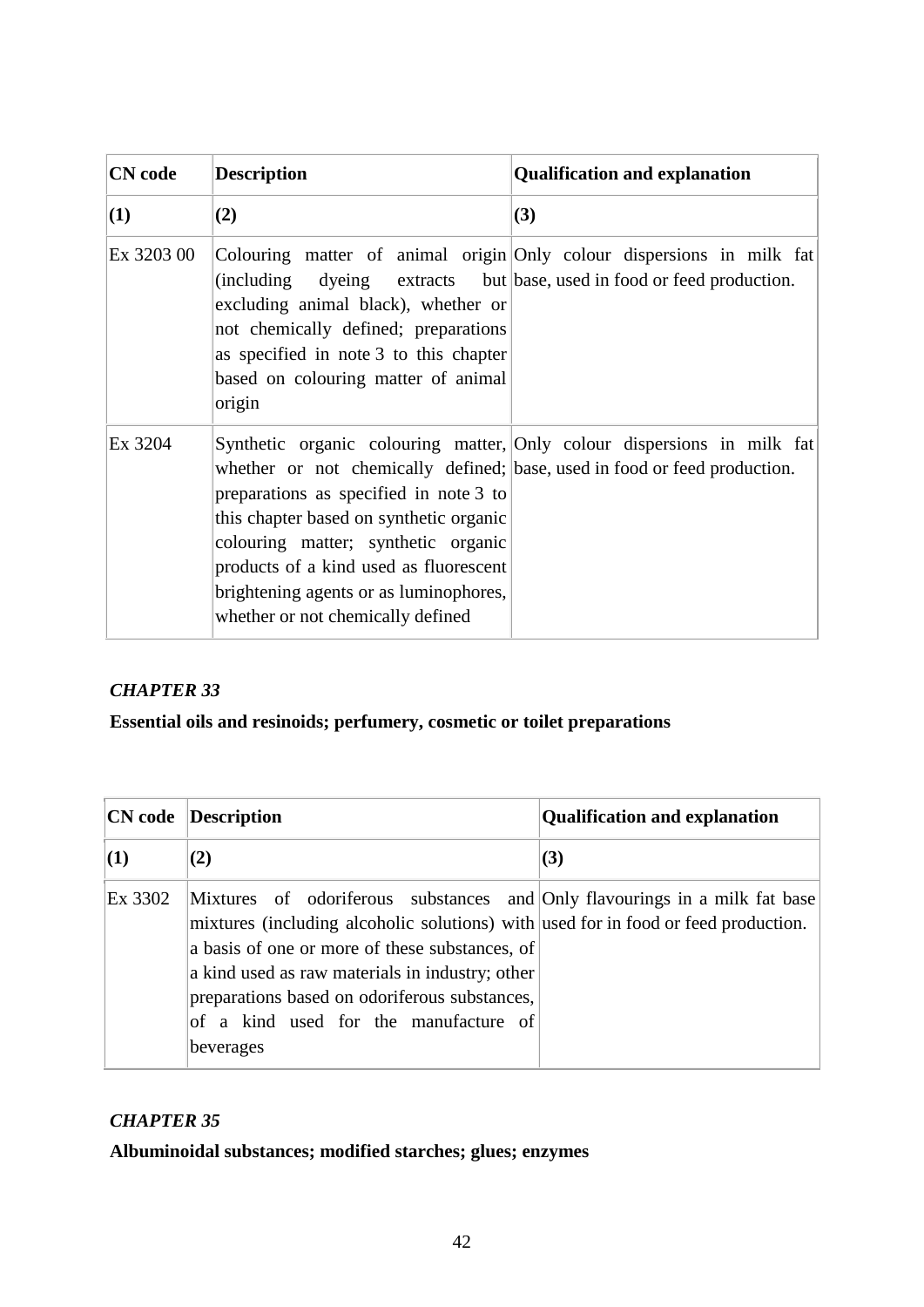| <b>CN</b> code | <b>Description</b>                                                                                                                                                                                                                                                                                                                               | <b>Qualification and explanation</b>                                                                                                                                                                                                                                                                                                                                                                                                                                                                                                                                  |
|----------------|--------------------------------------------------------------------------------------------------------------------------------------------------------------------------------------------------------------------------------------------------------------------------------------------------------------------------------------------------|-----------------------------------------------------------------------------------------------------------------------------------------------------------------------------------------------------------------------------------------------------------------------------------------------------------------------------------------------------------------------------------------------------------------------------------------------------------------------------------------------------------------------------------------------------------------------|
| (1)            | (2)                                                                                                                                                                                                                                                                                                                                              | (3)                                                                                                                                                                                                                                                                                                                                                                                                                                                                                                                                                                   |
| Ex 3501        | other<br>Casein,<br>caseinates<br>and<br>derivatives; casein glues                                                                                                                                                                                                                                                                               | casein Covers<br>for<br>casein<br>human<br>consumption, animal feeding or<br>technical purposes.<br>Specific requirements for milk,<br>milk-based<br>products<br>and<br>colostrum<br>for<br>not<br>human<br>consumption are set out in Row 4<br>of Table 1 in Chapter I, Section 1,<br>of Annex XIV to Regulation (EU)<br>No 142/2011.                                                                                                                                                                                                                                |
| Ex 3502        | Albumins (including concentrates of two or Covers products derived<br>more whey proteins, containing by weight eggs and derived from<br>more than 80 % whey proteins, calculated whether for human consumption<br>on the dry matter), albuminates and other or not for human consumption<br>albumin derivatives                                  | from<br>milk<br>(including)<br>for<br>animal<br>feed<br>purposes).<br>Albumin for the production of<br>pharmaceutical goods is covered<br>by heading 3002.<br>Specific requirements for milk,<br>milk-based products, colostrum<br>and colostrum products not for<br>human consumption are set out in<br>Row 4 of Table 1 in Chapter I,<br>Section 1, of Annex XIV to<br>Regulation (EU) No 142/2011 and<br>for egg products not for human<br>consumption in Row 9 of Table 1<br>Chapter I,<br>Section 1,<br>of<br>in<br>Annex XIV to Regulation (EU)<br>No 142/2011. |
| 3503 00        | Gelatine (including gelatine in rectangular Covers<br>(including square) sheets, whether or not consumption, for animal feed and<br>surface-worked or coloured) and gelatine technical use.<br>derivatives; isinglass; other glues of animal Gelatine classified in heading<br>origin excluding casein glues of heading 3913 (hardened proteins) | gelatine<br>for<br>human<br>and                                                                                                                                                                                                                                                                                                                                                                                                                                                                                                                                       |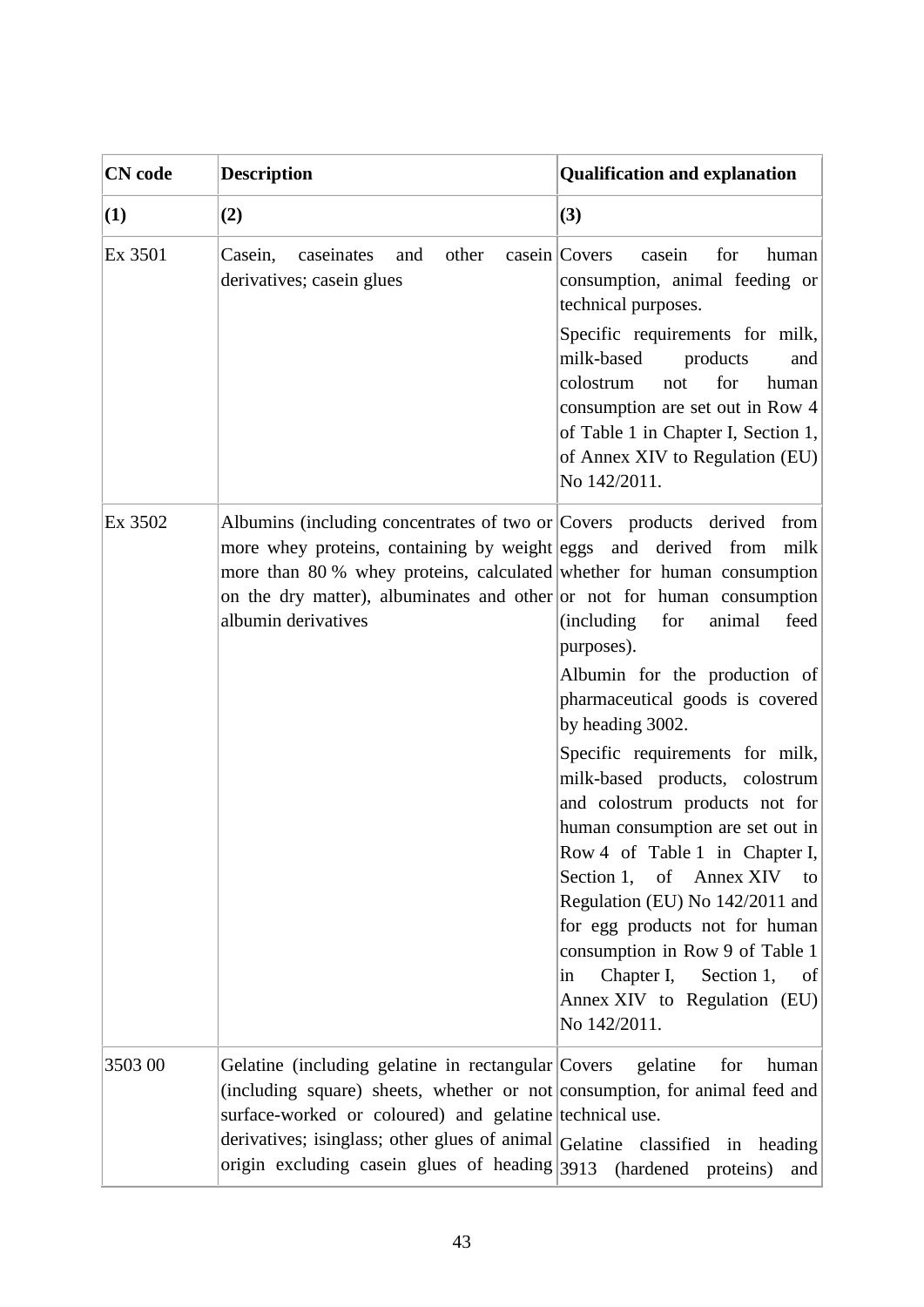|            | 3501                                                                                                                                                                                               | gelatine classified<br>in heading<br>9602<br>(worked,<br>unhardened<br>gelatine<br>and<br>articles<br>of<br>unhardened<br>gelatine)<br>(for<br>example, empty capsules if not for<br>food or animal consumption), are<br>excluded from official controls.<br>Specific requirements are set out<br>in Row 5 of Table 1 in Chapter I,<br>Section 1, of Annex XIV to<br>Regulation (EU) No 142/2011 for<br>gelatine and hydrolysed protein<br>not for human consumption and in<br>Section 11,<br>Chapter II,<br>of<br>Annex XIV to that Regulation for<br>photogelatine.                                                                                                                                                                                                                                                                                                                              |
|------------|----------------------------------------------------------------------------------------------------------------------------------------------------------------------------------------------------|----------------------------------------------------------------------------------------------------------------------------------------------------------------------------------------------------------------------------------------------------------------------------------------------------------------------------------------------------------------------------------------------------------------------------------------------------------------------------------------------------------------------------------------------------------------------------------------------------------------------------------------------------------------------------------------------------------------------------------------------------------------------------------------------------------------------------------------------------------------------------------------------------|
| Ex 3504 00 | Peptones and their derivatives; other protein Covers collagen and hydrolysed<br>derivatives,<br>and<br>their<br>substances<br>specified or included;<br>elsewhere<br>powder whether or not chromed | not proteins for human consumption,<br>hide for animal feed and technical use.<br>Covers protein based collagen<br>products derived from hides, skins<br>and tendons of animals, including<br>bones in the case of pigs, poultry<br>and fish.<br>hydrolysed<br>Covers<br>proteins<br>of<br>polypeptides,<br>consisting<br>peptides or amino acids, and<br>mixtures thereof, obtained by the<br>hydrolysis of animal by-products.<br>goods included<br>in<br>this<br>The<br>heading are excluded from official<br>controls when they are used as<br>additives in food preparations<br>(heading 2106).<br>Covers any milk by-products for<br>human consumption in case they<br>are not covered in heading 0404.<br>Specific requirements for collagen<br>are set out in Row 8 and for<br>gelatine and hydrolysed protein in<br>Row 5 of Table 1 in Chapter I,<br>Section 1,<br>of<br>Annex XIV<br>to |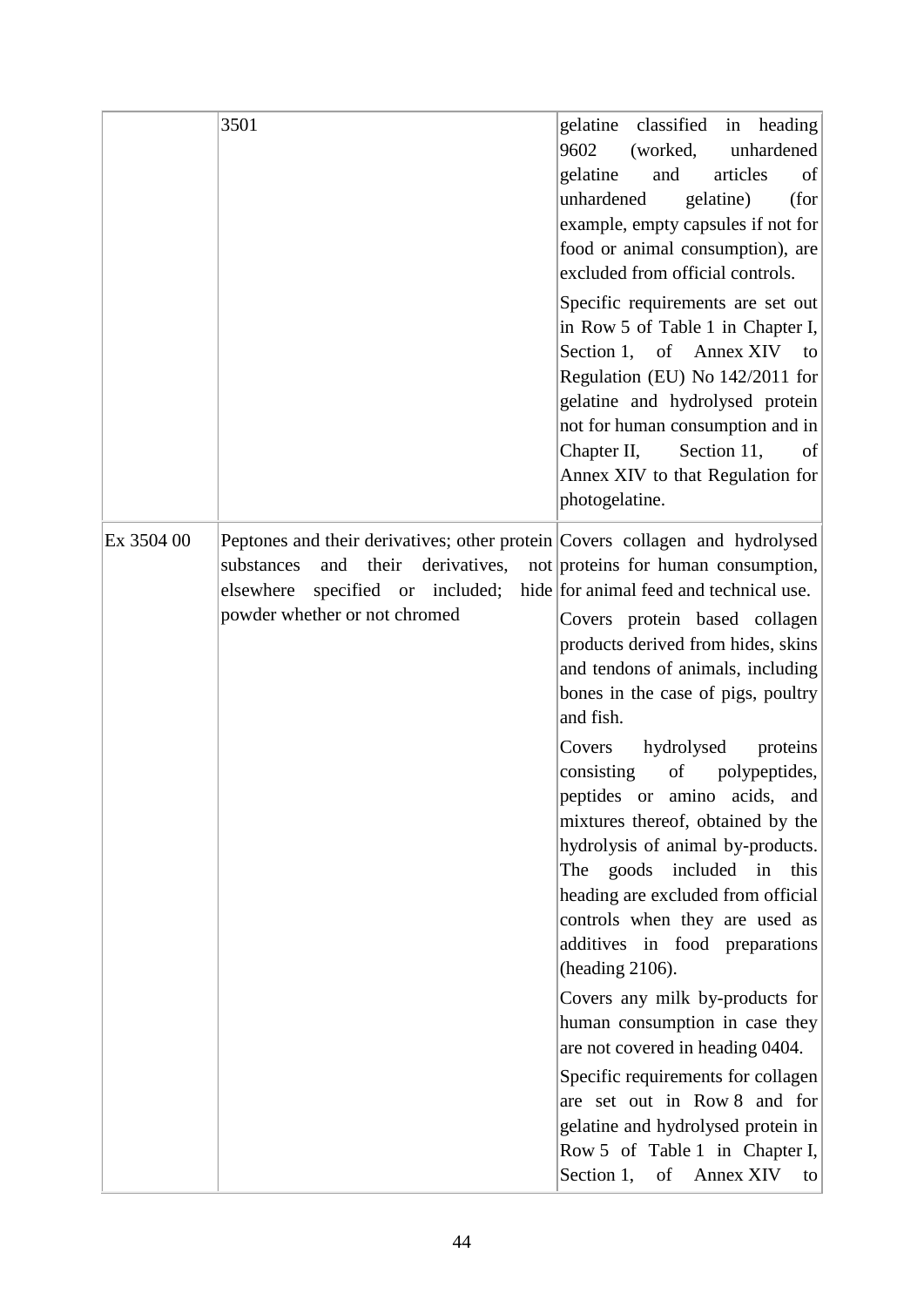|                                                                                                                                                                                                                    | Regulation (EU) No 142/2011.                                                               |
|--------------------------------------------------------------------------------------------------------------------------------------------------------------------------------------------------------------------|--------------------------------------------------------------------------------------------|
| Ex 3507 10 00 Rennet and concentrates thereof                                                                                                                                                                      | for<br>Rennet and concentrates<br>human consumption, derived only<br>from animal products. |
| Ex 3507 90 90 Other enzymes and prepared enzymes, not Only of animal origin.<br>elsewhere specified or included, than rennet<br>and concentrates thereof or lipoprotein<br>lipase or aspergillus alkaline protease |                                                                                            |

### **Miscellaneous chemical products**

# **Notes to Chapter 38 (extract from the Notes to this Chapter of the CN)**

"4. Throughout the nomenclature, "municipal waste" means waste of a kind collected from households, hotels, restaurants, hospitals, shops, office, etc., road and pavement sweepings, as well as construction and demolition waste. Municipal waste generally contains a large variety of material as such as plastics, rubber, wood, paper, textiles, glass, metals, food materials, broken furniture and other damaged or discarded articles."

| <b>CN</b> code | <b>Description</b>                                                                                                                                                                                                                                                                                                                                                                                                      | <b>Qualification and explanation</b>                                                                                                                                                                                                                               |
|----------------|-------------------------------------------------------------------------------------------------------------------------------------------------------------------------------------------------------------------------------------------------------------------------------------------------------------------------------------------------------------------------------------------------------------------------|--------------------------------------------------------------------------------------------------------------------------------------------------------------------------------------------------------------------------------------------------------------------|
| (1)            | (2)                                                                                                                                                                                                                                                                                                                                                                                                                     | (3)                                                                                                                                                                                                                                                                |
| Ex 3822        | Diagnostic or laboratory reagents on $a$ Only animal-derived products,<br>backing, prepared diagnostic or laboratory except medical devices as defined<br>reagents whether or not on a backing, in Article $2(1)$ of Regulation<br>whether or not put up in the form of kits, $ (EU) 2017/745$ of the European<br>other than those of heading 3006; certified Parliament and of the Council (**)<br>reference materials | and <i>in vitro</i> diagnostic medical<br>devices as defined in Article $2(2)$<br>of Regulation (EU) 2017/746 of<br>the European Parliament and of<br>the Council $(***).$                                                                                         |
|                | Ex $38251000$ Municipal waste                                                                                                                                                                                                                                                                                                                                                                                           | Only catering waste containing<br>animal products, if it falls within<br>the scope of Article $2(2)$ , point (g),<br>of Regulation (EC) No 1069/2009,<br>except catering waste originating<br>directly from means of transport<br>operating internationally<br>and |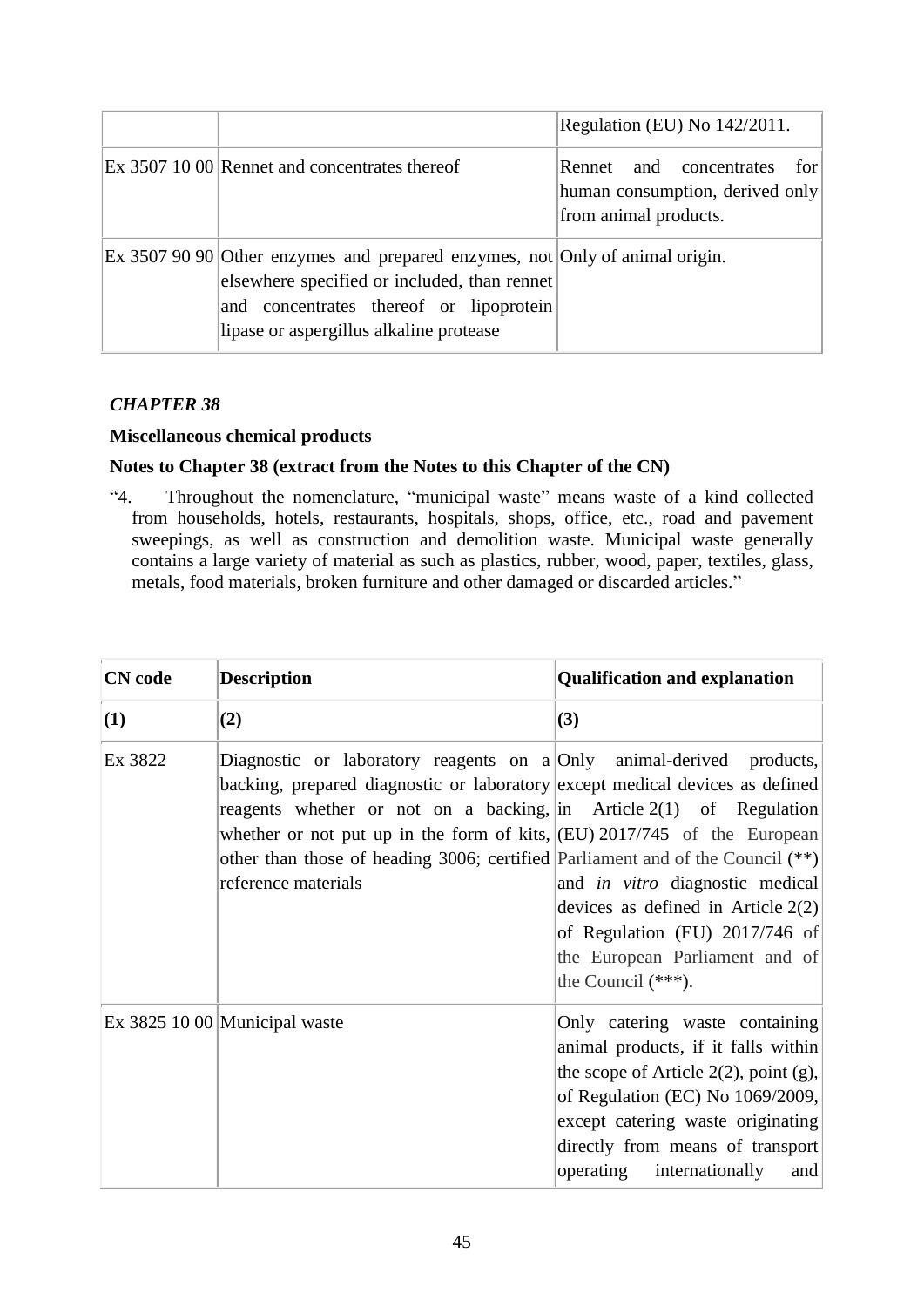| disposed of in line with Article 12,<br>point (d), of that Regulation.                                          |
|-----------------------------------------------------------------------------------------------------------------|
| Used cooking oil intended to be<br>used within the<br>- of<br>scope<br>Regulation (EC) No 1069/2009             |
| $ $ (for example, for organic<br>fertilisers, biogas, biodiesel or<br>fuel), can be covered by this CN<br>code. |

(\*\*) Regulation (EU) 2017/745 of the European Parliament and of the Council of 5 April 2017 on medical devices, amending Directive 2001/83/EC, Regulation (EC) No 178/2002 and Regulation (EC) No 1223/2009 and repealing Council Directives 90/385/EEC and 93/42/EEC (OJ L 117, 5.5.2017, p. 1).

(\*\*\*) Regulation (EU) 2017/746 of the European Parliament and of the Council of 5 April 2017 on in vitro diagnostic medical devices and repealing Directive 98/79/EC and Commission Decision 2010/227/EU (OJ L 117, 5.5.2017, p. 176).

# *CHAPTER 39*

# **Plastics and articles thereof; rubber and articles thereof**

| <b>CN</b> code | <b>Description</b>                                                                                                                                                                                                                                                                                                        | <b>Qualification and explanation</b>                                                                                                                 |
|----------------|---------------------------------------------------------------------------------------------------------------------------------------------------------------------------------------------------------------------------------------------------------------------------------------------------------------------------|------------------------------------------------------------------------------------------------------------------------------------------------------|
| (1)            | (2)                                                                                                                                                                                                                                                                                                                       | (3)                                                                                                                                                  |
|                | Ex 3913 90 00 Natural polymers and modified natural Only animal-derived products (for<br>polymers, not elsewhere specified or example, chondroitin sulphate,<br>included, in primary forms, other than chitosan, hardened gelatine).<br>alginic acid, its salts and esters                                                |                                                                                                                                                      |
| Ex 3917 10     | Artificial guts (sausage casings) of Only animal derived products.<br>hardened protein or of cellulosic materials                                                                                                                                                                                                         |                                                                                                                                                      |
|                | Ex 3926 90 97 Other articles of plastics and articles of Covers empty capsules of hardened<br>other materials of headings 3901 to 3914, gelatine for food and animal<br>other than those under subheadings/codes consumption.<br>3926 10 00, 3926 20 00, 3926 30 00, 3926<br>40 00, 3926 90, 3926 90 50 and 3926 90<br>60 | Specific requirements for gelatine<br>are set out in Row 5 of Table 1 in<br>Chapter I, Section 1, of Annex XIV<br>to Regulation (EU) No $142/2011$ . |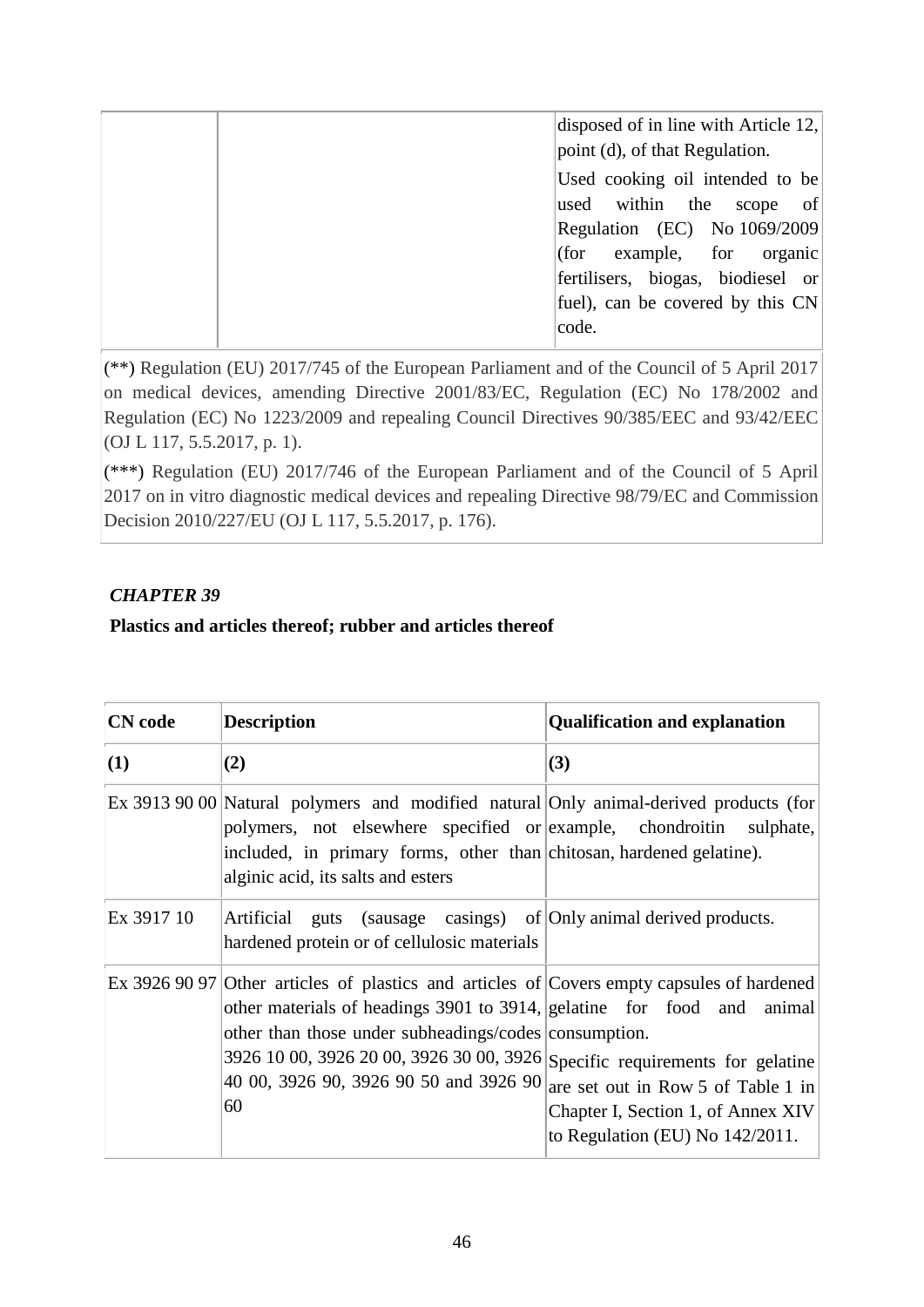### **Raw hides and skins (other than furskins) and leather**

### **General remarks**

Only hides and skins of ungulates covered in headings 4101, 4102 and 4103 are to be subjected to official controls.

Specific requirements for hides and skins of ungulates are laid down in Rows 4 and 5 of Table 2 in Chapter II, Section 1, of Annex XIV to Regulation (EU) No 142/2011.

### **Notes to Chapter 41 (extract from the Notes to this Chapter of the CN)**

"1. This chapter does not cover:

- (a) parings or similar waste, of raw hides or skins (heading 0511);
- (b) birdskins or parts of birdskins, with their feathers or down, of heading 0505 or 6701; or
- (c) hides or skins, with the hair or wool on, raw, tanned or dressed (Chapter 43); the following are, however, to be classified in Chapter 41, namely, raw hides and skins with the hair or wool on, of bovine animals (including buffalo), of equine animals, of sheep or lambs (except Astrakhan, Broadtail, Caracul, Persian or similar lambs, Indian, Chinese, Mongolian or Tibetan lambs), of goats and kids (except Yemen, Mongolian or Tibetan goats and kids), of swine (including peccary), of chamois, of gazelle, of camels (including dromedaries), of reindeer, of elk, of deer, of roebucks or of dogs."

| <b>CN</b> code | <b>Description</b>                                                                                                                                                                                                                                                                                                                                                                                                 | <b>Qualification and explanation</b>                                                                                                                                                                                                                                                                                                 |
|----------------|--------------------------------------------------------------------------------------------------------------------------------------------------------------------------------------------------------------------------------------------------------------------------------------------------------------------------------------------------------------------------------------------------------------------|--------------------------------------------------------------------------------------------------------------------------------------------------------------------------------------------------------------------------------------------------------------------------------------------------------------------------------------|
| (1)            | (2)                                                                                                                                                                                                                                                                                                                                                                                                                | (3)                                                                                                                                                                                                                                                                                                                                  |
| Ex 4101        | Raw hides and skins of bovine (including Only fresh, chilled or treated hides)<br>buffalo) or equine animals (fresh, or salted, and skins, including dried, dry-<br>dried, limed, pickled or otherwise salted, wet-salted, or preserved by<br>preserved, but not tanned, parchment- a process other than by tanning or<br>dressed or further prepared), whether or not an equivalent process.<br>dehaired or split | Import without restrictions may be<br>possible for treated hides and skins<br>as referred to in Chapter V,<br>point C.2, of Annex XIII to<br>Regulation (EU) No $142/2011$ , if<br>in compliance with Article $41(3)$ of<br>Regulation (EC) No $1069/2009$ , in<br>CN<br>particular for<br>codes<br>Ex 4101 20 80 and Ex 4101 50 90. |
| Ex 4102        | Raw skins of sheep or lambs (fresh, or Only fresh, chilled or treated hides)                                                                                                                                                                                                                                                                                                                                       |                                                                                                                                                                                                                                                                                                                                      |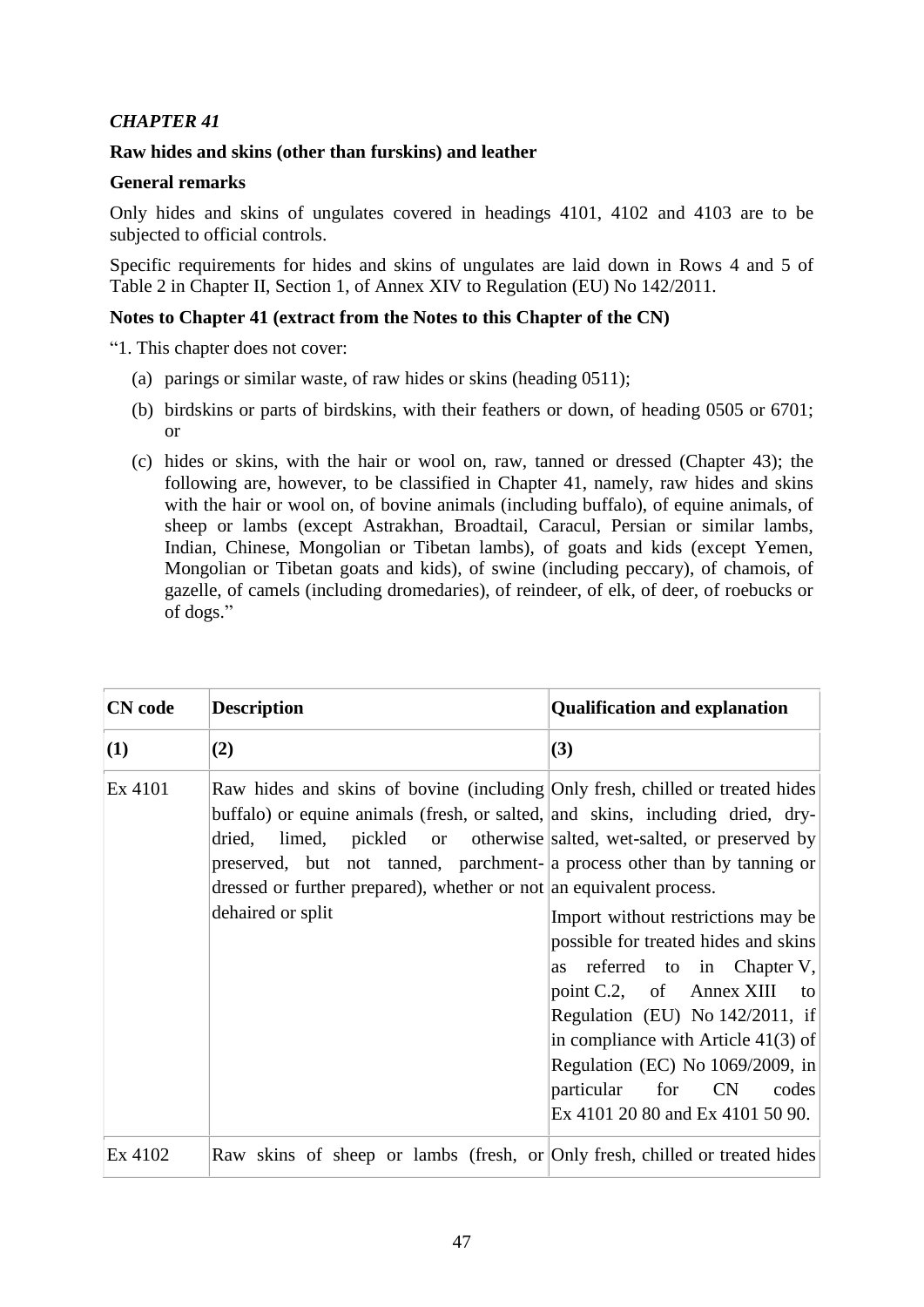|         | salted, dried, limed, pickled or otherwise and skins, including dried, dry-<br>preserved, but not tanned, parchment-salted, wet-salted, or preserved by<br>dressed or further prepared), whether or not a process other than by tanning or<br>with wool on or split, other than those an equivalent process.<br>excluded by note $1(c)$ to this chapter                                                              | Import without restrictions may be<br>possible for treated hides and skins<br>referred to in Chapter V,<br>as<br>point C.2, of Annex XIII<br>to<br>Regulation (EU) No 142/2011, if<br>in compliance with Article $41(3)$ of<br>Regulation (EC) No 1069/2009, in<br>particular for CN Ex 4102 21 00<br>and Ex 4102 29 00.                                 |
|---------|----------------------------------------------------------------------------------------------------------------------------------------------------------------------------------------------------------------------------------------------------------------------------------------------------------------------------------------------------------------------------------------------------------------------|----------------------------------------------------------------------------------------------------------------------------------------------------------------------------------------------------------------------------------------------------------------------------------------------------------------------------------------------------------|
| Ex 4103 | Other raw hides and skins (fresh, or salted, Only fresh, chilled or treated hides)<br>dried,<br>limed,<br>pickled<br><sub>or</sub><br>preserved, but not tanned, parchment-salted, wet-salted, or preserved by<br>dressed or further prepared), whether or not a process other than by tanning or<br>dehaired or split, other than those excluded an equivalent process.<br>by note $1(b)$ or $1(c)$ to this chapter | otherwise and skins, including dried, dry-<br>Import without restrictions may be<br>possible for treated hides and skins<br>referred to in Chapter V,<br><b>as</b><br>point C.2, of Annex XIII to<br>Regulation (EU) No 142/2011, if<br>in compliance with Article $41(3)$ of<br>Regulation (EC) No $1069/2009$ , in<br>particular for CN Ex 4103 90 00. |

**Articles of leather; saddlery and harness; travel goods, handbags and similar containers; articles of animal gut (other than silkworm gut)**

#### **Notes to Chapter 42 (extract from the Notes to this Chapter of the CN)**

- "2. This chapter does not cover:
	- (a) sterile surgical catgut or similar sterile suture materials (heading 3006);

(…)

(ij) strings, skins for drums or the like, or other parts of musical instruments (heading 9209)."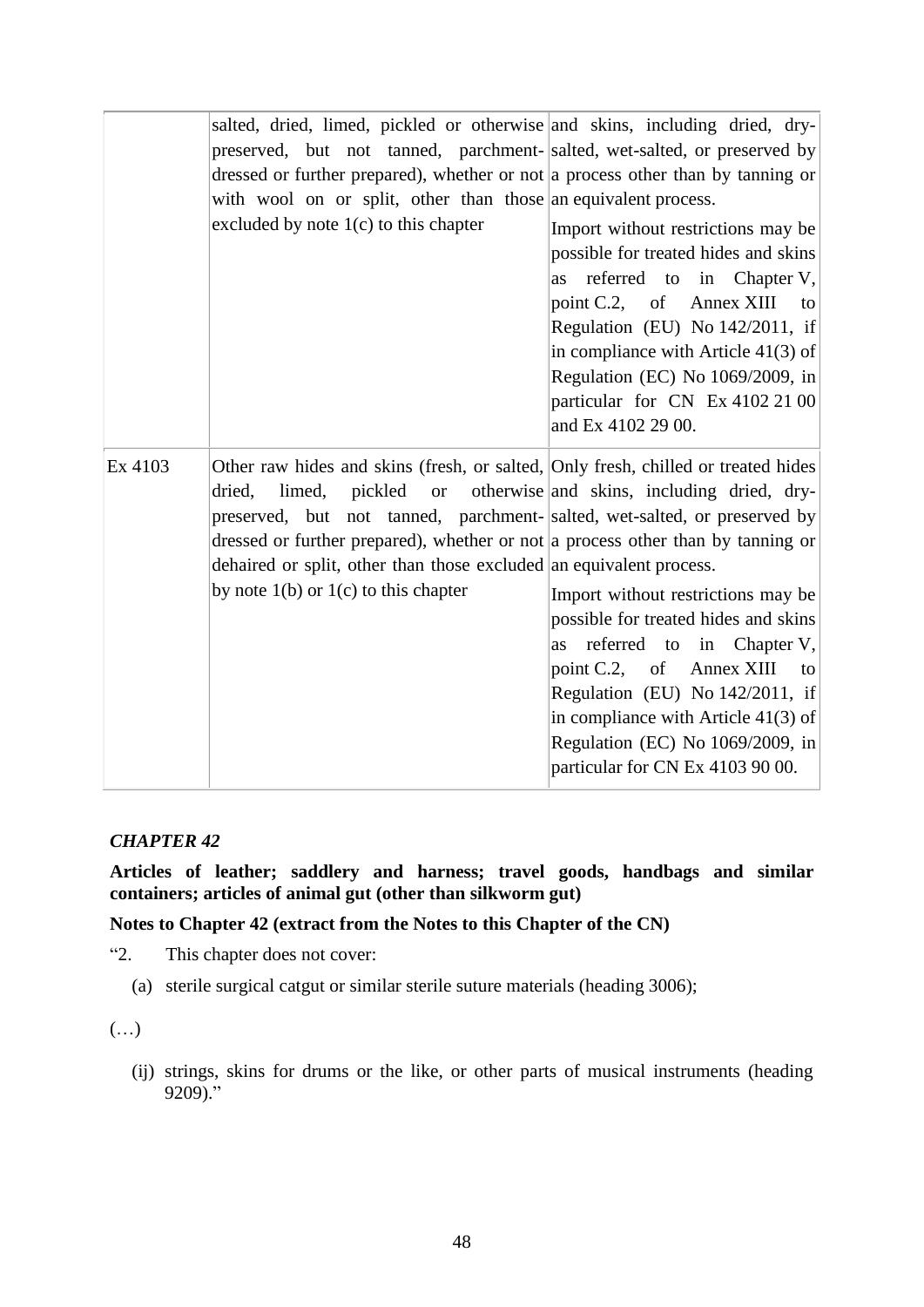| <b>CN</b> code  | <b>Description</b>                                                                                                                                                                                                    | <b>Qualification and explanation</b> |
|-----------------|-----------------------------------------------------------------------------------------------------------------------------------------------------------------------------------------------------------------------|--------------------------------------|
| $\vert(1)\vert$ | (2)                                                                                                                                                                                                                   | (3)                                  |
| Ex 4205 00 90   | Other articles of leather or of composition Covers dog chews and material<br>leather, other than of a kind used in for manufacture of dog chews.<br>machinery or mechanical appliances or for<br>other technical uses |                                      |
| Ex 4206 00 00   | Articles of gut (other than silkworm gut), Covers dog chews and material<br>of goldbeater's skin, of bladders or of for manufacture of dog chews.<br>tendons                                                          |                                      |

### **Furskins and artificial fur; manufactures thereof**

#### **Notes to Chapter 43 (extract from the Notes to this Chapter of the CN)**

- "1. Throughout the nomenclature, references to 'furskins', other than to raw furskins of heading 4301, apply to hides and skins of all animals which have been tanned or dressed with the hair or wool on.
- 2. This chapter does not cover:
	- (a) bird skins or parts of bird skins, with their feathers or down (heading 0505 or 6701);
	- (b) raw hides or skins, with the hair or wool on, of Chapter 41 (see note  $1(c)$  to that chapter);"

### **Extract from the Harmonized System Explanatory Notes**

"Heading 4301: Furskins are regarded as raw and falling in this heading not only when in the natural state, but also if cleaned and preserved from deterioration, e.g., by drying or salting (wet or dry). The fur may also be 'pulled' or 'long eggssheared', i.e., the coarse hairs extracted or cut down, or the skin surface may be "fleshed" or scraped."

| <b>CN</b> code  | <b>Description</b> | <b>Qualification and explanation</b>                                                                                                                                                                                                                                                                                                                 |
|-----------------|--------------------|------------------------------------------------------------------------------------------------------------------------------------------------------------------------------------------------------------------------------------------------------------------------------------------------------------------------------------------------------|
| $\vert(1)\vert$ | (2)                | (3)                                                                                                                                                                                                                                                                                                                                                  |
| Ex 4301         | 4101, 4102 or 4103 | Raw furskins (including heads, tails, All, excluding furskins treated in<br>paws and other pieces or cuttings, accordance with Chapter VIII of<br>suitable for furriers' use), other than Annex XIII to Regulation (EU)<br>raw hides and skins of headings No 142/2011, if in compliance with<br>Article 41(3) of Regulation $(EC)$<br>No 1069/2009. |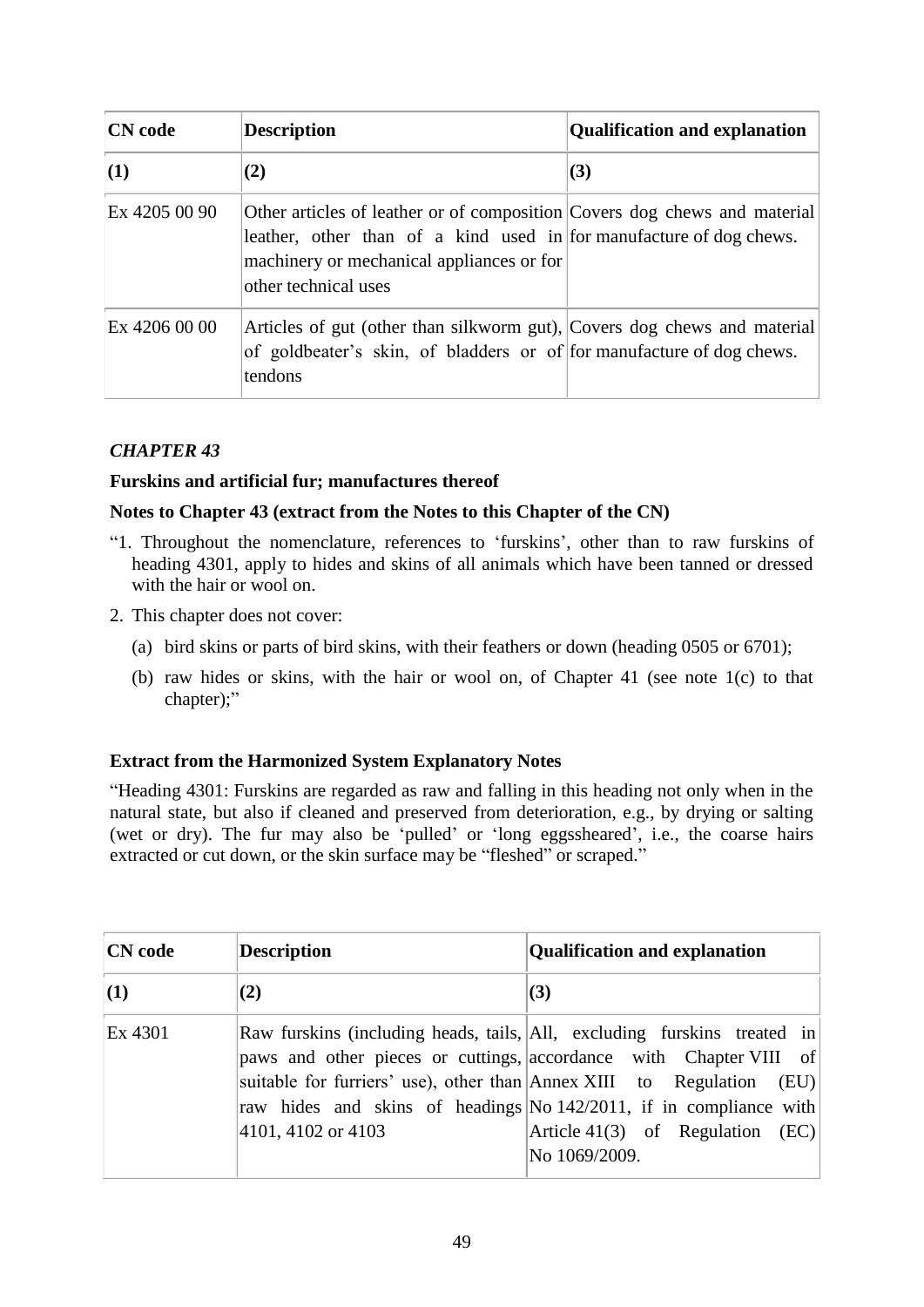|  | Covers the following subheadings:     |
|--|---------------------------------------|
|  | Ex 4301 10 00 (of mink, whole,        |
|  | with or without head, tail or         |
|  | paws): specific requirements for      |
|  | derived products for uses outside     |
|  | the feed chain (fur) are set out in   |
|  | Row 14 of Table 2 in Chapter II,      |
|  | Section 1, of Annex XIV to            |
|  | Regulation (EU) No 142/2011.          |
|  | Ex 4301 30 00 (of lamb, the           |
|  | following: Astrakhan, Broadtail,      |
|  | Caracul,<br>Persian<br>similar<br>and |
|  | lamb, Indian,<br>Chinese,             |
|  | Mongolian, or Tibetan lamb,           |
|  | whole, with or without head, tail,    |
|  | or paws): specific requirements       |
|  | for hides and skins of ungulates      |
|  | are set out in Row 5 of Table 2 in    |
|  | Chapter II,<br>Section 1,<br>of       |
|  | Annex XIV to Regulation (EU)          |
|  | No 142/2011.                          |
|  | Ex 4301 60 00 (of fox, whole,         |
|  | with or without head, tail or         |
|  | paws): specific requirements for      |
|  | derived products for uses outside     |
|  | the feed chain (fur) are set out in   |
|  | Row 14 of Table 2 in Chapter II,      |
|  | Section 1, of Annex XIV to            |
|  | Regulation (EU) No 142/2011.          |
|  | Ex $43018000$ (other furskins,        |
|  | whole, with or without head, tail     |
|  | or paws): other than ungulates,       |
|  | for example<br>wild<br>marmots,       |
|  | felines, seals, nutria. Specific      |
|  | requirements for derived products     |
|  | for uses outside the feed chain       |
|  | (fur) are set out in Row 14 of        |
|  | Table 2 in Chapter II, Section 1,     |
|  | of Annex XIV to Regulation (EU)       |
|  | No 142/2011.                          |
|  | Ex $4301$ 90 00 (heads, tails, paws   |
|  | and other pieces or cuttings,         |
|  |                                       |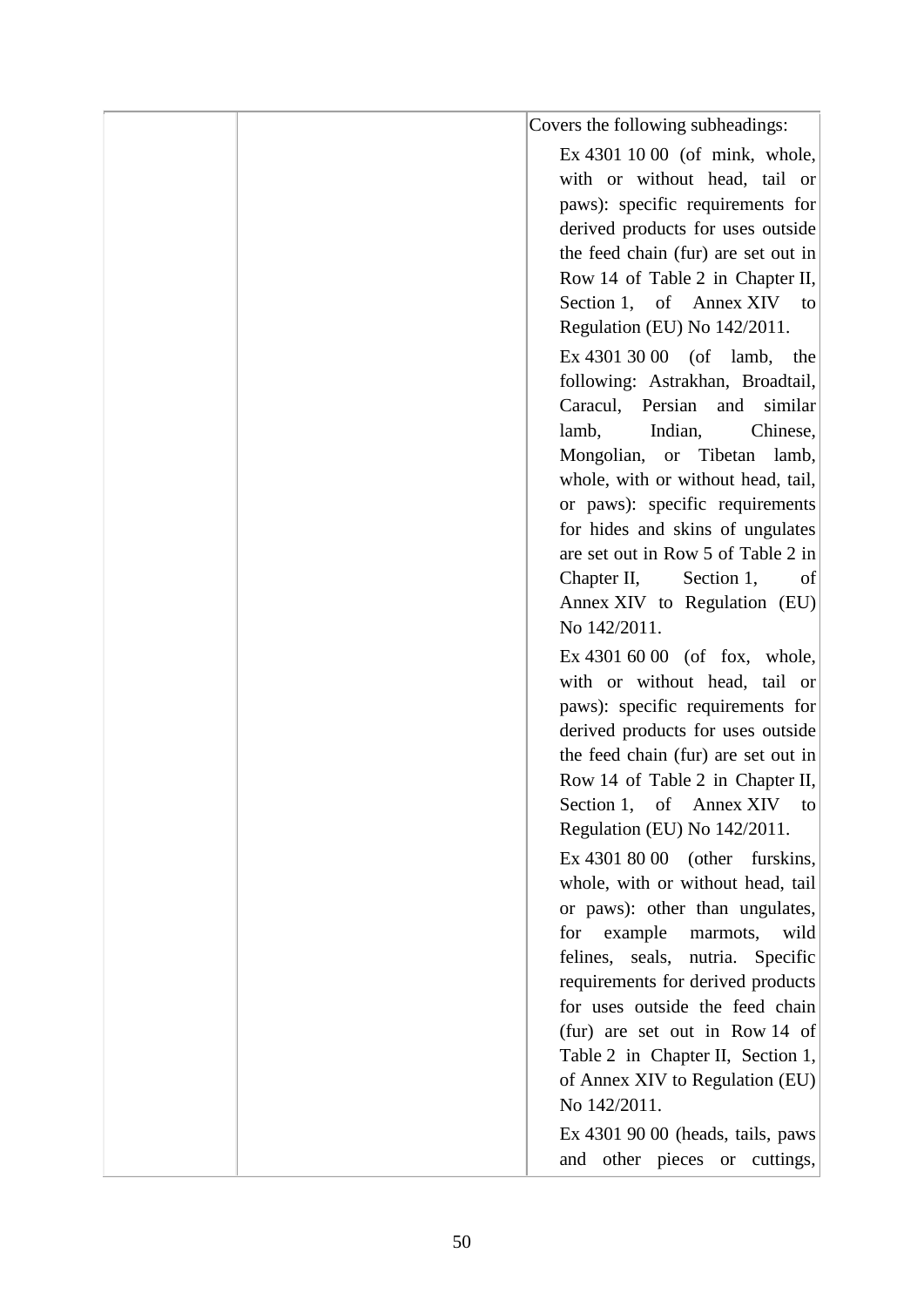|  | suitable for furriers' use): specific |
|--|---------------------------------------|
|  | requirements for derived products     |
|  | for uses outside the feed chain       |
|  | (fur) are set out in Row 14 of        |
|  | Table 2 in Chapter II, Section 1,     |
|  | of Annex XIV to Regulation (EU)       |
|  | No 142/2011.                          |

### **Wool, fine or coarse animal hair; horsehair yarn and woven fabric**

#### **General remarks**

For headings 5101 to 5103, specific requirements for untreated wool and hair are set out in Row 8 of Table 2 in Chapter II, Section 1, of Annex XIV to Regulation (EU) No 142/2011.

### **Note to Chapter 51 (extract from the Notes to this Chapter of the CN)**

"1. Throughout the nomenclature:

- (a) 'Wool' means the natural fibre grown by sheep or lambs.
- (b) 'Fine animal hair' means the hair of alpaca, llama, vicuna, camel (including dromedary), yak, angora, Tibetan, Kashmir or similar goats (but not common goats), rabbit, (including angora rabbit), hare, beaver, nutria or muskrat.
- (c) 'Coarse animal hair' means the hair of animals not mentioned above, excluding brushmaking hair and bristles (heading 0502) and horsehair (heading 0511)."

### **Extract from the Harmonized System Explanatory Notes**

"Throughout the Nomenclature the expression 'coarse animal hair' means all other animal hair than 'fine animal hair' except wool (heading 5101), hair of the manes or tails of equine or bovine animals (classified as "horsehair" heading 0511), pigs', hogs' or boars' bristles or hair and badger hair or other brush-making hair (heading 0502) (see Chapter Note 1(c))."

| <b>CN</b> code | <b>Description</b>                                                           | <b>Qualification</b><br>and<br>explanation                                                   |
|----------------|------------------------------------------------------------------------------|----------------------------------------------------------------------------------------------|
| (1)            | (2)                                                                          | (3)                                                                                          |
| Ex 5101        | Wool, not carded or combed                                                   | Covers untreated wool.                                                                       |
| Ex 5102        | Fine or coarse animal hair, not carded or Covers untreated fine or<br>combed | coarse animal hair, including<br>coarse hair from the flanks of<br>bovine or equine animals. |
| Ex 5103        | Waste of wool or of fine or coarse animal Covers untreated wool or fine      |                                                                                              |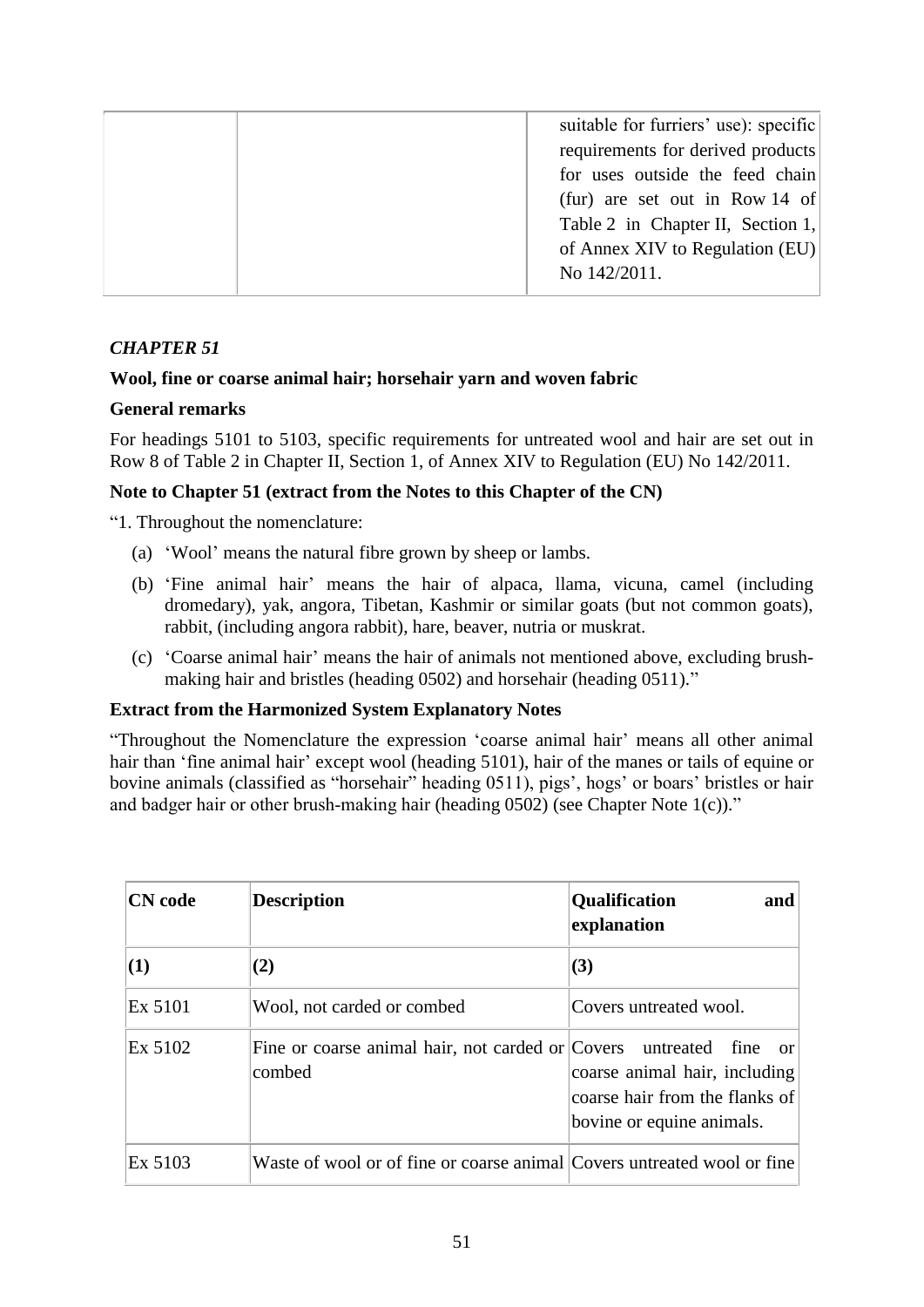### **Prepared feathers and down and articles made of feathers or of down; artificial flowers; articles of human hair**

### **Extract from the Harmonized System Explanatory Notes**

"Heading 6701 covers:

- (A) Skins and other parts of birds with their feathers or down, feathers and down, and parts of feathers, which though not yet constituting made up articles, have undergone a process other than a simple treatment of cleaning, disinfection or preservation (see Explanatory Note to heading 0505); the goods of this heading may, for example, be bleached, dyed, curled or waved.
- (B) Articles made of skins or of other parts of birds with their feathers or down, articles made of feathers, of down or of parts of feathers, even if the feathers or down, etc., are unworked or merely cleaned, but not including articles made of scapes or quills. The heading therefore includes:
	- (1) Single feathers the quills of which have been wired or bound for use as, for example, millinery mounts, and also single composite feathers assembled from different elements.
	- (2) Feathers assembled in the form of clusters, and feathers or down assembled by glueing or fixing on textile fabric or other base.
	- (3) Trimmings made of birds, parts of birds, of feathers or down, for hats, boas, collars, capes or other articles of apparel or clothing accessories.
	- (4) Fans made of ornamental feathers, with frames of any material. However, fans with frames or precious metal are classified in heading 7113."

| <b>CN</b> code | <b>Description</b>                                                                                                                                                                                                                                                                                        | <b>Qualification and explanation</b>                                                                                                   |
|----------------|-----------------------------------------------------------------------------------------------------------------------------------------------------------------------------------------------------------------------------------------------------------------------------------------------------------|----------------------------------------------------------------------------------------------------------------------------------------|
| $\mathbf{(1)}$ | (2)                                                                                                                                                                                                                                                                                                       | (3)                                                                                                                                    |
| Ex 6701 00 00  | Skins and other parts of birds with their Only skins and other parts of birds<br>feathers or down, feathers, parts of with their feathers or down,<br>feathers, down and articles thereof (other feathers and down, and parts of<br>than goods of heading 0505 and worked feathers.<br>quills and scapes) | Covers articles of unworked or<br>merely cleaned skins, feathers or<br>down, and parts of feathers.<br>Excluding<br>treated decorative |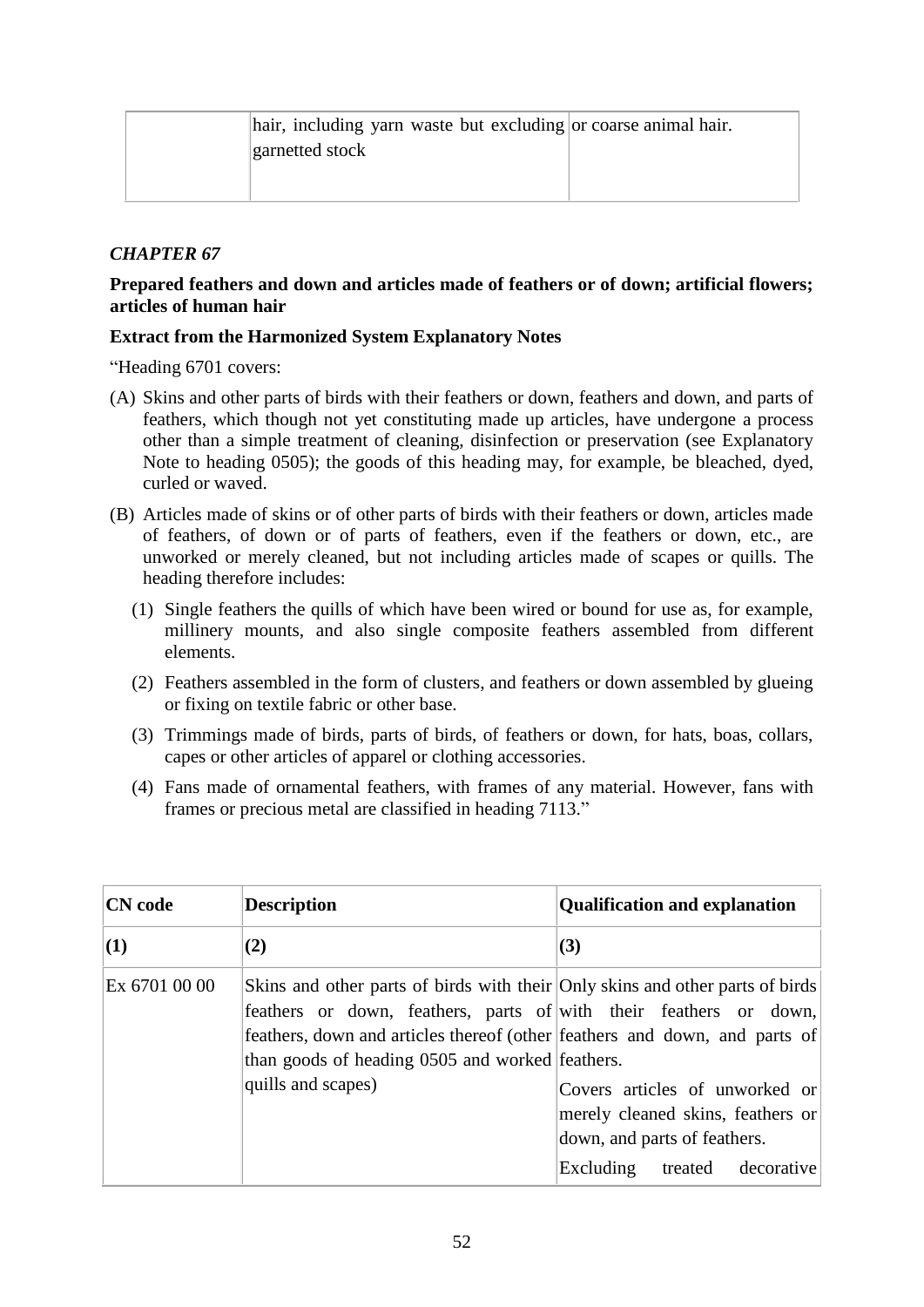| feathers, treated feathers carried   |
|--------------------------------------|
| by travellers for their private use  |
| or consignments of treated           |
| feathers sent to private individuals |
| for non- industrial purposes as      |
| referred to in Chapter II, Section   |
| $6(a)$ , of Annex XIV to Regulation  |
| (EU) No 142/2011.                    |
| Specific requirements for feathers   |
| are set out in Row 9 of Table 2 in   |
| Chapter II, Section 1,<br>of         |
| Annex XIV to Regulation (EU)         |
| No 142/2011.                         |
|                                      |

**Natural or cultured pearls, precious or semi-precious stones, precious metals, metals clad with precious metal, and articles thereof; imitation jewellery; coin**

| <b>CN</b> code | <b>Description</b>                     | <b>Qualification and explanation</b>                                                                                                                                                                                                                                                                                                                                                                                                                                             |
|----------------|----------------------------------------|----------------------------------------------------------------------------------------------------------------------------------------------------------------------------------------------------------------------------------------------------------------------------------------------------------------------------------------------------------------------------------------------------------------------------------------------------------------------------------|
| (1)            | (2)                                    | (3)                                                                                                                                                                                                                                                                                                                                                                                                                                                                              |
|                | Ex 7101 21 00 Unworked cultured pearls | Includes oysters unfit for human<br>consumption, containing one or<br>more cultured pearls, preserved in<br>brine or by different methods,<br>packaged in airtight containers.<br>Covers unworked cultured pearls<br>referred to in Chapter IV, Section 2,<br>of Annex XIV to Regulation (EU)<br>No $142/2011$ , unless they<br>are<br>excluded from the<br>of<br>scope<br>Regulation (EC) No 1069/2009 as<br>provided for in Article $2(2)$ ,<br>point (f), of that Regulation. |

### *CHAPTER 95*

**Toys, games and sports requisites; parts and accessories thereof**

### **Extract from the Harmonized System Explanatory Notes**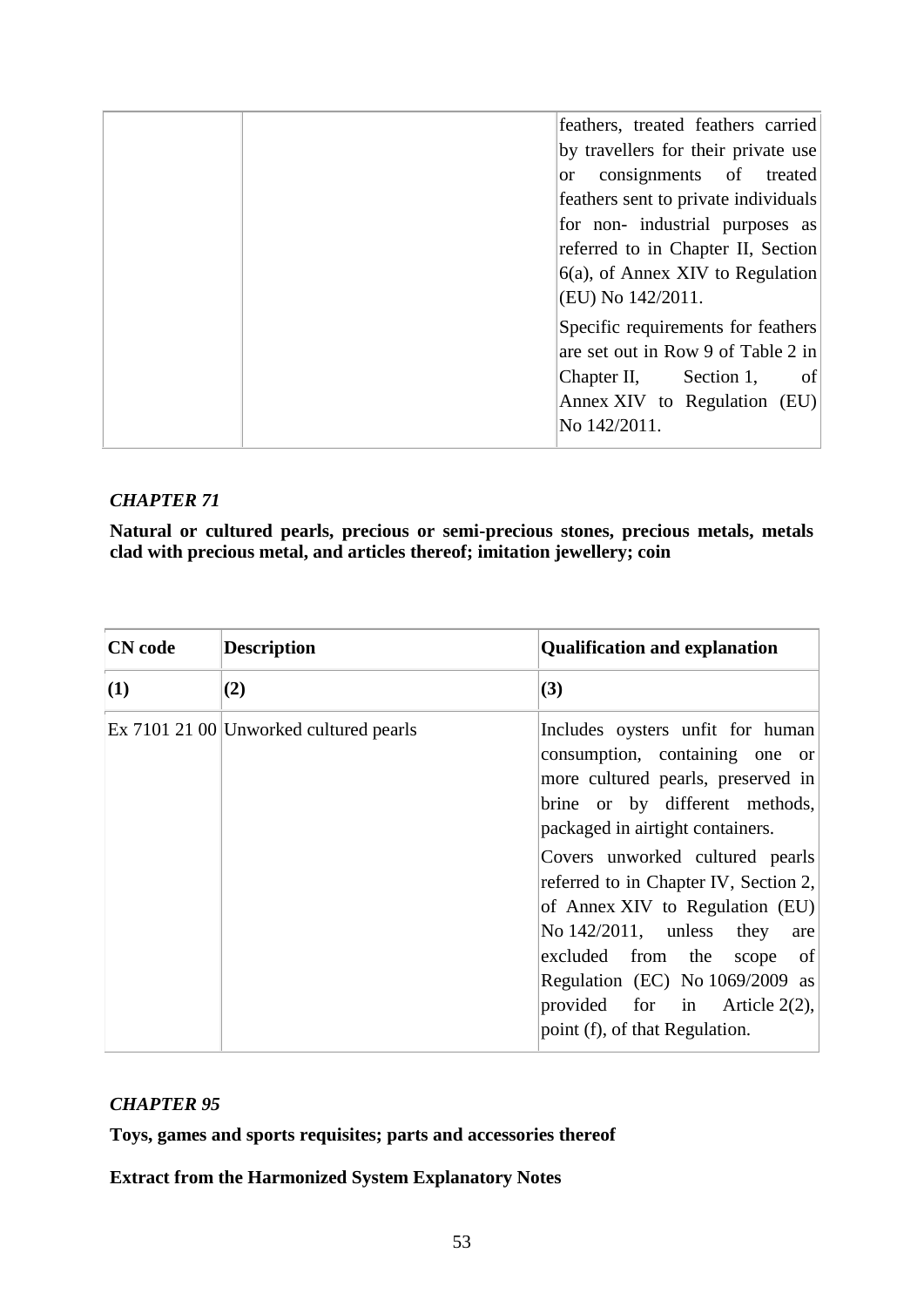"Fairground amusements, travelling circuses, travelling menageries and travelling theatres fall in heading 9508 provided they comprise all the essential units required for their normal operation. The heading also includes items of auxiliary equipment provided they are presented with, and as components of, these various amusements, notwithstanding that when presented separately such items (e.g., tents, animals, musical instruments, power plants, motors, lighting fittings, seats and arms and ammunition) would fall in other headings of the Nomenclature."

| <b>CN</b> code                   | <b>Description</b>            | <b>Qualification and explanation</b> |
|----------------------------------|-------------------------------|--------------------------------------|
| $\vert(1)$                       | (2)                           | (3)                                  |
| $\vert$ Ex 9508 10 00 Travelling | and<br>circuses<br>menageries | travelling Only live animals.        |
| Ex 9508 30                       | Fairground amusements         | Only live animals.                   |
| Ex 9508 40                       | Travelling theatres           | Only live animals.                   |

# *CHAPTER 96*

### **Miscellaneous manufactured articles**

### **Extract from the Harmonized System Explanatory Notes**

"For the purposes of heading 9601, the expression "worked" refers to materials which have undergone processes extending beyond the simple preparations permitted in the heading for the raw material in question (see the Explanatory Notes to headings 05.05 to 05.08). The heading 9601 therefore covers pieces of ivory, rods, etc., cut to shape (including square or rectangular) or polished or otherwise worked by grinding, drilling, milling, turning, etc. However, pieces which are identifiable as parts of articles are excluded from heading 9601 if such parts are covered by another heading of the Nomenclature. Thus, piano-key plates and plates for insertion in butts of firearms fall in headings 92.09 and 93.05 respectively. However, worked materials not identifiable as parts of articles remain classified in heading 9601 (e.g., simple discs, plates or strips for inlaying, etc., or for subsequent use in the manufacture of piano-keys).

Heading 9602 includes sheets of unhardened gelatine cut to shape other than square or rectangular. Sheets cut to rectangular (including square) shape, whether or not surface worked, fall in heading 35.03 or in Chapter 49 (e.g., postcards) (see the Explanatory Note to heading 35.03). Articles of unhardened gelatine include, for example:

- (i) Small discs for sticking billiard cue tips.
- (ii) Capsules for pharmaceutical products and for mechanical lighter fuel.<sup>7</sup>

| $ CN \text{ code }$ | <b>Description</b>                                                                                                                                | <b>Qualification and explanation</b> |
|---------------------|---------------------------------------------------------------------------------------------------------------------------------------------------|--------------------------------------|
| $\mathbf{(1)}$      |                                                                                                                                                   | (3)                                  |
|                     | $\mathbb{E}$ x 9602 00 00 Worked vegetable or mineral carving Covers<br>material and articles of these materials; unhardened gelatine for food or | of<br>capsules<br>empty              |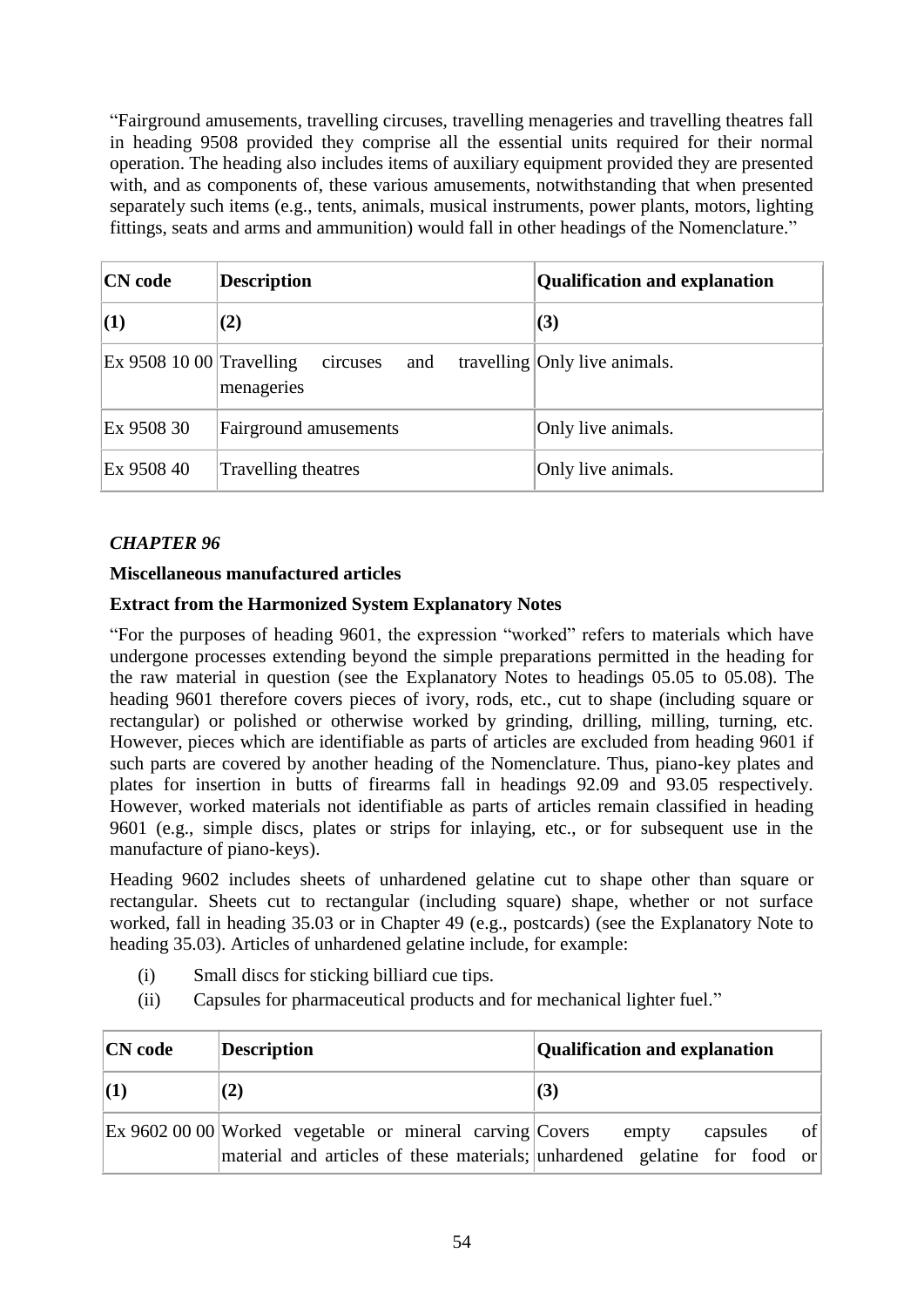| moulded or carved articles of wax, of animal consumption;                       | specific |
|---------------------------------------------------------------------------------|----------|
| stearin, of natural gums or natural resins requirements are set out in Row 5 of |          |
| or of modelling pastes, and other Table 1 in Chapter I, Section 1, of           |          |
| moulded or carved articles, not Annex XIV to Regulation (EU)                    |          |
| elsewhere specified or included; worked, $\vert$ No 142/2011 for                | animal   |
| unhardened gelatin (except gelatine of consumption.                             |          |
| $\left  \text{heading} \right $ 3503) and articles of                           |          |
| unhardened gelatine                                                             |          |
|                                                                                 |          |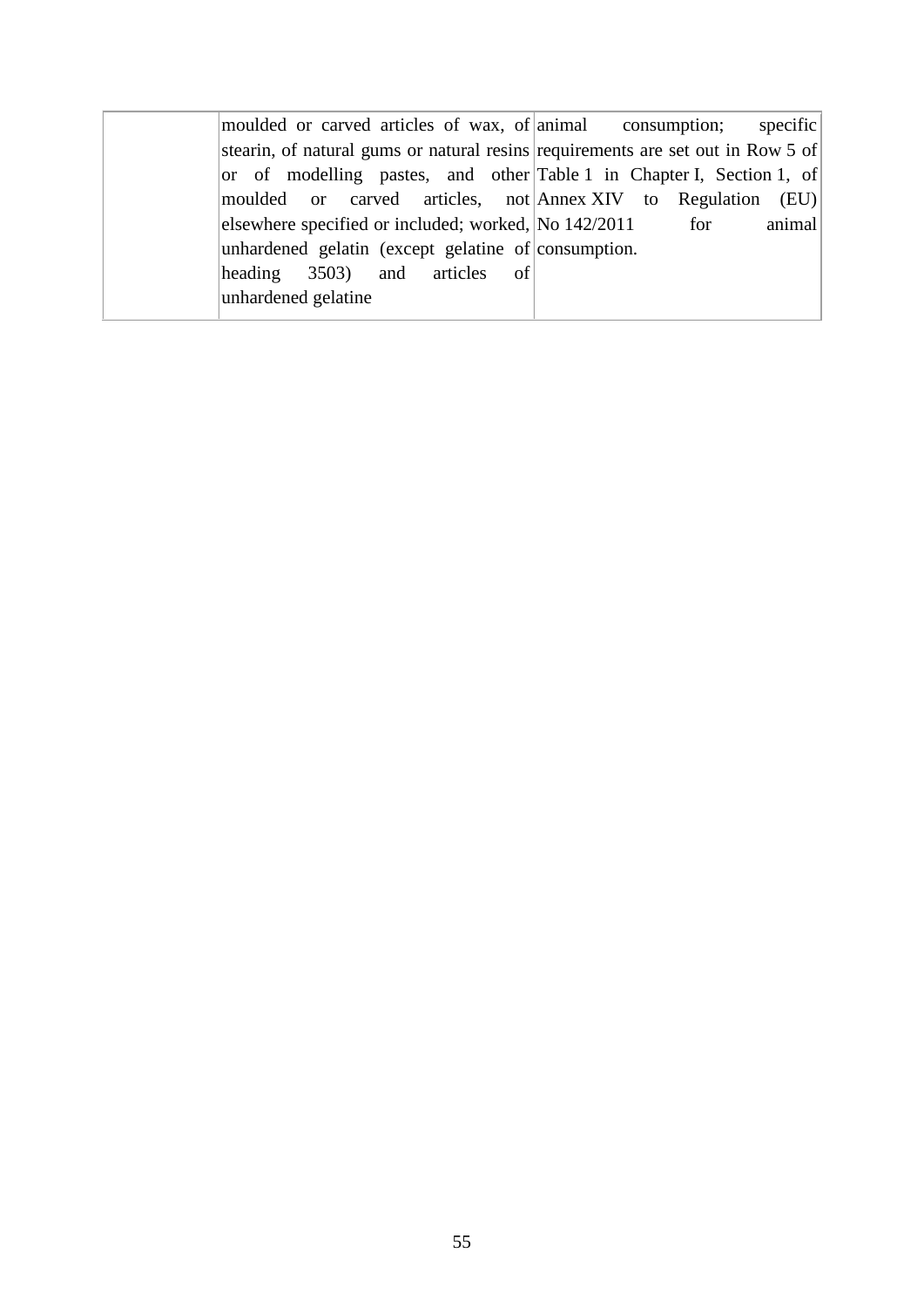### **Works of art, collectors' pieces and antiques**

### **Extract from the Harmonized System Explanatory Notes**

### "**(A) The heading includes collections and collectors' pieces of zoological, botanical, mineralogical or anatomical interest, such as:**

- (1) Dead animals of any species, preserved dry or in liquid; stuffed animals for collections.
- (2) Blown or sucked eggs; insects in boxes, frames, etc. (other than mounted articles constituting imitation jewellery or trinkets); empty shells, other than those of a kind suitable for industrial use.
- (3) Seeds or plants, dried or preserved in liquid; herbariums.
- (4) Specimens of minerals (not being precious or semi-precious stones falling in Chapter 71); specimens of petrification.
- (5) Osteological specimens (skeletons, skulls, bones).
- (6) Anatomical and pathological specimens."

| <b>CN</b> code | <b>Description</b>                                                                                                                                                                                                                                                                                       | <b>Qualification and explanation</b>                                                                                                                                                                                                                                                                                                                                                                                  |
|----------------|----------------------------------------------------------------------------------------------------------------------------------------------------------------------------------------------------------------------------------------------------------------------------------------------------------|-----------------------------------------------------------------------------------------------------------------------------------------------------------------------------------------------------------------------------------------------------------------------------------------------------------------------------------------------------------------------------------------------------------------------|
| (1)            | (2)                                                                                                                                                                                                                                                                                                      | (3)                                                                                                                                                                                                                                                                                                                                                                                                                   |
| Ex 9705        | Collections and collectors' pieces of Only animal-derived products.<br>archaeological, ethnographic, historical, Excludes game trophies and other<br>botanical, mineralogical, $ $ preparations of any<br>zoological,<br>anatomical, palaeontological or numismatic species having undergone<br>interest | animal<br><sub>a</sub><br>complete taxidermy treatment<br>ensuring their preservation at<br>ambient temperatures.<br>Excludes game trophies and other<br>preparations from other species<br>than ungulates and birds (whether<br>treated or untreated).<br>Specific requirements for game<br>trophies are set out in Row 6 of<br>Table 2 in Chapter II, Section 1,<br>of Annex XIV to Regulation (EU)<br>No 142/2011. |

*CHAPTER 99*

**Special Combined Nomenclature codes**

**Sub-chapter II**